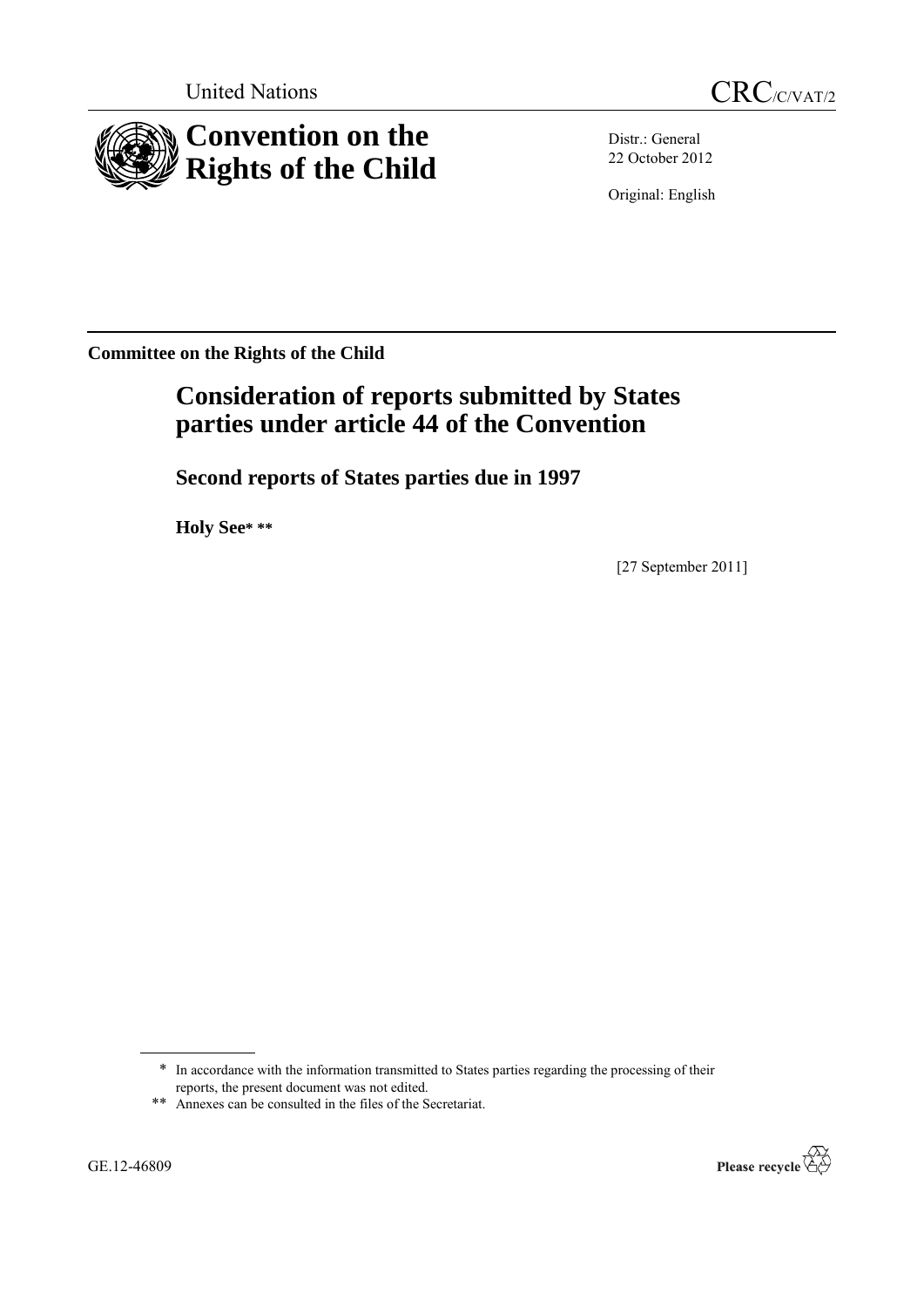# Contents

|          |                                                                                      |                                                                                                                                                               | Paragraphs | Page           |
|----------|--------------------------------------------------------------------------------------|---------------------------------------------------------------------------------------------------------------------------------------------------------------|------------|----------------|
|          |                                                                                      |                                                                                                                                                               |            | 3              |
| L        |                                                                                      |                                                                                                                                                               | $1 - 9$    | $\overline{4}$ |
| II.      | Responses to the concluding observations of the Committee on the Rights of the Child |                                                                                                                                                               | $10 - 55$  | 5              |
|          | $\mathsf{A}$ .                                                                       |                                                                                                                                                               | $10 - 18$  | 5              |
|          | $\mathbf{B}$ .                                                                       | Concluding observations: paras. 13 and 14 (the child's rights and duties                                                                                      | $19 - 23$  | 6              |
|          | C.                                                                                   | Concluding observations: para. 8 (education and girls); para. 9 (education<br>and health); para. 12 (education and the Convention on the Rights of the Child) | $24 - 55$  | 11             |
| III.     | Contributions regarding observance and implementation of the Convention              |                                                                                                                                                               | 56-105     | 22             |
|          | $\mathsf{A}$                                                                         |                                                                                                                                                               | 56-59      | 22             |
|          | <b>B.</b>                                                                            |                                                                                                                                                               | 60-71      | 25             |
|          | C.                                                                                   |                                                                                                                                                               | 72-86      | 31             |
|          | D.                                                                                   |                                                                                                                                                               | 87-95      | 33             |
|          | Е.                                                                                   |                                                                                                                                                               | 96-105     | 35             |
| $IV_{-}$ |                                                                                      |                                                                                                                                                               | 106-115    | 39             |

#### Annexes

- I. 2004 Address of Pope John Paul II to the Participants in the World Conference of Women Parliamentarians for the Protection of Children and Young Persons
- II. 2008 Address of Pope Benedict XVI to the Participants in the International Convention on the theme "Women and Man, the Human in its Entirety"
- III. 2008 Address of Pope Benedict XVI to Participants in the 23rd International Congress Organized by the Pontifical Council for Health Pastoral Care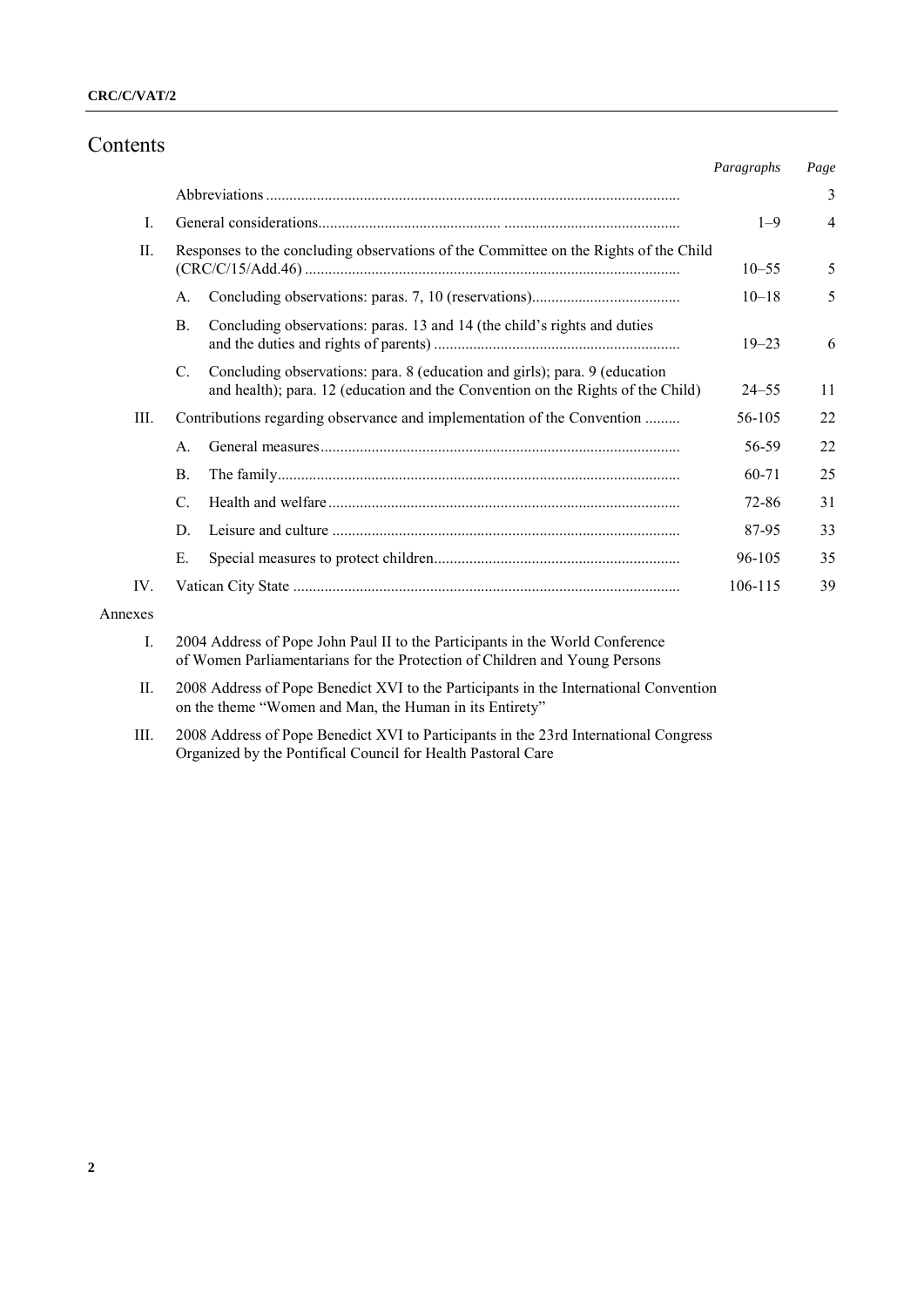# **Abbreviations**

| <b>CCCB</b>   | Canadian Conference of Catholic Bishops                                                |
|---------------|----------------------------------------------------------------------------------------|
| CCE           | Congregation for Catholic Education                                                    |
| <b>CCEO</b>   | Codex Canonum Ecclesiarum Orientalium                                                  |
| <b>CDF</b>    | Congregation for the Doctrine of the Faith                                             |
| <b>CHCI</b>   | Catholic Health Care Institutions                                                      |
| <b>CIC</b>    | Codex Iuris Canonici                                                                   |
| CL            | Christifideles laici                                                                   |
| Cor Unum      | Pontifical Council "Cor Unum"                                                          |
| <b>CRC</b>    | Convention on the Rights of the Child                                                  |
| <b>ECAM</b>   | Enseignement Catholique au Maroc                                                       |
| <b>FAS</b>    | Fondo di Assistenza Sanitaria                                                          |
| <b>GCBC</b>   | German Catholic Bishops' Conference                                                    |
|               | Holy Childhood Pontifical Missionary Society of the Holy Childhood                     |
| <b>ICBC</b>   | Irish Catholic Bishops' Conference                                                     |
| <b>ICCPR</b>  | International Covenant on Civil and Political Rights                                   |
| <b>ICESCR</b> | International Covenant on Economic, Social and Cultural Rights                         |
| NGO           | Non-Governmental Organizations                                                         |
| <b>OPAC</b>   | Optional Protocol on the involvement of children in armed conflict                     |
| <b>OPSC</b>   | Optional Protocol on the sale of children, child prostitution and<br>child pornography |
| <b>PCC</b>    | Pontifical Council for Culture                                                         |
| <b>PCF</b>    | Pontifical Council for the Family                                                      |
| <b>PCJP</b>   | Pontifical Council for Justice and Peace                                               |
| <b>PCHCW</b>  | Pontifical Council for the Pastoral Assistance to Health Care Workers                  |
| <b>PCL</b>    | Pontifical Council for the Laity                                                       |
| <b>PCMIP</b>  | Pontifical Council for the Pastoral Care of Migrants and Itinerant People              |
| <b>PCSC</b>   | Pontifical Council for Social Communications                                           |
| <b>SACCB</b>  | South African Conference of Catholic Bishops                                           |
| <b>UDHR</b>   | Universal Declaration of Human Rights                                                  |
| UN            | <b>United Nations</b>                                                                  |
| <b>UNESCO</b> | United Nations Educational, Scientific and Cultural Organization                       |
| <b>USCCB</b>  | United States Conference of Catholic Bishops                                           |
| VCLT          | Vienna Convention on the Law of Treaties                                               |
| <b>VCS</b>    | Vatican City State                                                                     |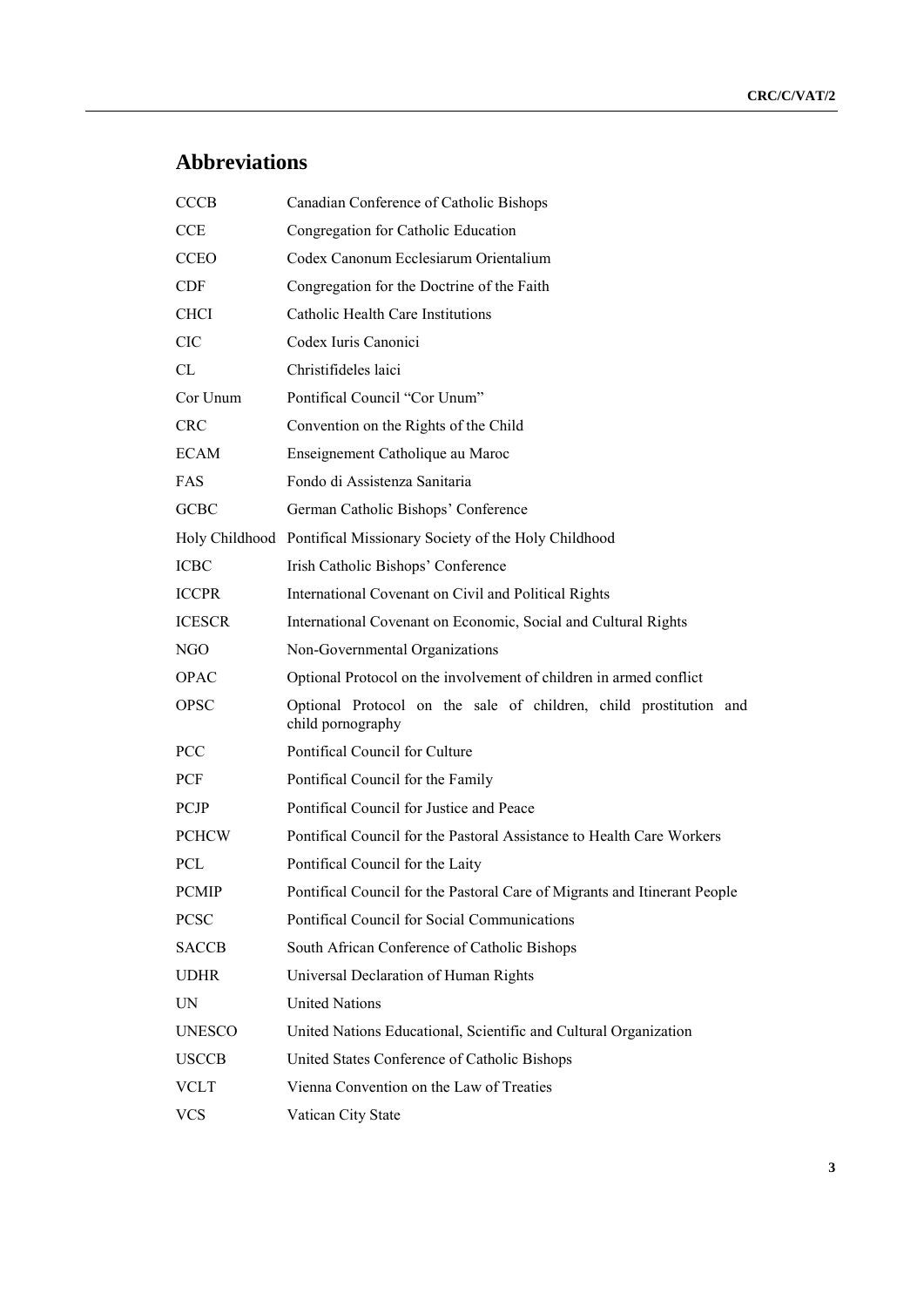# **I. General considerations**

1. The Holy See is a sovereign subject of international law having an original, nonderived legal personality independent of any authority or jurisdiction. The Holy See has diplomatic relations with 179 States and participates as a Member and/or non-Member Permanent Observer to the United Nations (UN) and several specialized Agencies of the UN System, as well as in various universal or regional Intergovernmental Organizations.

2. The internal law of the Catholic Church defines the Holy See as the government of the universal Church composed of the Pope and of the institutions which proceed from him (cf. Code of Canon Law (CIC) 361; cf. Code of Canons of the Eastern Churches (CCEO) 48).

3. The Holy See also exercises its sovereignty over the territory of Vatican City State (VCS), established in 1929 to ensure the Holy See's absolute and evident independence and sovereignty for the accomplishment of its worldwide moral mission, including all actions related to international relations (cf. Lateran Treaty, preamble, arts. 2 and 3).

4. The international personality of the Holy See has never been confused with that of the territories over which it has exercised State sovereignty (e.g. the Papal States from 754 AD to 1870 and VCS since 1929). Indeed, following the end of the traditional Papal States in 1870 until the establishment of VCS in 1929, the Holy See continued to act as a subject of international law by concluding concordats and international treaties of States, participating in international conferences, conducting mediation and arbitration missions, and maintaining both active and passive diplomatic relations.

5. When the Holy See ratifies or accedes to an international agreement following international law and practice, it also manifests its moral authority and thereby encourages States to ratify the treaty and to accomplish their respective obligations. Indeed, within the international community the Holy See disseminates teachings about moral principles founded upon right reason which are addressed to the whole of mankind and not to Catholic believers alone. As the development of human rights demonstrates, international life cannot dispense with common moral values of an objective nature. The Holy See, for its part, is doing all it can towards the advancement of moral principles and of the conditions for ensuring peace, justice and social progress in a context of ever more effective respect and promotion of human rights.

6. The Holy See submits its second, third and fourth periodic reports due in 1997, 2002, 2007 respectively – including information from 1994 to early 2010 – as a consolidated document to be considered under art. 44 of the Convention on the Rights of the Child (CRC).

7. This report has taken into consideration the Holy See's initial report (CRC/C/3/Add.27), the summary records of the meetings with the Committee on the Rights of the Child (CRC/C/SR.255 and 256), the Committee's concluding observations and comments (CRC/C/15/Add.46) as well as the Holy See's initial reports under the Optional Protocol on the involvement of children in armed conflict (OPAC) and the Optional Protocol on the sale of children, child prostitution and child pornography (OPSC).

8. The Holy See duly notes the revised guidelines CRC/C/58/Rev.1 of 29 November 2005 (hereinafter "Guidelines") for periodic reports that apply to all periodic reports submitted after 31 December 2005. The Holy See also notes the Guidelines' Annex, which requests disaggregated data according to specific indicators. The Holy See has taken them into consideration as far as possible, given the proper nature of the Holy See.

9. In regard to Reporting Guideline 7, there are a number of attachments.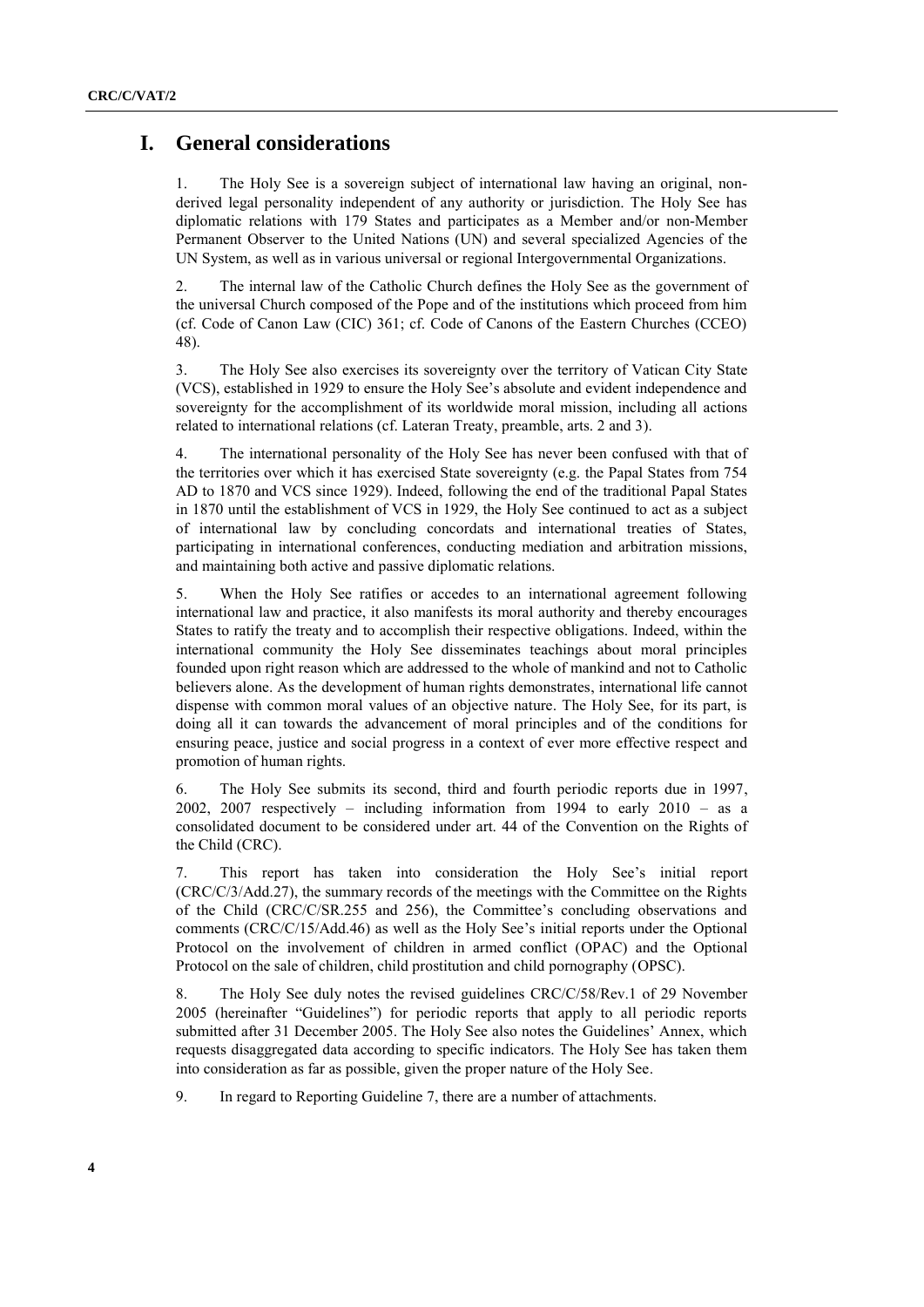# **II. Responses to the concluding observations of the Committee on the Rights of the Child (CRC/C/15/Add.46)**

### **A. Concluding observations: paras. 7, 10 (reservations)**

10. *Introduction.* With respect to Guideline 10, and the Committee's Suggestion/Recommendation that the Holy See review and withdraw its reservations (CRC/C/15/Add.46, para. 10), the Holy See has reviewed and will maintain its three Reservations and Interpretative Declaration to the Convention on the Rights of the Child (CRC), which were entered under art. 51 of the same. They are reproduced in their entirety in Initial Report CRC/C/3/Add.27, paras. 15, and 16 (a)  $-(c)$  and they have recently been reaffirmed in the Holy See's initial report on the Optional Protocols.

11. As regards the reservations, they may be summarized as follows. The Holy See "interprets the phrase 'Family planning education and services' in art. 24, 2, to mean only those methods of family planning which it considers morally acceptable, that is, the natural methods of family planning." The Holy See "interprets the articles of the [CRC] in a way which safeguards the primary and inalienable rights of parents, in particular insofar as these rights concern education (articles 13, 28), religion (article 14), association with others (article 15) and privacy (article 16)." The Holy See deems it necessary that "the application of the [CRC] be compatible in practice with the particular nature of [VCS] and of the sources of its objective law (art. 1, Law of 7 June 1929, n. II) [cf. Law of 1 October 2008, n. LXXI, on sources of law, in force as of 1 January 2009, replaced the law of 7 June 1929, n. II as regards the sources of law] and, in consideration of its limited extent, with its legislation in the matters of citizenship, access, and residence" (See http://treaties.un.org/Pages/ViewDetails.aspx?src=TREATY&mtdsg\_no=IV-11&chapter  $=4&$ lang=en).

12. With respect to the interpretative declaration, the Holy See regards the CRC as "a proper and laudable instrument aimed at protecting the rights and interests of children". The Holy See "recognizes that the [CRC] represents an enactment of principles previously adopted by the United Nations, and once effective as a ratified instrument, will safeguard the rights of the child before as well as after birth, as expressly affirmed in the [1959 Declaration of the Rights of the Child, preamble, para. 3] and restated in the ninth preambular paragraph of the [CRC]. The Holy See remains confident that the ninth preamble paragraph will serve as the perspective through which the rest of the [CRC] will be interpreted, in conformity with art. 31 of the Vienna Convention on the Law of Treaties of 23 May 1969. By acceding to the [CRC], the Holy See intends to give renewed expression to its constant concern for the well-being of children and families. In consideration of its singular nature and position, the Holy See, in acceding to this Convention, does not intend to [derogate] in any way from its specific mission which is of a religious and moral character" (see http://treaties.un.org/Pages/ViewDetails. aspx?src=TREATY&mtdsg\_no=IV-11&chapter=4&lang=en).

13. The three Reservations and the Interpretative Declaration are necessary in light of the fact that the Convention on the Rights of the Child represents a minimal standard of acceptable behavior *(cf. art. 41, CRC).* The Holy See works to further extend the protection and "to develop the natural talents of children, and most importantly, to provide an opportunity for the spiritual fulfillment of its youngest citizens – from the first moment of conception" (*The Holy See and Children: The Participation of the Holy See at the World Summit for Children*, Path to Peace Foundation: 1995, p. 10).

14. In addition, through its Reservations and Interpretative Declaration, the Holy See seeks "to emphasize the moral concepts which it holds to be of paramount importance"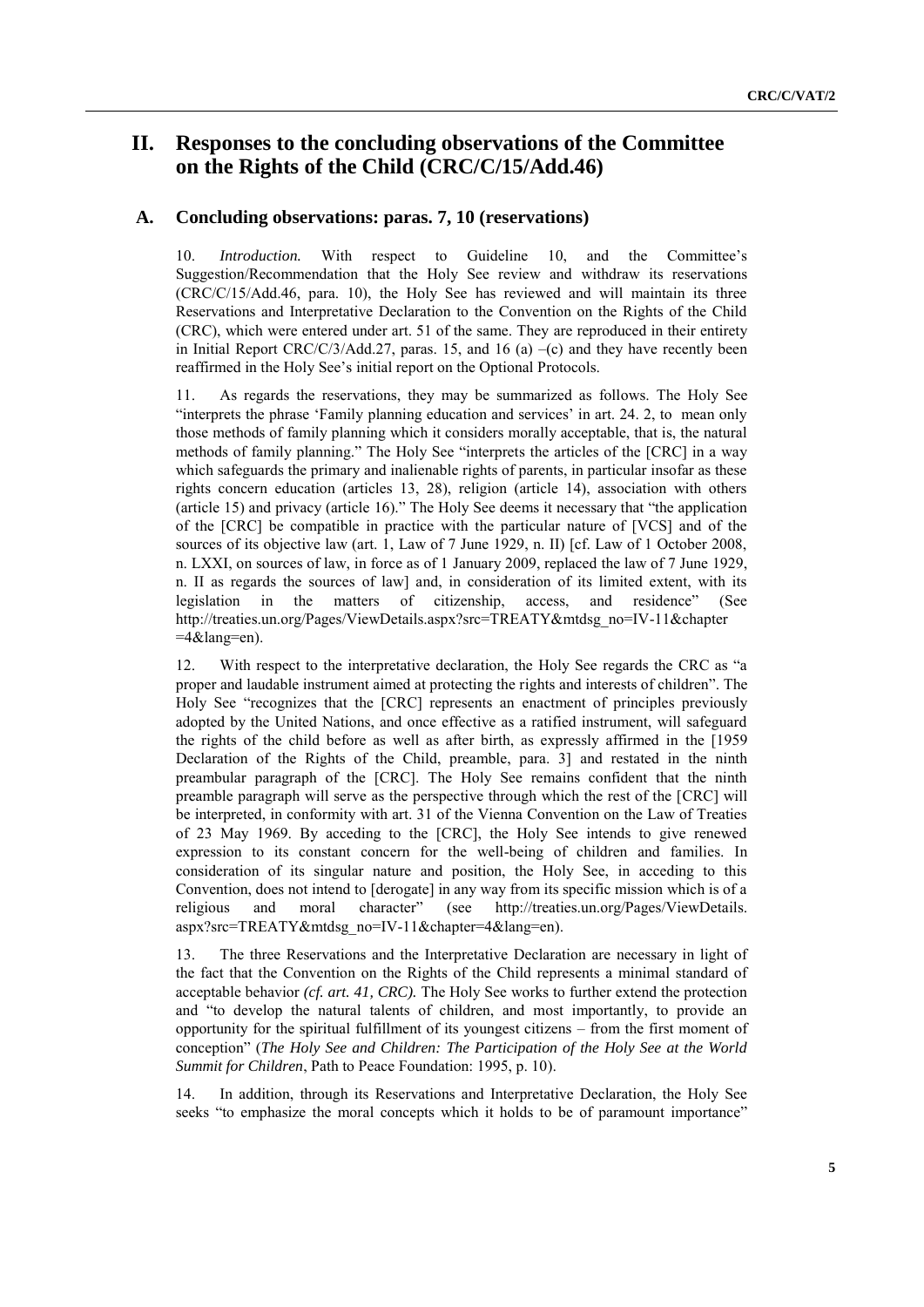(*The Holy See and Children: The Participation of the Holy See at the World Summit for Children*, [Path to Peace Foundation: 1995, p. 10]). As noted back in 1990, the Holy See "has held and continues to maintain definite positions on several items which were the object of the extensive debate that led to the formulation of the text of the Convention" (Permanent Observer of the Holy See to the United Nations, at a press conference on the occasion of the accession of the Holy See to the Convention on the Rights of the Child, 20 April 1990).

15. The Holy See contends that the said Reservations and Interpretative Declaration are not "contrary to the object and purpose" of the CRC but rather in conformity with art. 51 (2) of the Convention. In addition, no State Party has raised an objection to the reservations as being incompatible with the object and purpose of the present Convention as per art. 51 (2) (cf. arts. 20, and 21 of the 1969 Vienna Convention on the Law of Treaties (VCLT)). Furthermore, the Holy See maintains that the said Reservations and Interpretative Declaration follow the original spirit of the CRC and contribute to its object and purpose.

16. The Holy See emphasizes that permissibility to enter a reservation is based on the concept that "no State is bound in international law without its consent to the treaty"  $(A/CN.4/477/Add.1, 18)$ . And since consent is "the very essence of any treaty commitment" (A/CN.4/477/Add.1, 75) reservations permit States to ratify notwithstanding their lack of agreement on the written text of each provision, or in the case of the Holy See, notwithstanding its "concerns of an ethical nature" (Secretary of State of the Holy See at the World Summit for Children, 30 September 1990).

17. Reservations encourage ratification "by the largest possible number of States"  $(A/CN.4/477/Add.1, 16; CRC/C/3/Add.27, para. 13)$ . This in turn, produces "impressive statistics as to the number of State Parties" (William Schabas, "Reservations to Human Rights Treaties" *The Canadian Yearbook of International Law* 32, 1994: 40). For example, in the case of the Convention on the Rights of the Child, due to the 193 ratifications, it is commonly referred to by scholars as the "universally recognized" or "widely acclaimed" or ―most widely ratified‖ human rights treaty (Jonathan Todres, Mark E. Wojcik, Cris R. Revaz, eds. *The U.N. Convention on the Rights of the Child*, Transnational: 2006): 3, 9, 19, 99, 237-238). The Committee on the Rights of the Child itself has referred to the Convention on the Rights of the Child in a similar manner on occasions too numerous to cite herein.

18. The three Reservations and the Interpretative Declaration are even more important given the attempted redefinition or creation of new terms and/or rights and/or principles, which do not correspond to an authentic and holistic vision of the human person and his or her rights and duties, nor present a good faith interpretation of the Convention's text. The Holy See has never agreed to such terms, rights or principles often contained in the Committee's General Comments and its Concluding Observations, and they certainly do not enjoy international consensus (cf. For an overview of the disputed terms see: The Pontifical Council for the Family, "Ambiguous and Debatable Terms Regarding Family Life and Ethical Questions," 2006).

## **B. Concluding observations: paras. 13 and 14 (the child's rights and duties and the duties and rights of parents)**

#### **1. Treaty interpretation**

19. *Introduction*. The Committee suggests and recommends, in paras. 13 and 14 of the Committee's concluding observations (CRC/C15/Add.46), respectively: (a) that the Holy See's position as regards the relationship between the responsibilities, duties and rights of parents (art. 5) and the right of the child to be heard (art. 12) be clarified; and (b) that the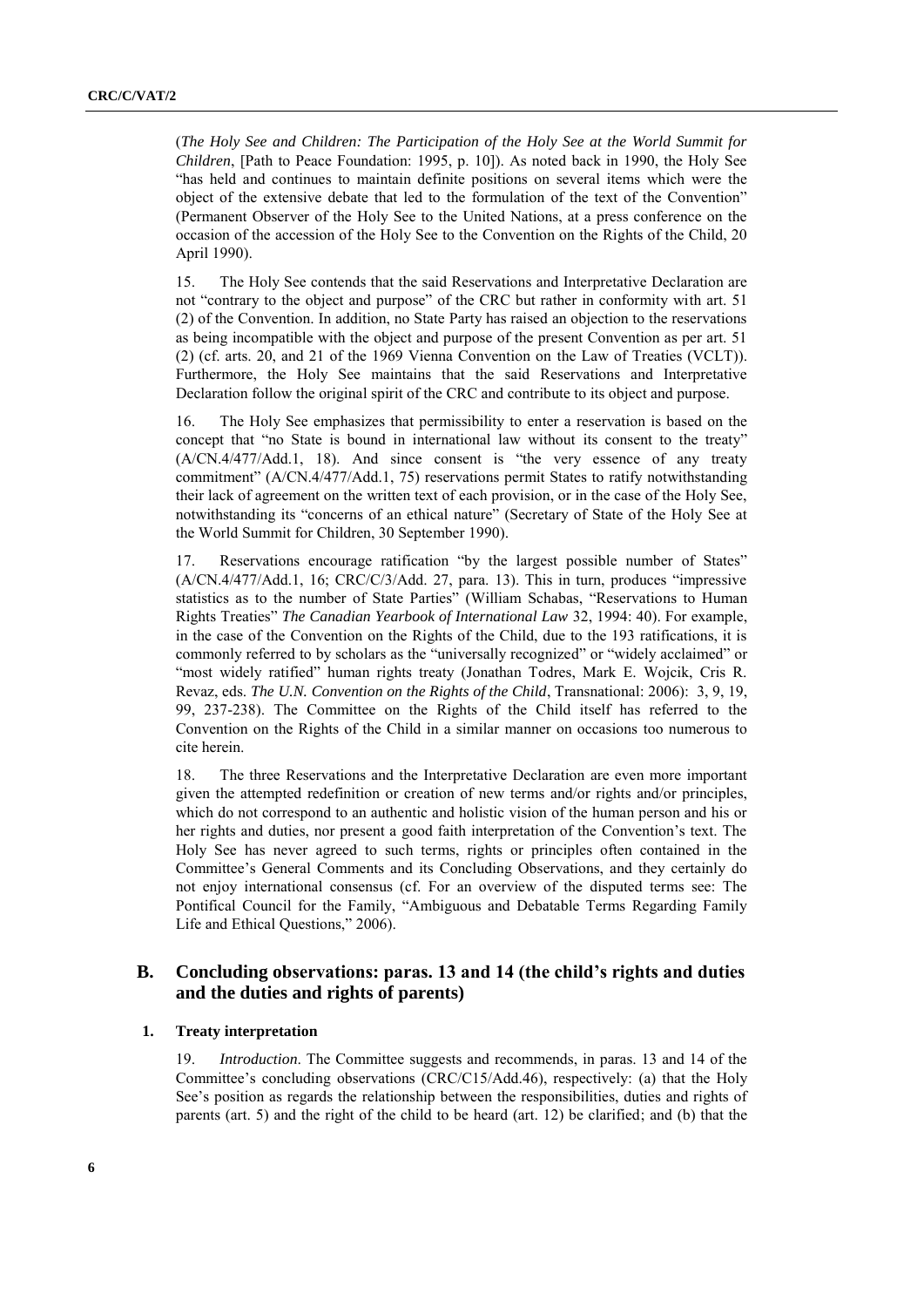Holy See take fully into account the principles of non-discrimination (art. 2), of the best interests of the child (art. 3) and of the respect for the views of the child (art. 12).

20. *Treaty Interpretation.* The Holy See interprets the Convention on the Rights of the Child in accordance with arts. 31 and 32 of the VCLT, which it ratified on February 25, 1977 and to which it is nonetheless bound insofar as the provisions contained therein form part of customary international law:

(a) Art. 31 (1) VCLT requires State Parties to render a "good faith" interpretation in accordance with the "ordinary meaning" of the terms of the treaty in their "context and in light of [its] object and purpose." According to art. 31  $(2)$ ,  $(a)$ ,  $(b)$  of the same, such context comprises the text including the preamble and annexes and any agreement relating to the Treaty made between all the parties and any instrument made by one or more parties (e.g. Holy See's instrument of ratification with three Reservations and Interpretative Declaration). Art. 32 VCLT provides for recourse to supplementary means of interpretation to confirm or to determine the meaning resulting from the application of art. 31 VCLT when the general rule articulated in the same "leaves the meaning ambiguous or obscure; or leads to a result which is manifestly absurd or unreasonable":

(b) In reference to art. 31 (3) (a), (b) VCLT, the Holy See has not subsequently agreed with any party as to the interpretation of the treaty or its application in a way that differs from or contradicts its three Reservations and one Interpretative Declaration and all that which is explained in its Initial Report;

With respect to art. 31 (3) (c) VCLT, as regards any rules in international law that may be relevant, the Holy See, in particular, notes that art. 62 of the same is a relevant and applicable rule of international law. In this regard, the Holy See emphasizes that the three Reservations and one Interpretative Declaration constitute "an essential basis of [its] consent" to be bound by the Convention on the Rights of the Child under art.  $62$  (1) (a), VCLT;

(d) Consequently, the Holy See interprets the Convention on the Rights of the Child in a way that was foreseen at the time of the conclusion of the treaty, namely in line with the aforementioned international rules of interpretation taking into account its own Reservations and Interpretative Declaration;

(e) Interpretations which depart from the original spirit of the Convention would constitute an unforeseen and fundamental change of circumstances, which in turn, would have the effect of "radically" transforming the extent of the Holy See's "obligations still to be performed under the Treaty" within the meaning of art.  $62$  (1)(b), VCLT. According to art. 62 (3) VCLT, the Holy See would, as a result, be permitted to invoke such a fundamental change of circumstances as a ground for "terminating or withdrawing" from the treaty or from "suspending the operation" of the same;

Lastly, the Holy See duly notes art. 31 (4), VCLT which states that a "special meaning shall be given to a term if it is established that the parties so intended."

21. *An Integral Perspective*. In view of Guideline 3 that acknowledges the "holistic" perspective of the rights of the child as acknowledged in the CRC, the Holy See interprets this Treaty in light of its Interpretative Declaration and three Reservations. It considers the CRC as an integral whole and takes into account the preamble together with arts. 1-5 when interpreting Convention provisions.

22. *The Object and Purpose of the CRC*. The Holy See was the fourth State Party to accede to or ratify the CRC for what it considered to be the living heart of the Convention. Its three Reservations and one Interpretative Declaration, as described above, reaffirm that the CRC promotes and protects the rights and duties of the child, before as well as after birth, within the context of the family, the natural and fundamental unit of society, which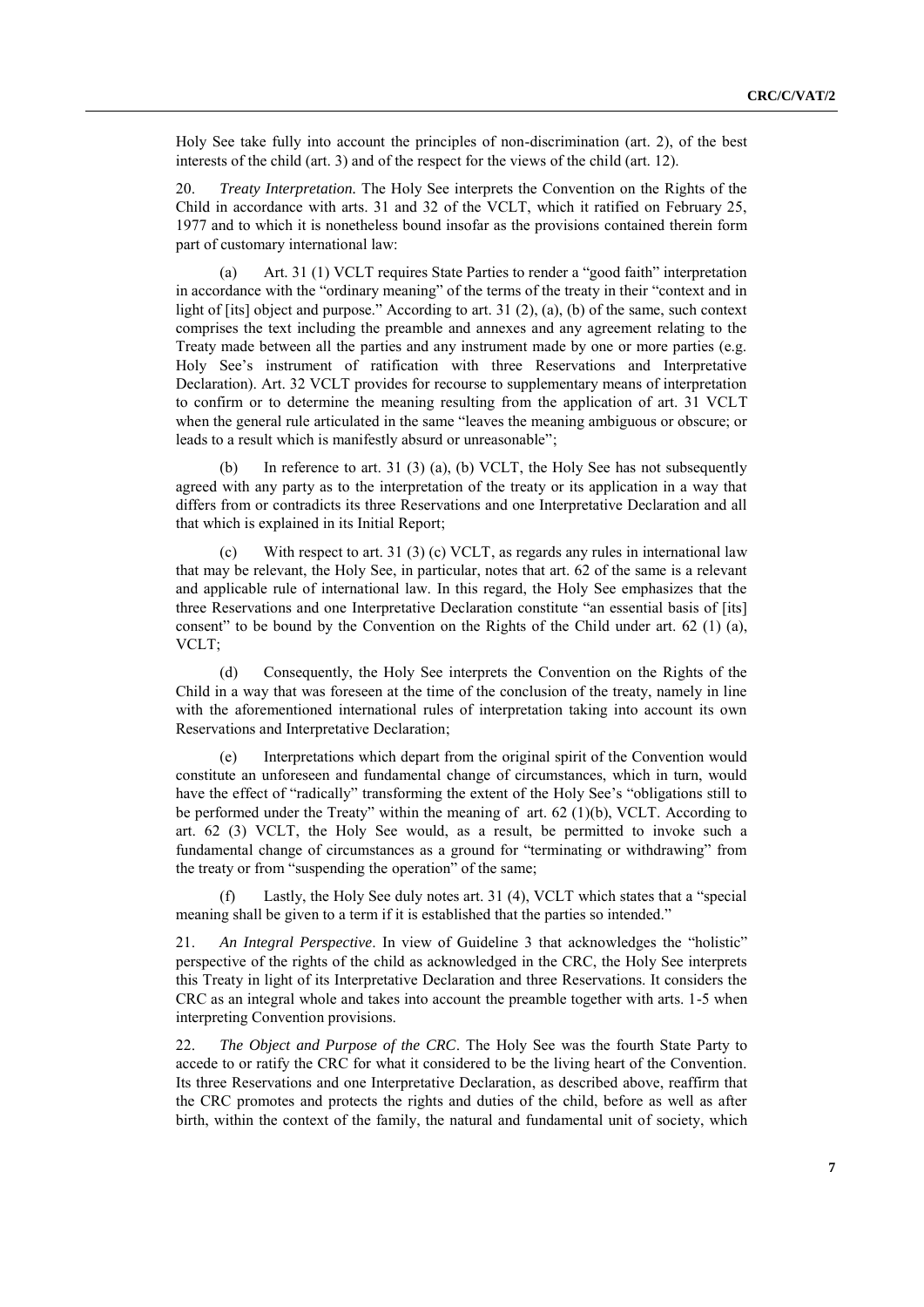itself has rights and duties in addition to those of parents. This means that the Holy See gladly acceded to and continues to endorse the CRC on the understanding that goals, programmes and actions will:

(a) Respect that children best learn about themselves and others, first and foremost, in the reality of "mutually supportive relationships in the family itself, where there is profound respect for all human life, unborn as well as born, and where both mother and father jointly make responsible decisions regarding the exercise of their parenthood." (Message of Pope John Paul II to the Secretary General of the United Nations, 22 September 1990);

(b) "Respect the moral and religious convictions of those to whom they are directed, in particular the moral convictions of parents regarding the transmission of life, with no urging to resort to means which are morally unacceptable, as well as their freedom in relation to the religious life and education of their children." (Message of Pope John Paul II to the Secretary General of the United Nations, 22 September 1990).

#### **2. The rights and duties of the child and parents**

23. With respect to the rights of the child, the Holy See, in adhering to its legal order, reaffirms what it has always taught and, in this regard, endorses that which was stated in its initial report to the Committee on the Rights of the Child under the main Convention and recently reaffirmed in its initial report under the two Optional Protocols. The Holy See finds support for its interpretation in the CRC and the ordinary meaning of the words used therein:

*The Dignity of the Child.* The source of the rights of the child is his inherent dignity as a human being created in the image and likeness of God. The child's rights and duties flow from this source and therefore precede any convention or political agreement. This means that from the moment of conception, the child, in the first instance, has inherent dignity as a human person, by nature a social being endowed with intelligence and free will, having fundamental rights to life, survival and development. These natural rights and duties, in turn, are intrinsically linked to the natural duties and rights of the child's parents, who must lovingly care for, educate and prepare the child to live in society. They are to cultivate within him not only a sense of his inherent dignity but also his acquired dignity through gradual formation and education to live an authentically free and responsible life in society. In the end, the inherent dignity of the child is founded on something more profound than his ability to express his views (cf. CRC/C/3/Add.27, para. 4);

(b) The CRC affirms the recognition of the "inherent dignity and of the equal and inalienable rights of all members of the human family" (preamble, para. 1, CRC). It cites the UN Charter as evidence of a reaffirmation of "fundamental human rights and...the dignity and worth of the human person" (preamble, para. 2, CRC). The preamble of the CRC cites the 1948 Universal Declaration of Human Rights (UDHR), which in turn, acknowledges essential characteristics of the human person as "endowed with reason and conscience" (art. 1, UDHR). The UDHR reaffirms not only the rights of the human person but his or her co-relative responsibilities to others e.g. individuals, groups, communities and the State (arts.  $1, 29, 30$ ). The CRC also acknowledges the inherent dignity of "the child [who], by reason of his physical and mental immaturity, needs special safeguards and care, including appropriate legal protection, before as well as after birth" (preamble, para. 9, CRC);

(c) *The Child's Rights and Duties within the Context of the Family.* "Children's rights cannot be seen outside the context of the family, the first and most vital unit of society. For that reason, protection of children's rights cannot become fully effective unless the family and its rights are fully respected by the legal systems of States and the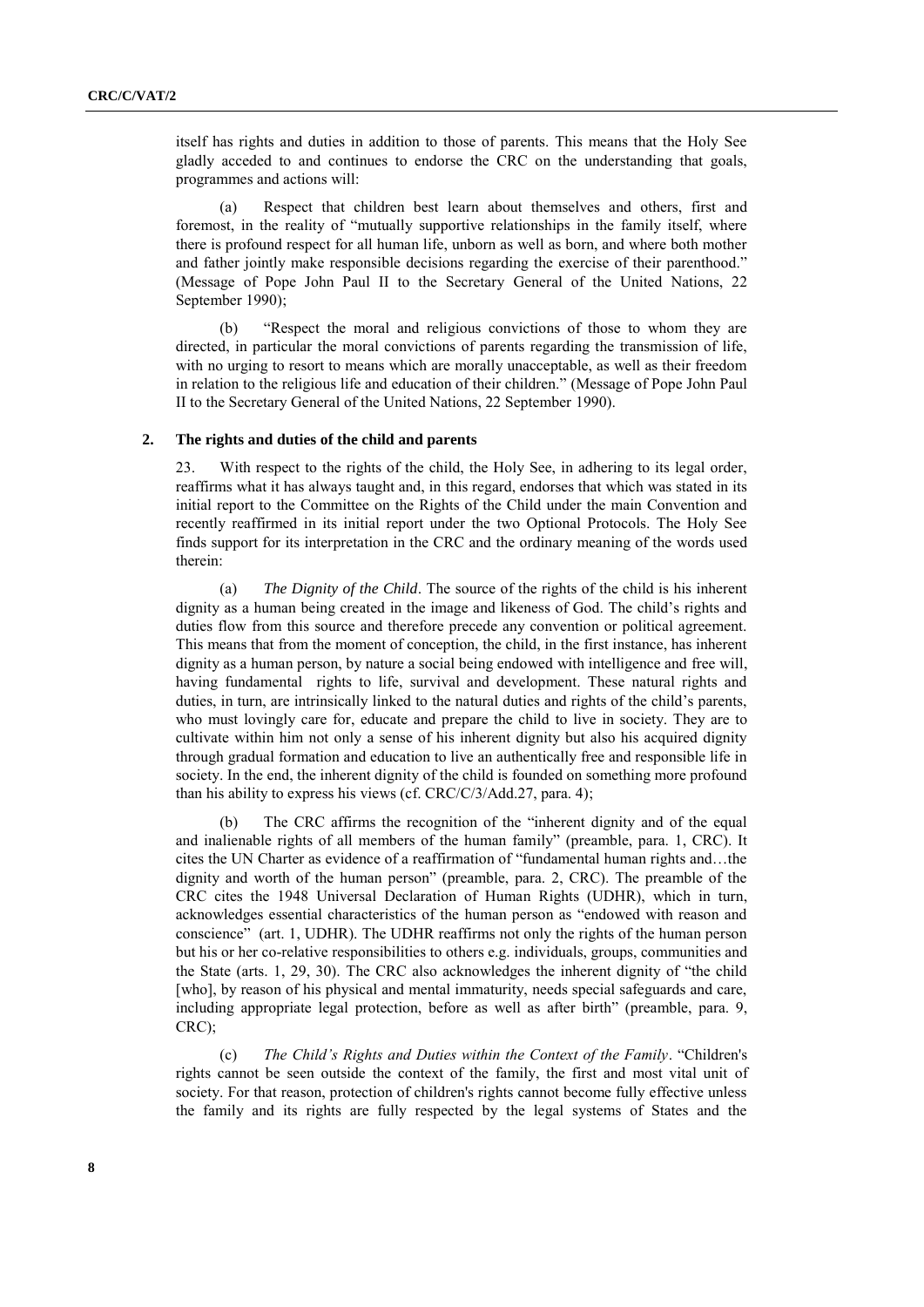international community" (CRC/C/3/Add.27, para. 5; cf. Charter of the Rights of the Family (1983), preamble, para. E);

(d) The CRC acknowledges that "the child, for the full and harmonious development of his or her personality, should grow up in a family environment, in an atmosphere of happiness, love and understanding" (preamble, para. 6, CRC). Specific reference to the family and/or parents can be found in 18 of the 54 articles (arts. 2, 3, 5, 7, 8, 9, 10, 14, 16, 18, 19, 20-24, 27, 37 and 40);

(e) *The Child's Rights and Duties Require the Special Protection and Promotion of the Family*. The family based on marriage is a natural society that "exists prior to the State or any other community, and has inherent rights which are inalienable." Marriage is that "intimate union of life in complementarity between a man and a woman, which is constituted in the freely contracted and publicly expressed indissoluble bond of matrimony and is open to the transmission of life." For the family to assume its responsibilities in the community it needs the special protection and assistance of society and the State (e.g. preamble para. 5, CRC (CRC/C/3/Add.27, para. 6); Charter of the Rights of the Family (1983), preamble, para. A, B);

(f) The CRC recognizes that "the family, as the fundamental group of society and the natural environment for the growth and well-being of all its members and particularly children, should be afforded the necessary protection and assistance so that it can fully assume its responsibilities within the community" (preamble, para. 5, CRC). It incorporates the 1948 UDHR which in turn declares that "The family is the natural and fundamental group unit of society and is entitled to protection by society and the State" (preamble, para. 3; art. 16 (3), UDHR). The family is based on marriage, an equal partnership between husband and wife, to whom the transmission of life is entrusted (cf. art. 16(1), UDHR);

(g) *The Child's Well-being*. Obviously, children must be protected in cases where a proven abuse of a child's rights has been committed within the family (e.g. human embryo manipulation and/or destruction, abortion, neglect, physical and/or sexual abuse). Beyond such cases, however, civil authorities must not intervene in the family and interfere with the duties and rights of parents, who are presumed to act for the well-being of their child, especially as regards matters pertaining to primary care, religion, education, association with others, access to appropriate information, and privacy. (CRC/C/3/Add.27, para. 16 (b));

(h) The CRC provides that "In all actions concerning children whether undertaken by public or private social welfare institutions…the best interests of the child shall be a primary consideration" (art, 3(1), CRC). State Parties undertake when applying this legal standard "to ensure the child such protection and care as is necessary for his or her well-being, taking into account the rights and duties of his or her parents" (art. 3(2), CRC). Articles 18-20 acknowledge the fundamental role of parents and endorse the principle of subsidiarity, which guides the role of the State vis-à-vis the family and parents. For example, both parents have "common responsibilities" and the "primary responsibility" for the "upbringing and development of the child" (art.  $18(1)$ , CRC). State Parties "shall render appropriate assistance to parents" (art.  $18$  (2), CRC) and may intervene "to protect the child from all forms of physical or mental violence, injury or abuse, neglect or negligent treatment, maltreatment or exploitation, including sexual abuse" (art. 19 (1), CRC);

(i) *Child's Right and Duty as regards Life and Parents' Duties and Rights*. From the moment of conception, the child has the inherent right to life in every phase of development and in every human condition (e.g. sick, disabled, poor). And parents, the mother and father, have the primary and inalienable duty and right to ensure that the child's rights are respected (e.g. twin fusion, cloning, abortion and experimental manipulation or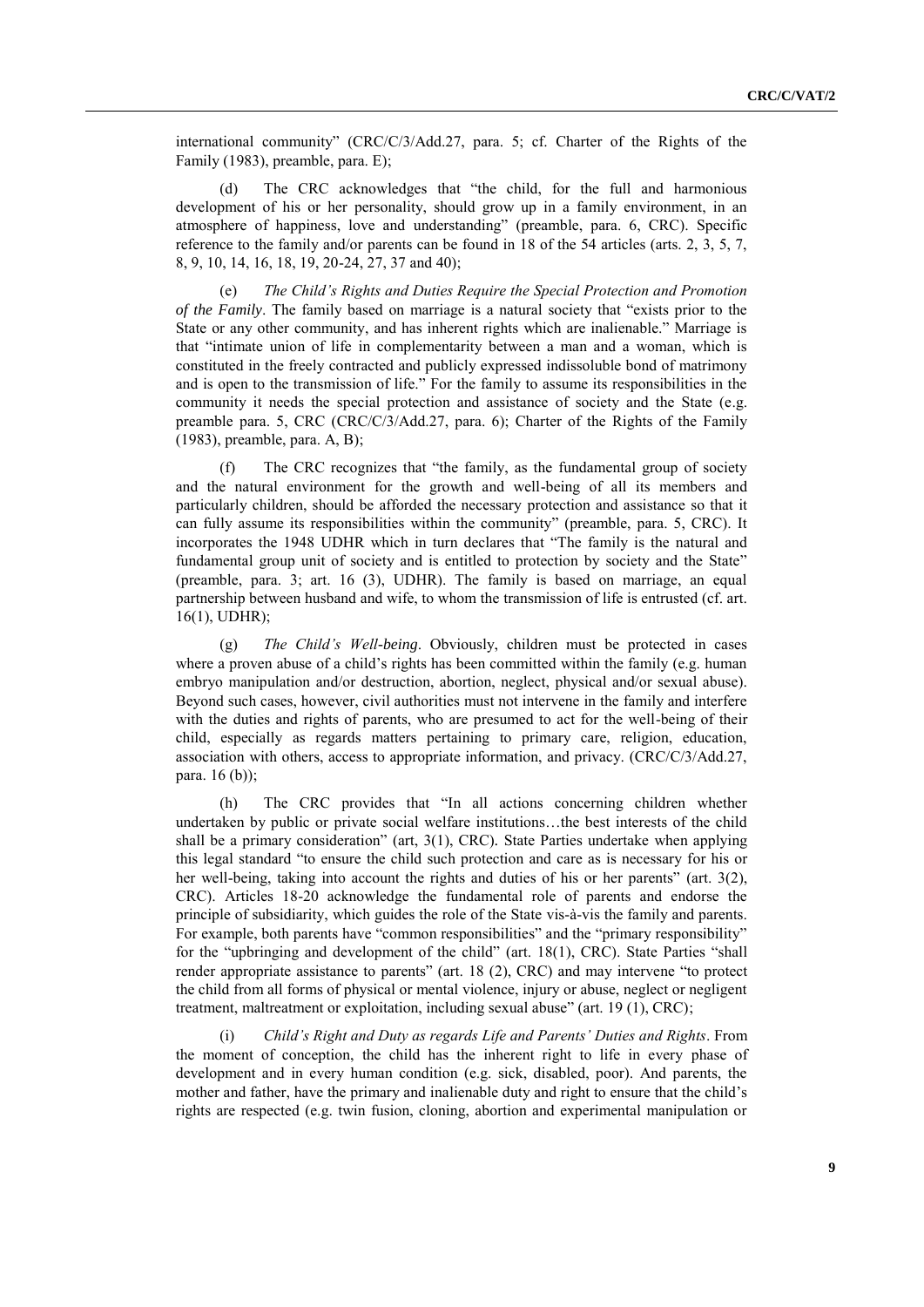exploitation of the human embryo are direct violations of this right). By necessary implication, a child's origin should be based on the natural transmission of life between a mother and a father (cf. CRC/C/3/Add.27, para. 7; cf. Charter of the Rights of the Family (1983), art. 4);

 $(i)$  The CRC affirms the right to life of the child "before as well as after birth" (preamble, para. 9, CRC). This basic principle is reaffirmed more than once. State Parties are required to respect and ensure the child's rights without discrimination of any kind including "birth" (art. 2, CRC). State Parties are expected to recognize the inherent right to life (art. 6 (1), CRC). They are to ensure the child's survival and development to the maximum extent possible (art. 6 (2), CRC), inclusive of the conceived; and to provide the "highest attainable standard of health...pre-natal and post-natal" (arts. 24  $(1)$ , 24  $(2)$   $(d)$ ) CRC). Lastly, they are to recognize the child's "right to know and be cared for by his or her parents" (art.  $7(1)$ , CRC);

(k) *Child's Right and Duty as regards Education and Parents' Duties and Rights*. Every child, in virtue of his inherent dignity as a human person, has the inalienable right to education including on matters which pertain to the responsible exercise of his rights (e.g. privacy, freedom of expression, access to information, freedom of association, freedom of religion, and so forth). The parents' duty and right to educate their children includes the free choice of schools or other necessary means (e.g. including homeschooling), in keeping with parental moral and religious convictions (e.g. parental duties and rights are violated when educational programmes or classes are imposed by the State over their objections). (cf. CRC/C/3/Add.27, para. 9; cf. Charter on the Rights of the Family (1983), art. 5);

(l) The CRC incorporates the UDHR in its preamble which in turn acknowledges that "Parents have a prior right to choose the kind of education that shall be given to their children" (art.  $26$  (3), UDHR; cf. preamble 3, CRC). As previously noted, the State undertakes "to ensure the child such protection and care as is necessary for his or her well-being, taking into account the rights and duties of his or her parents" (art.  $3(2)$ , CRC). The State shall respect "the responsibilities, rights and duties of parents to provide, in a manner consistent with the evolving capacities of the child, appropriate direction and guidance in the exercise by the child of the rights recognized in the present Convention" (art. 5, CRC). The aforementioned principles are read with other articles dealing with the child's education (cf. arts. 28, 29, CRC);

(m) *Child's Right and Duty as regards Religious Freedom and Parents' Duties and Rights*. Freedom of religion is based on "the very dignity of the human person as known through the revealed word of God and by reason itself." And parents have the duty and right "to decide in accordance with their own religious beliefs the form of religious upbringing which is to be given to their children" (CRC/C/3/Add.27, para. 11; cf. Charter on the Rights of the Family (1983), art. 5);

(n) All of that, which is stated in para. 23 (l), supra, is applicable here. In specific regard to the child's right to freedom of thought, conscience and religion, "State Parties shall respect the rights and duties of the parents to provide direction to the child in the exercise of his or her right in a manner consistent with the evolving capacities of the child (art. 14 (2), CRC).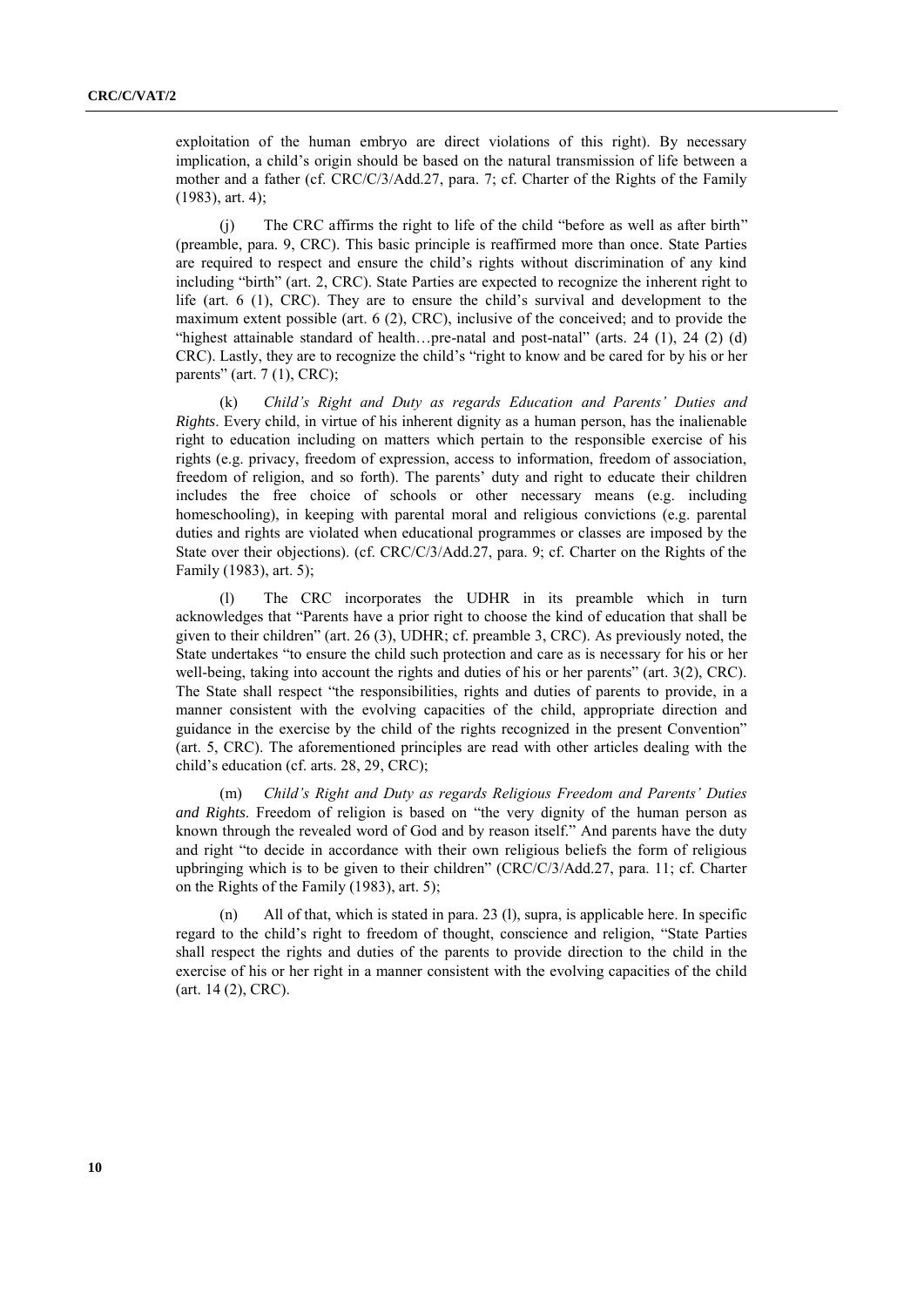## **C. Concluding observations: para. 8 (education and girls); para. 9 (education and health); para. 12 (education and the Convention on the Rights of the Child)**

24. *Introduction*. The following paragraphs respond to the concluding observations of the Committee on the Rights of the Child as regards education most notably the Committee's concerns for: (a) discrimination "between children" in Catholic schools, in particular with regard to girls; (b) education of children on health matters, including preventive health care, family planning; and (c) promotion of the CRC in school curricula as well as training of professionals and volunteer workers (cf. paras. 8, 9 and 12 of CRC/C/15/Add.46, respectively).

### **1. General aims and principles regarding Catholic education**

25. *Overview*. The Holy See promotes and encourages the family, especially parents, to carry out their fundamental duties and rights to educate their children.

26. *Aims of Catholic Education*. The content of Catholic education is inspired by Christian anthropology, guided by Scripture, Church tradition and Church teachings. It is an integral education directed "towards the formation of the human person in view of his final end and the good of that society to which he belongs and in the duties of which he will, as an adult, have a share" (PCJP, Compendium of the Social Doctrine of the Church, para. 242). This means that the human person must be educated to transcendence, never forgetting that every human being bears within him or her infinite and divine aspirations. Such an educational aim is "more conducive to the realization of the rights of the child" (art. 41, CRC), since it promotes more than the minimal standards set out in arts. 28 and 29, CRC.

27. *The Family and Parents are the Primary Educators*. The family is primarily responsible for the education of children; parents have the original and primary duty and right to educate and in accordance with their conscience and their moral and religious beliefs. The duty and right of parents "to give education is essential, since it is connected with the transmission of human life; it is original and primary...on account of the uniqueness of the loving relationship between parents [and their children] and it is irreplaceable and inalienable, and therefore incapable of being entirely delegated to others or usurped by others‖ (Pope John Paul II, *Familiaris Consortio*, 1981, n. 36). This parental task takes on more urgency when one reflects upon the fact that a child learns the values transmitted to him or her primarily by the words and actions of others, and then chooses actions according to what he or she has learned.

28. *Gradual and Integral Education*. Parents are called upon to educate the child to become an adult person through a progressive and harmonious maturation of his whole being (e.g. physical, psychological, intellectual, moral and spiritual) (cf. Pope John Paul II, Familiaris Consortio, 1981, nn. 36-39; cf. GS 48). To this end, the child is to be gradually formed in the authentic use of freedom and a more perfect sense of responsibility; to be prepared for active participation in social life; to be open to dialogue with others; and to be a promoter of the common good (cf. Second Vatican Council, *Gravissimum Educationis*, 1965, Introduction and ns. 1-2).

29. *Mutual Respect for Fundamental Rights and Duties*. Parents must respect the inherent dignity of the child, his or her fundamental rights and duties, and give the child special care and attention. This is true for every child but becomes all the more urgent when he or she is in need of everything, for example, in earlier stages of development or in difficult circumstances (e.g. sickness, suffering, disabilities). Conversely, children must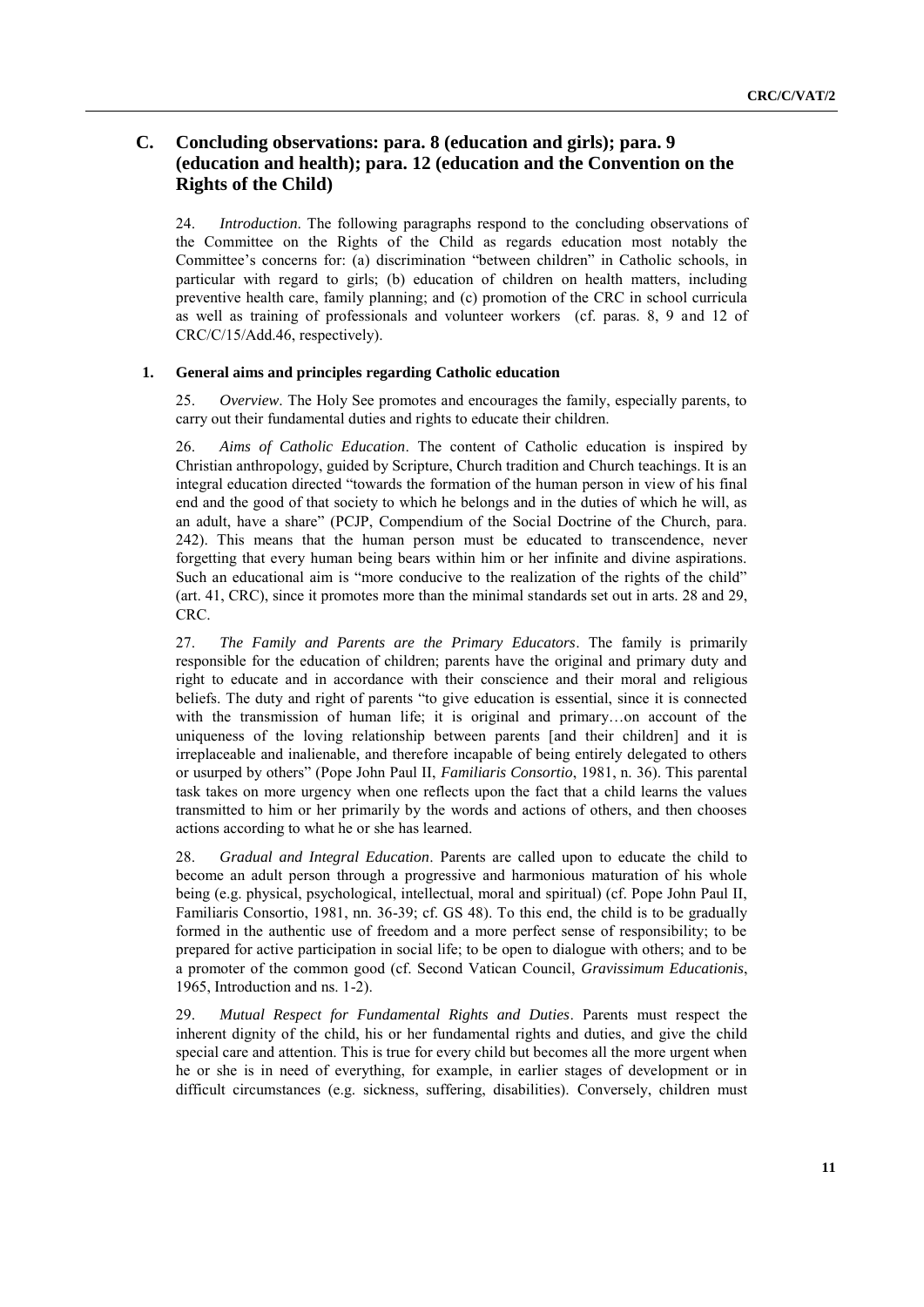respect the fundamental duties and rights of their parents e.g. to care, to protect, to guide, and to educate, including moral and religious formation.

30. *Education in Human Love: General Principles*. The parental duty and right to educate the child includes "sex education," which is essentially education in human love as self-giving (Pope John Paul II, *Familiaris Consortio*, para. 37). Some fundamental principles in regard to education in human love are as follows:

(a) *Notion of Love*. Every human being has a vocation to love. Love as selfgiving is a higher kind of love by which "[o]ne desires the good of the other because he or she is recognized as worthy of being loved." This love, in turn, generates communion between persons since "each considers the good of the other as his or her own good." Selfgiving in communion and friendship with God and with others is possible when one exercises authentic freedom and self control (PCF, Truth and Meaning of Human Sexuality, paras. 8, 9; cf. Pope John Paul II, *Familiaris Consortio*, para. 11);

(b) *Human Sexuality*. Human sexuality is a good, a fundamental component of personality. It is the capacity for living human love as self-giving incarnated in the nuptial meaning of the body, that is, the human body, male and female, bears the imprint of the person's masculinity and femininity. (PCF, Truth and Meaning of Human Sexuality, para. 10; cf. Pope John Paul II, *Familiaris Consortio*, para. 11);

(c) *Married Love*. In the married love of a man and a woman, self-giving expresses "through the body, the complementarity and totality of the gift." Such sexual giving belongs "to this married love, and to this love alone" (PCF, Truth and Meaning of Human Sexuality, paras. 11, 14).

31. *Education in Human Love: Children and Adolescents*. Children and young people, both boys and girls, like every human person, are capable of and called to a higher kind of love where persons are loved for themselves:

(a) The dignity of the child demands that parental education in human love be consistent with the total reality of the child in his bodily and spiritual nature;

The child's personality must be gradually formed through a process of selfmastery over sentiments and instinctive drives for the ultimate end of accepting and loving the other person;

(c) Part of the child's education should include character development with an emphasis on growth in virtues, for example, self-discipline, modesty and chastity as well as formation about the nature and meaning of marriage;

(d) Educational content must be proportionate to each phase of development keeping in mind the needs of the particular child, ever safeguarding the principles of decency and respect and always careful that issues are not forced on a child before he or she is properly prepared;

(e) Therefore, excessive weight should not be directed to providing children with mere information (PCF, Truth and Meaning of Human Sexuality, para. 124).

#### **2. Catholic schools and institutions**

32. *Introduction*. The Holy See promotes and encourages the system of Catholic schools, which are not State institutions but nonetheless have a public function. The educational activities are carried out in accordance with the Catholic school's own authority and responsibility under canon law, and pursuant to the laws of the respective States in which they operate: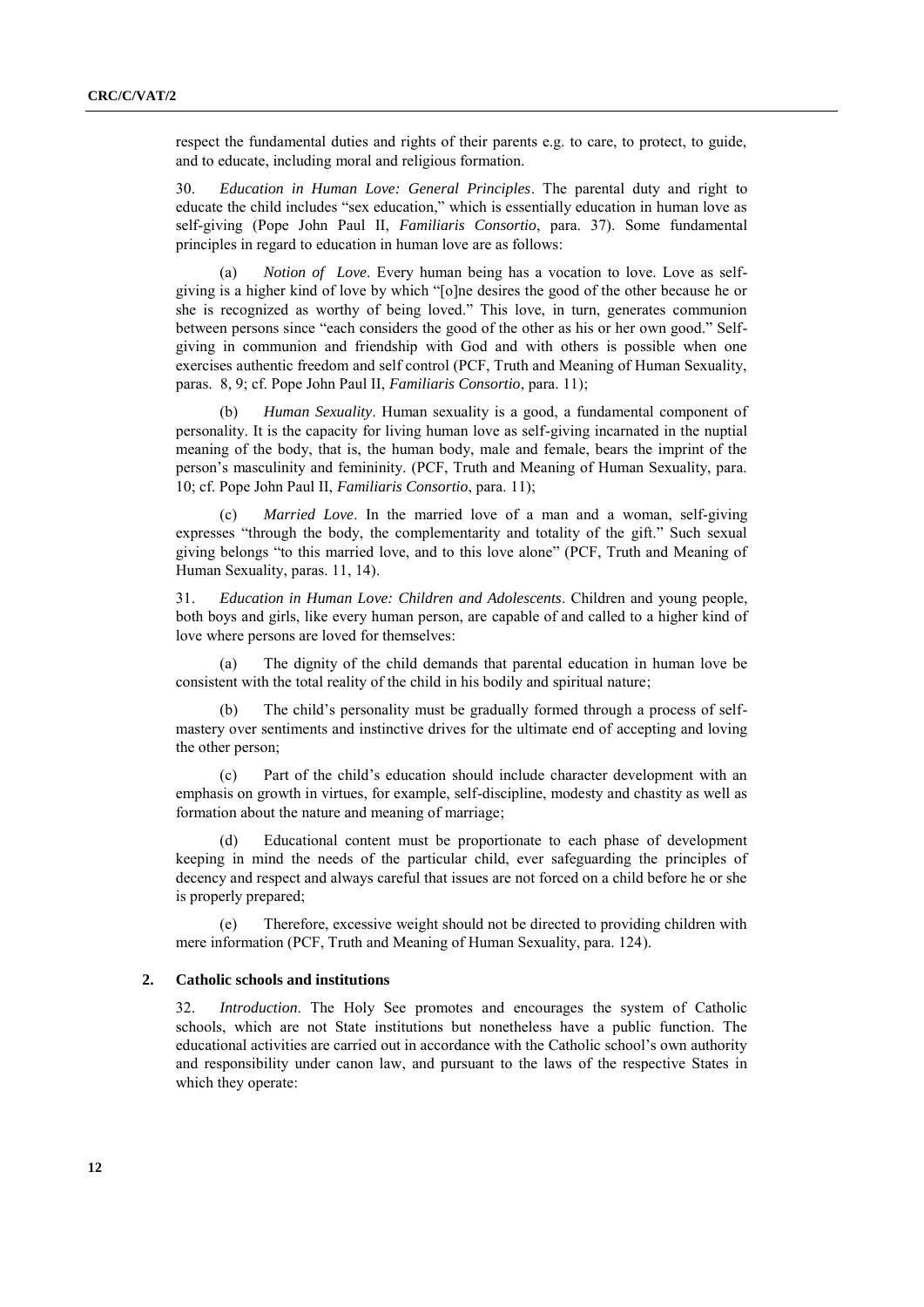(a) The Catholic school is a "place of 'integral education of the human person through a clear educational project of which Christ is the foundation', directed at creating a synthesis between faith, culture and life" (CCE, "Educating Together in Catholic Schools: A Shared Mission Between Persons of Consecrated Life, and the Lay Faithful," 2007, n. 3);

(b) The Catholic school is an educating community, constituted by the interaction and collaboration of its various components: students, parents, teachers, directors, and administrative staff;

The Catholic school assists parents who have the right and duty to choose schools, inclusive of home schooling, and they must possess the freedom to do so, which in turn, must be respected and facilitated by the State. Parents must cooperate closely with teachers who, on their part, must collaborate with parents.

33. *Statistics*. As of December 31, 2008, there are about 195,397 Catholic schools in the world attended by 54,662,553 students of different religious backgrounds (*Annuarium Statisticum Ecclesiae*, 2008, pp. 281-290).

- 34. Distribution per type of school:
	- (a) 67,848 kindergartens with 6,383,910 pupils;
	- (b) 93,315 elementary schools with some 30,520,238 students;
	- (c) 42,234 secondary schools (junior and senior) with 17,758,405 students.
- 35. Distribution per continent:
	- (a) Africa: 57,387 schools with 19,587,239 students;
	- (b) Americas: 49,423 schools with 13,579,414 students;
	- (c) Asia:  $40,311$  schools with  $11,702,202$  students;
	- (d) Europe: 51,065 schools with 8,645,932 students;
	- (e) Oceania: 5,211 schools with 1,147,771 students.

#### **3. Education and girls**

#### **(a) Activities of the Holy See**

36. *Terminology*. The Committee on the Rights of the Child uses the term "gender," which does not appear in the CRC, however, the term "sex" is used in art. 2, CRC. Consequently, the Holy See will continue to use the term "sex." In specific regard to the Committee's use of the term "gender," the following is noteworthy:

(a) The Holy See understands gender "according to ordinary usage in the United Nations context, associates itself with the common meaning of that word, in languages where it exists. The term 'gender' is understood as grounded in biological sexual identity, male or female. The Holy See thus excludes dubious interpretations based on world views which assert that sexual identity can be adapted indefinitely to suit new and different purposes. It also dissociates itself from the biological determinist notion that all the roles and relations of the two sexes are fixed in a single, static pattern." (Holy See's Final Statement at Women's Conference in Beijing, 1995);

(b) Moreover, the Holy See rejects any innovative interpretations of the word "gender" as related to or inclusive of "sexual orientation" or "gender identity". There are no clear and agreed upon definitions of these latter terms in international law. If they were to be taken into consideration in proclaiming and implementing fundamental rights, serious uncertainty in the law would surely follow, which in turn, would compromise the ability of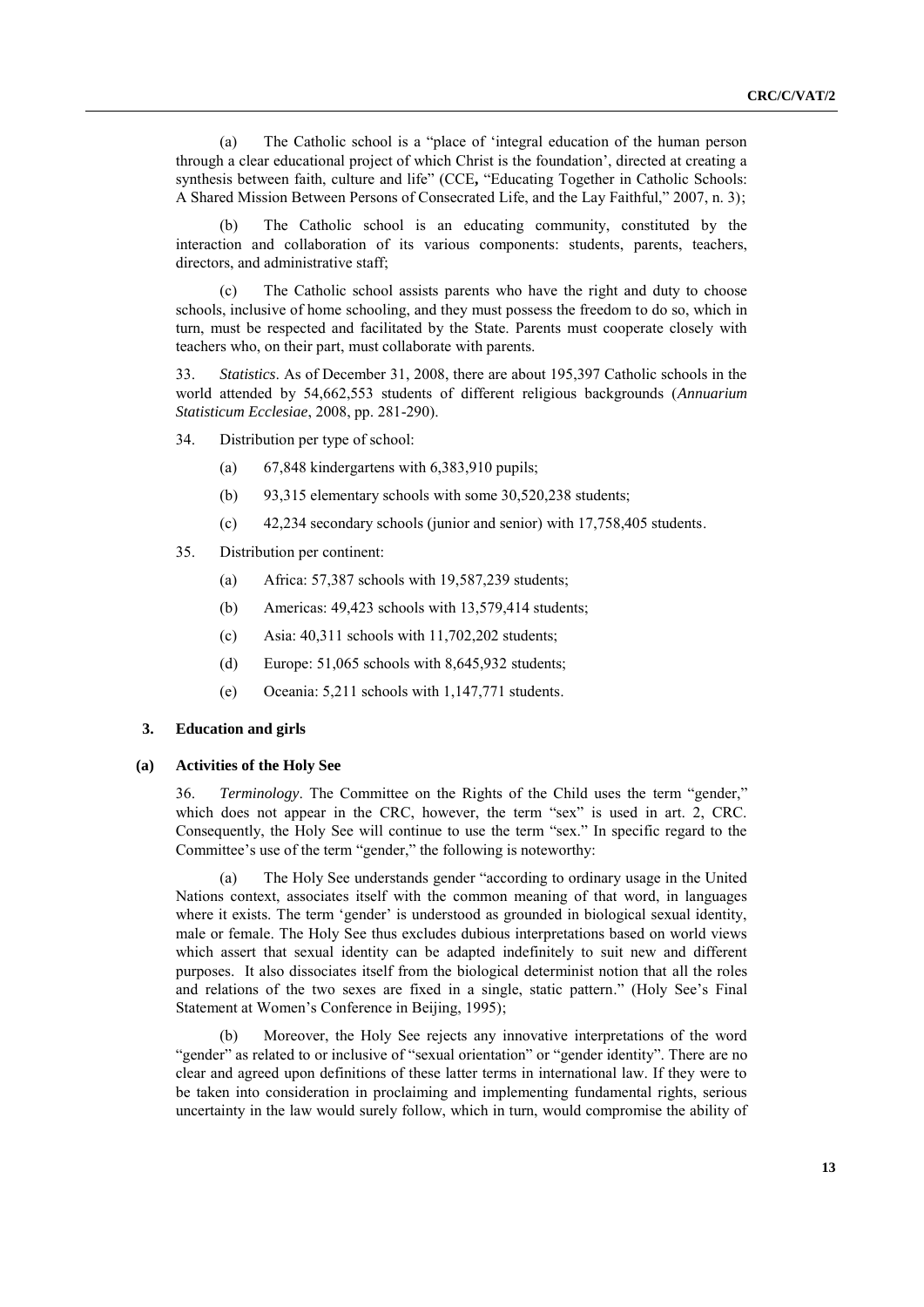States to enter into and enforce new and existing human rights conventions and standards. (Holy See's Statement at the 63rd Session of the General Assembly of the United Nations on the Declaration on Human Rights, Sexual Orientation and Gender Identity, 2008).

#### *Education of girls: foundational principles*

37. In fundamental documents as well as in catechesis, speeches, messages, homilies, conferences and other activities, the Holy See has devoted much attention to promoting the dignity of women and girls, including their right to an education. Moreover, one of its dicasteries, the PCL, has developed a section devoted to the Study of the Dignity and Vocation of Women, where it implements the teachings of the Second Vatican Council concerning the laity with particular attention to the equal dignity of man and woman, which is obviously pertinent to both boys and girls. The following subsections (a) through (j) discuss key principles promoted by the Holy See:

(a) *Anthropological Considerations*. The Holy See maintains that there are "deep fundamental anthropological truths of man and woman, the equality of their dignity and the unity of both, the well rooted and profound diversity between the masculine and the feminine and their vocation to reciprocity and complementarity, to collaboration and to communion." (Address of Pope Benedict XVI to the Participants in the International Convention on the Theme: Woman and Man, the Humanum in its Entirety, 2008; cf. Pope John Paul II, *Mulieris Dignitatem*, 1988, no. 6);

(b) *The inherent Dignity of the Human Person*. "This 'uni-duality' of man and woman is based on the foundation of the dignity of every person created in the image and likeness of God ('male and female he created them': Gen 1:27), avoiding an indistinct uniformity and a dull and impoverishing equality as much as an irreconcilable and conflicting difference" (Address of Pope Benedict XVI to the Participants in the International Convention on the Theme: Woman and Man, the Humanum in its Entirety, 2008; cf. Pope John Paul II, Letter to Women, 1995, no.8);

(c) *Interpersonal Communion*. "This dual unity brings with it, inscribed in body and soul, the relationship with the other, love for the other, interpersonal communion that implies "that the creation of man is also marked by a certain likeness to the divine communion" (Address of Pope Benedict XVI to the Participants in the International Convention on the Theme: Woman and Man, the Humanum in its Entirety, 2008; cf. *Mulieris dignitatem*, supra, no. 7);

(d) *The Family, based on Marriage*. "God entrusts to women and men, according to their respective capacities, a specific vocation in the Church and the world. Here I am thinking of the family, a community of love open to life [founded on marriage between one man and one woman], the fundamental cell of society. In it the woman and man, thanks to the gift of maternity and paternity, together carry out an irreplaceable role in regard to life. Children from their conception have the right to be able to count on their father and mother to take care of them and to accompany their growth." (Address of Pope Benedict XVI to the Participants in the International Convention on the Theme: Woman and Man, the Humanum in its Entirety, 2008);

*The Feminine Genius*. Women must collaborate in the building of society, by appreciating and living out their typical "feminine genius," namely those virtues associated with not just physical motherhood, but spiritual motherhood as well. Women who fully understand and appreciate themselves as having profound dignity as feminine persons, created and loved by God, enrich the Church and society, and prevent the human race from "completely losing its humanity." This is evident in "all the places afflicted by great poverty or devastated by war, and .all the tragic situations resulting from migrants, forced or otherwise," [where it] is almost always women who manage to preserve human dignity, to defend the family and to protect cultural and religious values." (Address of Pope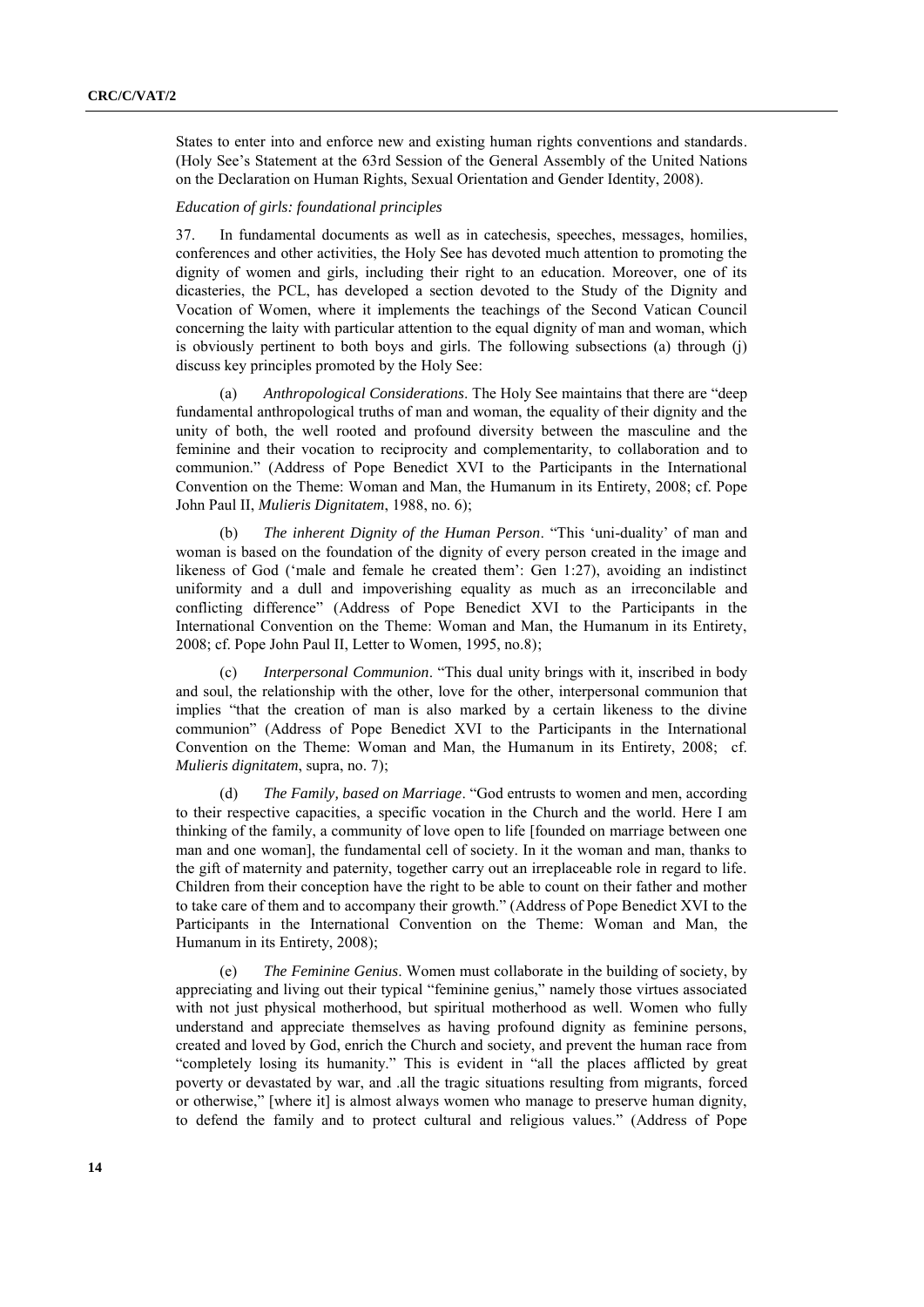Benedict XVI to the Participants in the International Convention on the Theme: Woman and Man, the Humanum in its Entirety, 2008; Address of Pope Benedict XVI, Meeting with Catholic Movements for the Promotion of Women, Apostolic Journey to Cameroon and Angola, 2009);

(f) *Oppressive Solitude*. ―[W]hen men and women demand to be autonomous and totally self-sufficient, they run the risk of being closed in self-reliance that considers ignoring every natural, social or religious bond as an expression of freedom, but which, in fact, reduces them to an oppressive solitude. To promote and sustain real advancement of women and men one cannot fail to take reality into account." (Address of Pope Benedict XVI to the Participants in the International Convention on the Theme: Woman and Man, the Humanum in its Entirety, 2008);

(g) *Discrimination against Women*. Women bear the brunt of negative consequences associated with promotion of a radical autonomy, and denial of the complementarity of man and woman, which often dovetails into a disordered view of masculinity. One need only consider the "disheartening" results that flow from the simple fact of being a female, rather than a male, namely: the reduced likelihood of being born, of surviving childhood or of receiving adequate nutrition and health care, and the increased chance of remaining illiterate or having only limited access, or none at all, even to primary education. (Pope John Paul II, Address to Members of the Holy See Delegation to the Fourth World Conference on Women, Beijing, 1995; See also Address of Pope Benedict XVI to the Participants of the Fifth General Conference of the Latin American and Caribbean Bishops' Conferences, Brazil, 2007);

(h) *Women and Public Life*. Women have "a full right to become actively involved in all areas of public life, and this right must be affirmed and guaranteed, also, where necessary, through appropriate legislation. This acknowledgment of the public role of women, should not however detract from their unique role within the family. Here their contribution to the welfare and progress of society, even if its importance is not sufficiently appreciated, is truly incalculable." (Address of Pope Benedict XVI, Meeting with Catholic Movements for the Promotion of Women, Apostolic Journey to Cameroon and Angola, 2009; cf. Pope John Paul II, Message for the 1995 World Day of Peace; see also: Congregation for the Doctrine of the Faith (CDF), On Collaboration of Men and Women in the Church and in the World, 31 May 2004);

(i) *Care and Education of Girls*. The investment in the "care and education of girls" is a right and "fundamental key to advancement of women." For this reason, the Holy See has appealed to all the educational services linked to the Catholic Church "to guarantee" equal access for girls, to educate boys to a sense of women's dignity and worth, to provide additional possibilities for girls who have suffered disadvantage, and to identify and remedy the reasons which cause girls to drop out of education at an early stage." (Pope John Paul II, Address to Members of the Holy See Delegation to the Fourth World Conference on Women, Beijing, 1995);

(j) *The State and Business Sector*. ―The State, for its part, must uphold with appropriate social policies everything that promotes the stability and unity of matrimony, the dignity and responsibility of couples, their rights and irreplaceable duty as educators of their children‖ (Address of Pope Benedict XVI to the Participants in the International Convention on the Theme: Woman and Man, the Humanum in its Entirety, 2008). Since women "can never be replaced in begetting and rearing children," civil authorities and the business sector are urged to promote family-friendly economics, namely "to provide for the professional promotion of women and at the same time safeguard her vocation as a mother and educator.‖ (Pope John Paul II, Woman, Spouse and Mother, in the Family and in Society, 24 March 1994). Family-friendly policy suggestions include paying stay-at-home moms; providing special tax reductions, and financial assistance (e.g. baby bonuses);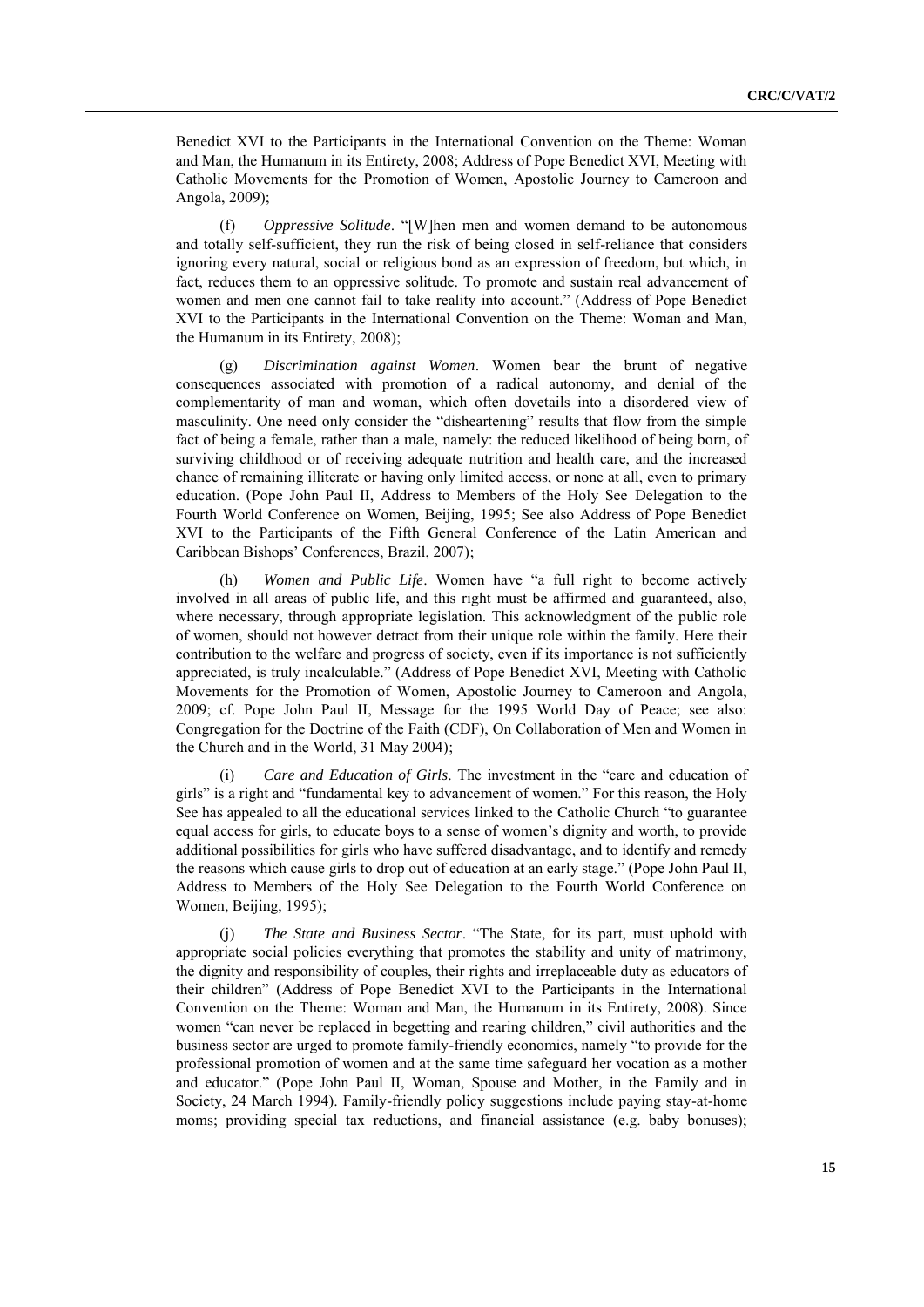creating support services for care of children, and disabled persons, young and old; and creating professional work opportunities such as part-time, telework, flexible hours of work and of vacation. (cf. PCF, Address to Catholic Union of Businessmen and Executives, Prague 2010);

(k) *Proposals for the Future*. The Holy See suggests a "renewed anthropological study based on the great Christian tradition, which incorporates new scientific advances and, given today's cultural sensitivity, in this way contributes to deepening not only the feminine identity but also the masculine, which is often the object of partial and ideological reflections. Faced with cultural and political trends that seek to eliminate, or at least cloud and confuse, the sexual differences inscribed in human nature, considering them a cultural construct, it is necessary to recall God's design that created the human being masculine and feminine, with a unity and at the same time an original difference and complementarity. Human nature and the cultural dimension are integrated in an ample and complex process that constitutes the formation of one's own identity, where both dimensions, that of the feminine and that of the masculine, correspond and complete each other." (Address of Pope Benedict XVI to the Participants in the International Convention on the Theme: Woman and Man, the Humanum in its Entirety, 2008; For more information on the Holy See's position see: Pope John Paul II, *Evangelium Vitae*, 1995, para. 99; Pope John Paul II, World Day of Peace Message, 1995; Pope John Paul II, Angelus Messages of 1995 delivered March 19, June 18, June 25, July 9, July 16, July 23, July 30, August 6, August 20, August 27, September 3; Pope Benedict XVI, Address to the Participants in the World Conference of Women Parliamentarians for the Protection of Children and Young Persons, 2004; PCL, Men and Women: Diversity and Mutual Complementarity 2006; PCL, Woman and Man, the Humanum in its Entirety: Proceedings of the 2008 Conference, 2009; Pope Benedict XVI, Address to the Participants of the PCPJ's International Conference on "Life, Family and Development: The Role of Women in the Promotion of Human Rights," 2009).

#### **(b) Local activities encouraged by the Holy See**

38. *Catholic Schools and Institutions*. The Holy See encourages the activities carried out by Catholic Schools and Institutions, at the local level, according to their own authority in canon law, and the laws of the respective States in which they operate. There is a longstanding tradition of welcoming women and girls in Catholic Schools and Institutions, and today 60% of students are girls. Especially noteworthy is the work of "Figlie di Maria Ausiliatrice," which has 63 large projects for the education of girls. These programmes serve indigenous peoples and the sick. Other projects are designed especially for girls and young women who are migrants, young mothers and former prostitutes.

#### *(i) Educating children, including girls, in regions where religious freedom is limited*

39. Many Catholic schools operate in areas where freedom of religion is not respected, rendering the education process extremely difficult for both teachers and students, especially girls. The following examples of education in peace and dialogue are particularly noteworthy (cf. Press Conference on the Presentation by the Congregation for Catholic Education of the document: "Educating Together in Catholic Schools. A Shared Mission Between Consecrated Persons and the Lay Faithful," 2007).

40. In Lebanon, the principal objective of Catholic Schools is to guide young people towards dialogue and collaboration between Moslems and Christians. Among the 210,000 students, there are 18 religious confessions represented: 63% Catholics; 12.6% Christians of other confessions and 24.4% non-Christians, the majority of which are Moslems. In some areas of the country non-Catholics make up 99% of the students at the Catholic Schools.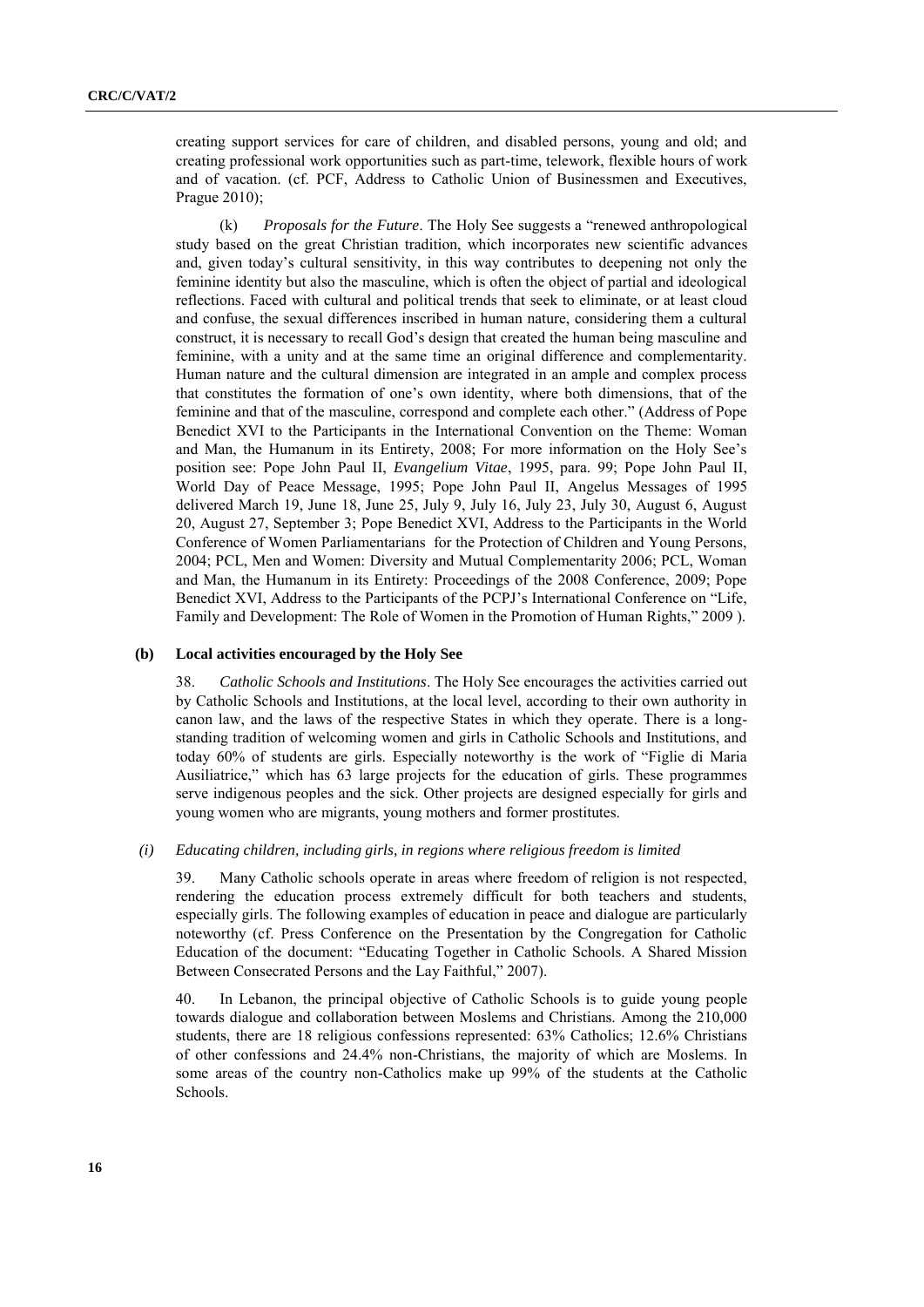41. In the Holy Land (State of Israel, Palestinian Territories, Kingdom of Jordan) there are about 11 million inhabitants. Of these, 280,000 are Christians of whom 40,000 are Catholics. Of those attending Catholic Schools, 55% are Christians while 45% are non-Christians, the majority of which are Moslems with some students of the Jewish faith. Recently, the political leaders of these regions advised a papal representative that the Catholic schools in Jordan, Palestine and Israel "contribut[e] not only to the educational and cultural level of all three territories, but also to an atmosphere of greater mutual understanding" (Catholic Schools Key for the Holy Land, [www.zenit.org/article-](http://www.zenit.org/article-30797?l=english)[30797?l=english,](http://www.zenit.org/article-30797?l=english) 29 October 2010).

42. In "*El Mutran Nazareth*" the "School of Saint Joseph" has about 1,200 Christian and Moslem students. The education plan is based on education in peace, learning to live together and accepting differences. The origin of this School gives additional testimony to its mission when one considers that it was founded by the Melkite-Greek priest, Fr. P. Emile Shoufani, as a sign of reconciliation after his father was assassinated.

43. In Jerusalem, the "Schmidt's Girls College" founded in 1886 for young women has 5,000 students between 4 and 19 years of age, two thirds of whom are Moslem.

44. In Bosnia, during the war in the Balkans, the Archdiocese of Sarajevo established three Catholic Schools called "Schools for Europe" with the objective of welcoming Serbian, Croatian and Moslem students. It is a successful example of education in dialogue, reciprocal respect and acceptance, and parental involvement. These schools were initially attended only by 1,600 students. Today there are more than 10,000 students in 15 Catholic Schools.

45. In Morocco, ―l'ECAM‖ (*Enseignement Catholique au Maroc*) has developed a Catholic educational programme that promotes the integral formation of the student. Today there are 17 scholastic centres with thousands of students all of whom are Moslem. There are 600 educators, almost all Moroccan, and 17 male and female Directors (French and Lebanese; Moslems and Christians). The project is inspired by Christian values which are lived in the local community.

46. In Nepal, where the majority of the population are Hindus, there are only 6,000 Catholics among 23 million inhabitants. In 2004, the King granted a civic award to two missionaries for their commitment in the field of education. One was the Director of St. Mary's School and the other was the founder of St. Xavier College, the only Catholic College in Nepal. They received this honor for their contributions to the social, economic, cultural life and the development of the Nepalese population. This honor, conferred by a country with a Hindu majority, is a sign of appreciation for the educational service of the Catholic School which, through a quality curriculum of study, promotes mutual relations through education in peaceful coexistence.

47. In Dakar, Senegal, the Marist Fathers established the Catholic School "Sainte Marie de Hann," in 1949 and then in 1977 assimilated it with French high schools located outside French territory. Today, it is attended by 3,500 students and 170 teachers. It is open to boys and girls from French-speaking Western Africa, coming from all religious confessions and socio-economic backgrounds. The Marist Fathers eventually withdrew from this initiative and the Dioceses, with the assistance of the lay faithful, took up the cause, conserving its style and spirit. The school, which has received the UNESCO prize, follows an educational programme geared to educate for peace and to promote dialogue among different cultures in an effort to build a world founded on fraternity.

#### *(ii) Educating children, including girls, in difficult social and economic situations*

48. Many other Catholic schools operate in areas where social and economic disadvantages abound, making access to education extremely difficult for all students,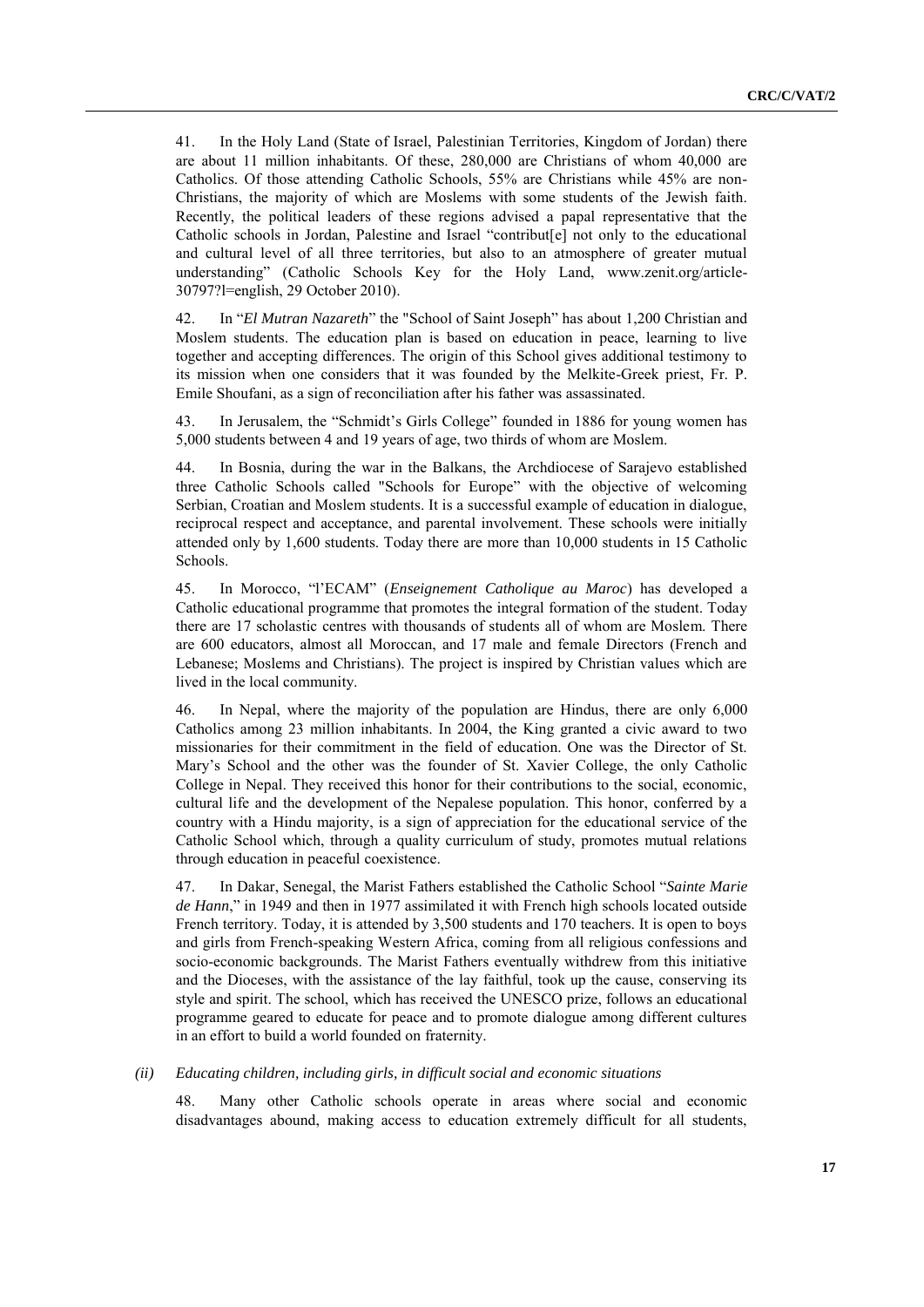especially girls. The following examples are particularly noteworthy (cf. Press Conference on the Presentation by the Congregation for Catholic Education of the document: ―Educating Together in Catholic Schools. A Shared Mission Between Consecrated Persons and the Lay Faithful," 2007):

(a) In the United States of America, 27 % of the students at Catholic Schools are from minority groups and 13.5% are non Catholic. Moreover, 43.2% of all the Catholic Schools are situated in the poorest areas. Over the last few years, especially in the larger cities, some Religious Congregations and Dioceses with schools of long-standing traditions attended by "upper middle class" students have chosen to direct their efforts toward the education of an ever growing population of poor students. In response to increasing levels of urban poverty, they have opted to entrust the large institutions to others so as to open smaller educational centres of high quality to cater to the poor classes and minorities. The rate of students leaving Catholic Schools before obtaining their diploma is extremely low: 3.4% in comparison with 14.9% in public schools. The percentage of high school students at Catholic Schools who obtain their diploma, and then proceed to university is extremely high: 99% and 97%, respectively. Lastly, the Christian Brothers established the project ―Priority for the Poor: the schools of San Miguel‖ to guarantee the right of education to children in families suffering from grave economic difficulties. The objectives of the project are twofold: to permit a child to be the protagonist of his or her own personal growth in his respective society; and to assist families in cultivating their proper role as the natural place for the realization of the rights and duties of children. There are now 17 such schools;

(b) In Venezuela the educational movement "*Fe y Alegria*" was established in 1955 by a group of students from the Catholic University, who began meeting the needs of the poor living on the densely populated outskirts of Caracas. The group was directed by a Jesuit priest P. Vélaz, who created a small school for the poor, which in turn led to the development of many other such institutions in Venezuela and Latin America. Moreover, in 1995 "Fe y Alegria" established a University institute in Caracas which is now attended by thousands of students. Today, there are 1,000 such schools in 14 countries in Latin America, reaching about 600,000 students, and hiring about 18,000 teachers, of whom 1,022 are religious. The goal is to teach the young and the marginalized in society who have been denied the right to education, to basic health care, to work and to harmonious development (material and spiritual) of one's personality;

(c) In the Dominican Republic the "Children with Don Bosco" project provides for the alphabetization of children;

In Albania the Salesians in cooperation with the Dioceses promote the rights and duties of the child through the formation of educators which includes education on the rights of the child that involves about 2,000 young persons;

In the Democratic Republic of the Congo the Don Bosco Nganzi Centre offers activities for the formation of educators in Africa and develops teaching materials on the rights of the child. Most recently such materials have been published in Swahili;

In Bolivia the International Office for Catholic Teaching provides for the bilingual alphabetization of the "Quechan" population (Spanish and "Quechan"). It employs 220 teachers and 30 technicians. The results are impressive: 4,176 persons have been educated in two languages and 10,000 in the "Quechan" language alone. The project is directed towards marginalized families and the education of children;

(g) In Haiti 40,000 students have been alphabetized in the Creole language in 162 schools;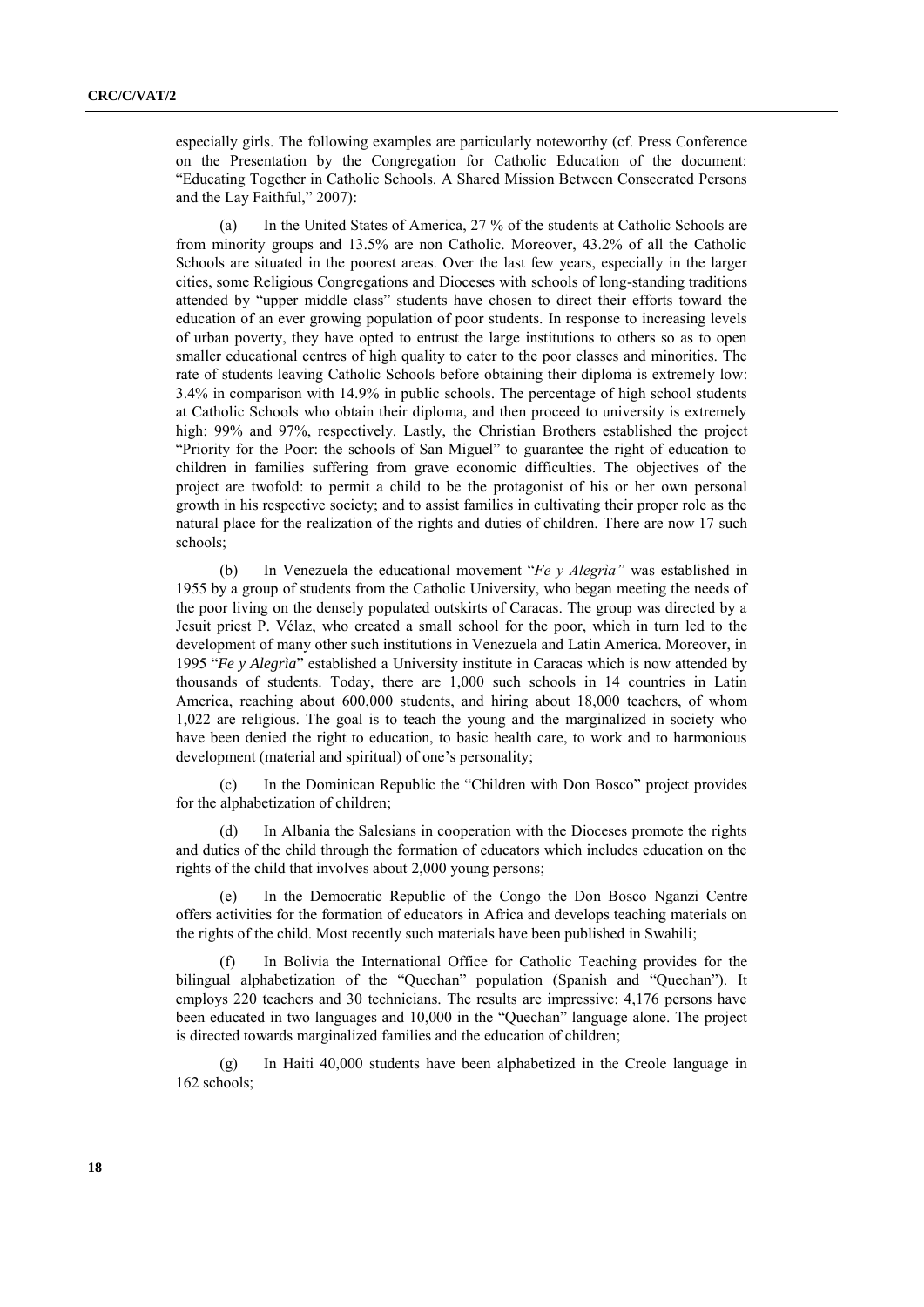(h) In South Africa, Sacred Heart College, situated in the outskirts of Johannesburg, has been open to all people of different races since 1976. It provides education in a specific effort to combat racial discrimination. During the 1990's, of about 1,200 students, 42% were Catholic, Caucasian and African, 37% were from other Christian denominations, 14% were Moslem, the majority of which were Asian and of Middle Eastern descent, 5 % Hindu and 1% Jewish;

(i) In India the project "Loreto Sealdah" was developed in order to reach children living on the streets and in rural areas. The underlying idea is that education ought to be available to every child.

#### **4. Education and health**

49. *Introduction*. The Holy See has always demonstrated a deep concern for human suffering; it follows the very eloquent example of Jesus Christ. Service to the sick and suffering, therefore, is an integral part of its mission. To this end, it has encouraged the blossoming of various works of mercy and the establishment of many religious institutions with the specific aim of fostering, organizing, improving and increasing help to the sick (cf. Pope John Paul II, Apostolic Letter, *Motu Proprio Dolentium Hominum*, 1985, n. 1). For further information on health see the section entitled "Health and Welfare", infra.

50. *Integral Approach to Health*. The Holy See takes a comprehensive approach to health. It does not exclusively focus on one single aspect of health but rather appreciates that "illness and suffering are not experiences which concern only man's physical substance, but man in his entirety and in his somatic-spiritual unity" (Pope John Paul II, Apostolic Letter, *Motu Proprio Dolentium Hominum*, 1985, n. 2):

(a) This vision of health is based on an anthropology that "respects the whole person, far from being identified with the mere absence of illness, [it] strives to achieve a fuller harmony and healthy balance on the physical, psychological, spiritual and social level" (Pope John Paul II, Message for the World Day of the Sick, "Contemplate the Face of Christ in the Sick,"  $2000$ , n. 13);

(b) ―Precisely because health is not limited to biological perfection, life lived in suffering also offers room for [personal, especially spiritual and moral,] growth and selffulfillment," and is an opportunity for others to walk towards perfection as they mobilize their energies and resources in order to alleviate suffering. Spiritual assistance is one of these resources that can promote full enjoyment of the right to health (Pope John Paul II, Message for the World Day of the Sick, "Contemplate the Face of Christ in the Sick," 2000, n. 13);

(c) It follows that special protection is needed for the most vulnerable, who depend on the care and protection of others for their survival and development (e.g. unborn, disabled, etc.). Parents are primarily responsible for the child in all stages of his or her development, from the moment of conception; it follows that family planning can never include abortion, experimental manipulation and/or exploitation of the human embryo;

(d) Pope John Paul II appealed "to those institutions which are involved in health care, especially primary health care, to make improved basic health care and education for girls a hallmark of their service‖ (Pope John Paul II, Address to Members of the Holy See Delegation to the Fourth World Conference on Women, Beijing, 1995).

51. *Family Planning.* The Holy See's position on family planning is well known and may be summarized in the following way:

(a) ―The question of human procreation, like every other question which touches human life, involves more than the limited aspects specific to such disciplines as biology, psychology, demography or sociology. It is the whole man and the whole mission to which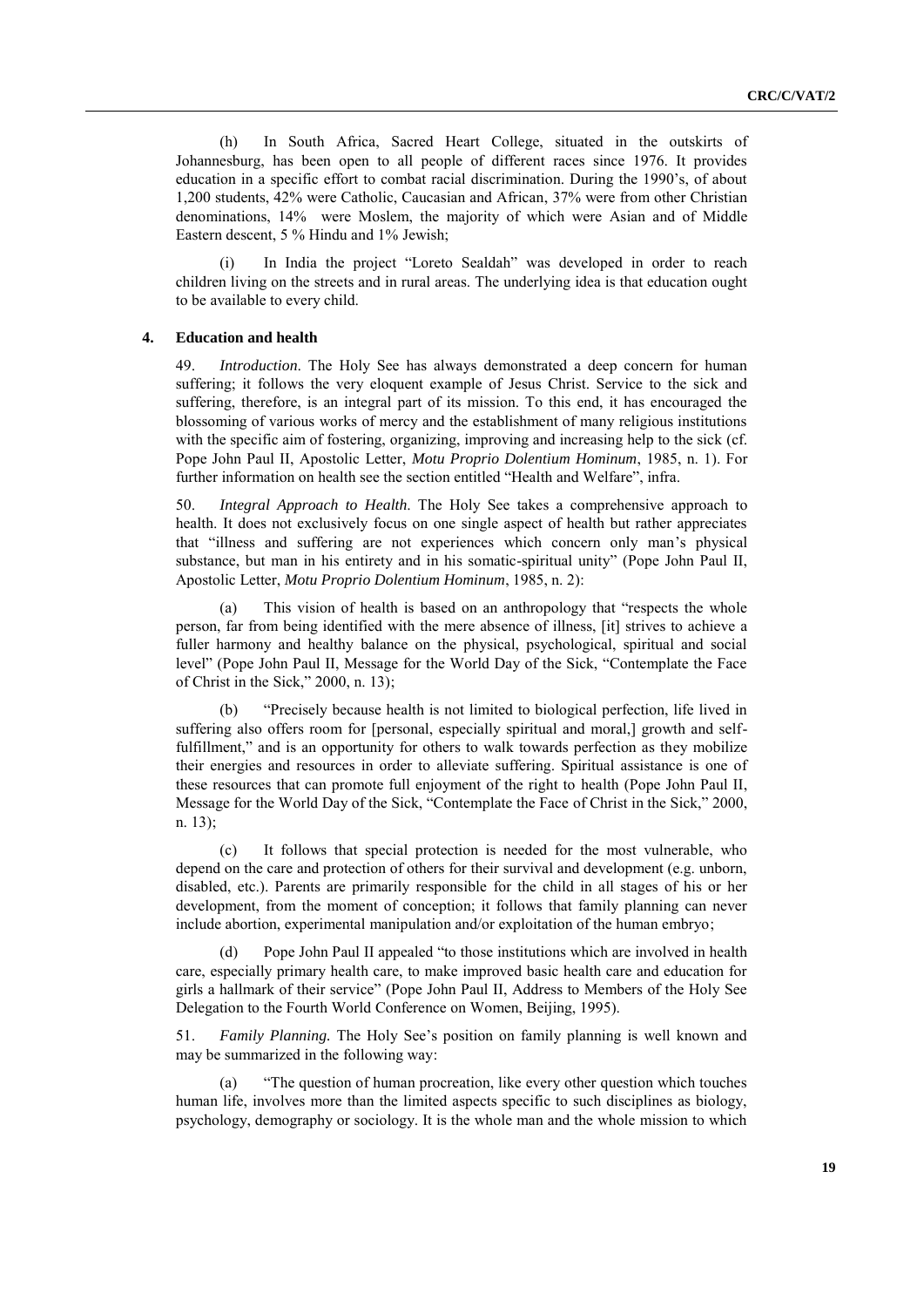he is called that must be considered: both its natural, earthly aspects and its supernatural, eternal aspects‖ (Pope Paul VI, *Humanae Vitae*, 1968, para. 7);

(b) Children are considered a gift from God. Responsible parenthood is "exercised by those who prudently and generously decide to have more children, and by those who, for serious reasons and with due respect to moral precepts, decide not to have additional children (Pope Paul VI, *Humanae Vitae*, 1968, para. 10);

(c) ―If therefore there are well-grounded reasons for spacing births, arising from the physical or psychological condition of husband or wife, or from external circumstances, married people may then take advantage of the natural cycles immanent in the reproductive system and engage in marital intercourse only during those times that are infertile, thus controlling birth in a way which does not in the least offend the moral principles" (Pope Paul VI, *Humanae Vitae*, 1968, para. 7);

(d) ―The reason is that the fundamental nature of the marriage act, while uniting husband and wife in the closest intimacy, also renders them capable of generating new life—and this as a result of laws written into the actual nature of man and of woman. And if each of these essential qualities, the unitive and the procreative, is preserved, the use of marriage fully retains its sense of true mutual love and its ordination to the supreme responsibility of parenthood to which man is called. We believe that our contemporaries are particularly capable of seeing that this teaching is in harmony with human reason" (Pope Paul VI, *Humanae Vitae*, 1968, para. 12).

#### **5. Education and the Convention on the Rights of the Child**

52. *General Principles*. Human rights are promoted in fundamental documents as well as speeches, messages, addresses and homilies of the Pope and publications of the various dicasteries (e.g. Pope John XXIII, *Mater et Magistra*, 1961; Pope John XXIII, *Pacem in Terris*, 1963; Second Vatican Council, *Dignitatis Humanae*, 1965; Second Vatican Council, *Gaudium et Spes*, 1965; Pope John Paul II, *Centesimus Annus*, 1991; Pope Benedict XVI, *Caritas in Veritate*, 2009; PCJP, *The Compendium of the Social Doctrine of the Church, 2004*; Pontifical Council for the Pastoral Care of Migrants and Itinerant People, *Instruction Erga Migrantes Caritas Christi*, 2004*).*

53. *Promotion of the CRC*. The Holy See's initial report under the CRC has been available for the public on the United Nations website since 1994 and in print since 1995 (The Holy See and Children: The Participation of the Holy See at the World Summit for Children, Path for Peace Foundation: 1995). The Holy See continues to cite the CRC in various international fora. A recent example is the 2010 Address by Pope Benedict XVI to the Plenary Assembly of the PCF devoted to the "Rights of the Child" on the occasion of the  $20<sup>th</sup>$  anniversary of the adoption of the CRC by the UN General Assembly, 08.02.2010. On this occasion he stated:

(a) ―The Church, through the centuries, based on the example of Christ, has promised to protect the dignity and rights of minors and, in many ways, it has taken care of them. However, in certain cases, some of its members, acting contrary to this obligation, have violated such rights: a behavior that the Church has not failed and will not fail to denounce and condemn";

(b) ―The teachings and tenderness of Jesus, which considers children as a model to imitate for entering the Kingdom of God (cf. Mt. 18, 1-6; 19, 13-14), has always promoted the deepest respect and care for these innocent persons. Jesus' harsh words for those who would scandalize one of these little ones (cf. Mk 9, 42) obliges all to always maintain a high level of respect and love for them";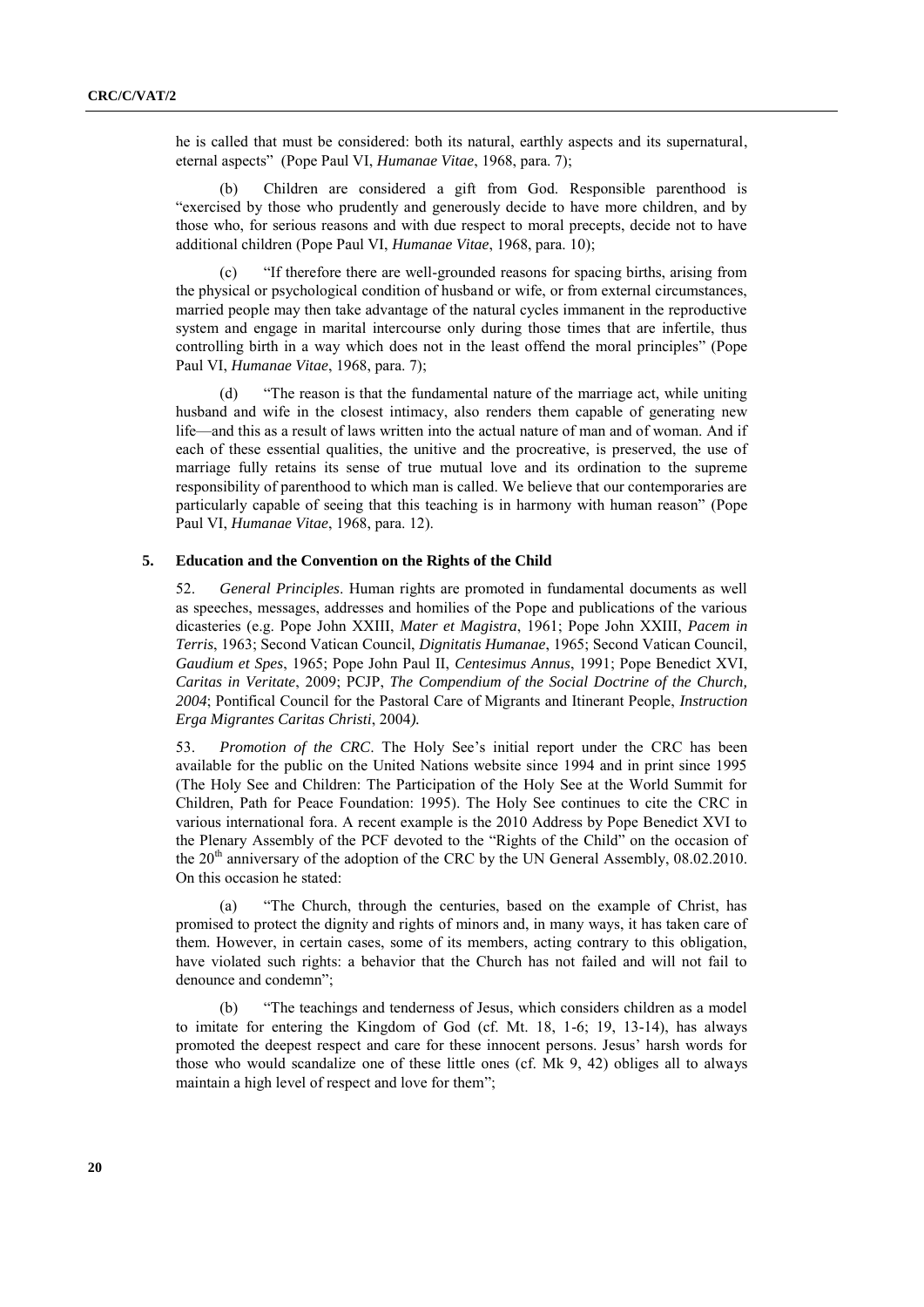(c) ―Therefore, the Holy See has warmly welcomed the Convention on the Rights of the Child, in all its positive aspects regarding adoption, health care, education, concern for persons with disabilities and the protection of children from violence, abandonment, and all forms of exploitation";

(d) "The Convention, in the preamble, indicates that the family is 'the natural environment for the growth and well-being of all its members and in particular children.' Therefore, it is the family, founded on marriage between one man and one woman, which helps children the most. They want to be loved by a mother and a father who love each other, and they need to live and grow together with both parents, because maternity and paternity are complementary in the education of children and in the development of their personality and identity. It is important, then, that one does everything possible to permit them to grow up in a stable and unitary family."

54. Other noteworthy examples include the following:

(a) Intervention of the Holy See at the Ordinary Session of the Conference of States to the Convention on the Rights of the Child, 23.03.2007;

(b) Address of Pope John Paul II for the 7th Centenary of La Sapienza University of Rome, 17.05.2003;

(c) Intervention of the Holy See at the Second Session of the Permanent Forum of the UN on Indigenous Children and Youth, 21.05.2003;

(d) Intervention of the Holy See in the third Committee of the 58th General Assembly of the UN on the Promotion and Protection of the Rights of Children, 20.10.2003;

(e) Intervention of the Holy See at the 27th Special Session of the General Assembly of the United Nations on Children, 10.05.2002;

(f) Intervention of the Holy See at the UN on the occasion of the Special Session on the item "World Summit for Children," 31.01.2001;

(g) Intervention of the Holy See at the 55th Session of the General Assembly of the UN, 15.11.2000;

(h) Intervention of the Holy See at the 54th Session of the General Assembly of the UN on no. 112 regarding "Promotion and Protection of the Rights of the Child," 30.10.1999.

55. *Teaching the CRC in Schools and Training of Professionals*. The Holy See encourages and supports the study of human rights in Catholic schools in accordance with Church teaching which, among other things, emphasizes the inherent dignity of the human person, who is made in the image and likeness of God, the foundation of the promotion and defense of his or her inalienable rights. Such activities are carried out at the local levels, by the relevant institutions in accordance with their own authority and responsibilities under canon law, and with due regard to the laws of the respective States (cf. CRC/C/3/Add.27, para. 22).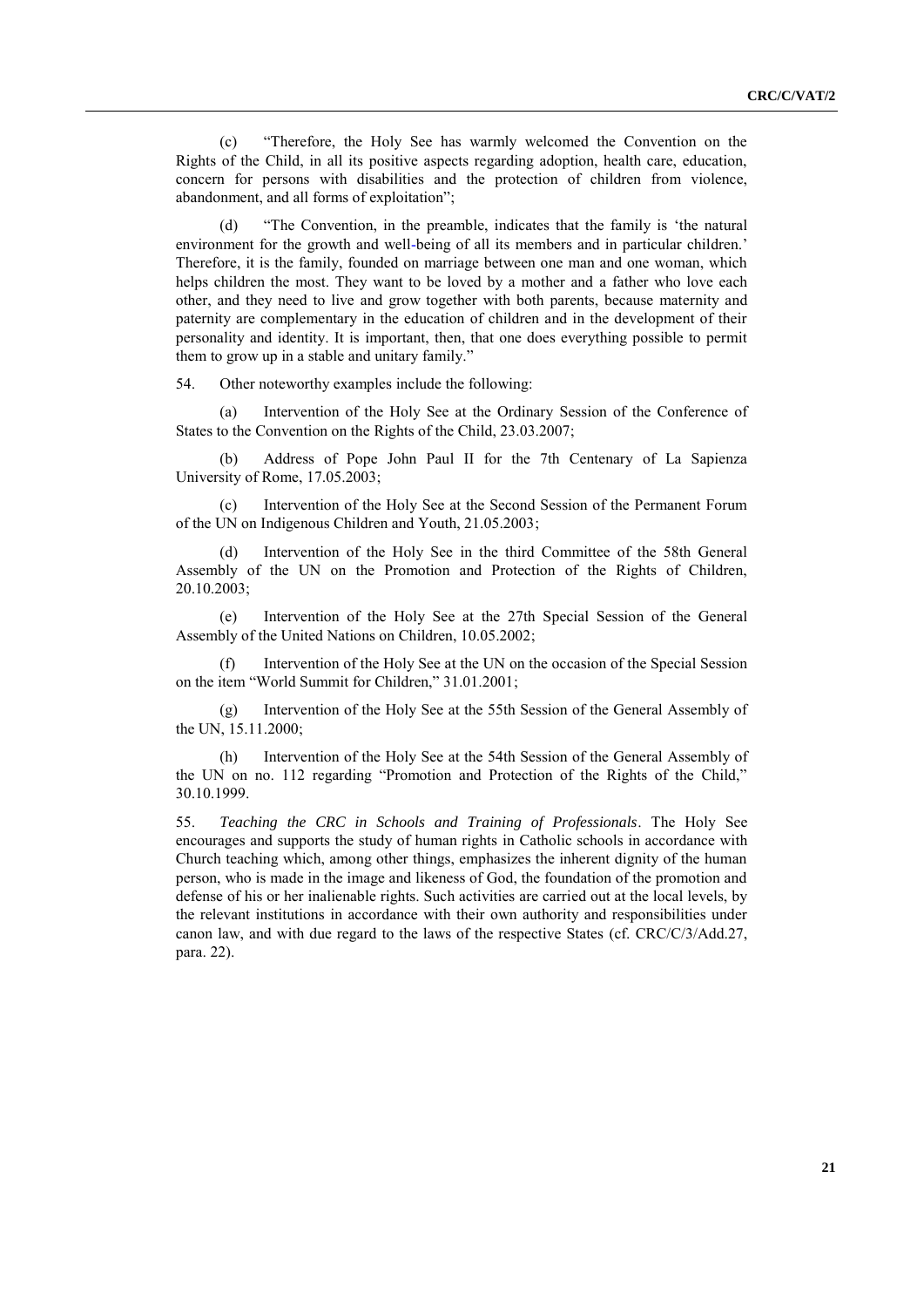# **III. Contributions regarding observance and implementation of the Convention**

#### **A. General measures**

56. *Introduction*. This section regards Guidelines 11-13 (resources and measures for children, including international assistance and development aid), and Guideline 18 (cooperation with civil society. Information with respect to "reservations" and "awareness" raising" pursuant to Guidelines 10, 15, 16 has been provided supra paras. 10-18, and supra para. 53, respectively.

57. *Overview of Key Structures and Activities*. As previously noted in Part I of this report, the internal law of the Catholic Church defines the Holy See as the government of the universal Church composed of the Pope and of the institutions which proceed from him (cf. Code of Canon Law (CIC), can. 361; cf. Code of Canons of the Eastern Churches (CCEO), c. 48):

(a) *The Roman Pontiff*. In his addresses, messages, meetings, encounters, pastoral journeys, audiences, documents, and so forth, the Pope promotes the rights and duties of children but also entrusts the coordination and direction of certain topics and activities related to children to a number of dicasteries (CRC/C/3/Add.27, para. 19). They assist him in exercising his pastoral office for the benefit and service of the universal Church, local Churches and the world. They hold annual meetings, organize seminars and conferences, publish conference proceedings and other documents including quarterly magazines or informational circulars, available in multiple languages;

(b) *Pontifical Council for the Family (PCF)*. The PCF is most directly concerned with the implementation of the CRC since the rights and duties of the child are inseparable from the rights and duties of the family and parents (CRC/C/3/Add.27, para. 44). The promotion of the rights and duties of the child from the moment of conception is an important part of the PCF's greater responsibility of assisting the family (See also Holy See's Initial Report to the CRC CRC/C/3/Add.27, paras. 44-59). The most recent addresses, writings, and activities on behalf of children are set out in the Holy See's initial report to the CRC under the two Optional Protocols. In 2000, the PCF's quarterly review "Familia et Vita" devoted the issue to the topic of children's rights. In 2006, the Lexicon was published entitled "Ambiguous and Debatable Terms Regarding Family Life and Ethical Questions." In 2009 the PCF began preparations to celebrate the anniversary year of the General Assembly's adoption of the 1989 CRC, which was ultimately held in early 2010, when its Plenary Assembly considered the "Rights of the Child." At these meetings, interventions addressed the historical background of the CRC, current interpretations by the Committee of the CRC as well as various aspects of family-child relations: psychological, sociological, pedagogical and so forth *(*cf. PCF, *I Diritti dell'Infanzia, in Familia et Vita,* XIX Assemblea Plenaria del Pontificio Consiglio Per La Famiglia, Roma, 8-10, Feb. 2010);

(c) *The Pontifical Council for Justice and Peace (PCJP)*. The PCJP promotes justice and peace in the world, viewing them in the light of the Gospel and of the social teaching of the Church. Its mission necessarily involves the promotion of human rights. In 2004, the PCJP published the Compendium of the Social Doctrine of the Church, which specifically addresses: fundamental rights and children (para. 5); the right to rear children (para. 155); human rights and child soldiers (para. 158); child soldiers and armed conflict (paras. 158, 245, 512); the family and children (paras. 210, 212, 216, 227, 237); the family and education of children (paras. 239, 240, 242); children and fundamental virtues (para. 242); children and the meaning of sexuality (para. 243); the dignity and rights of children (para. 244); the situation of children in the world (para. 245); trafficking in children (para.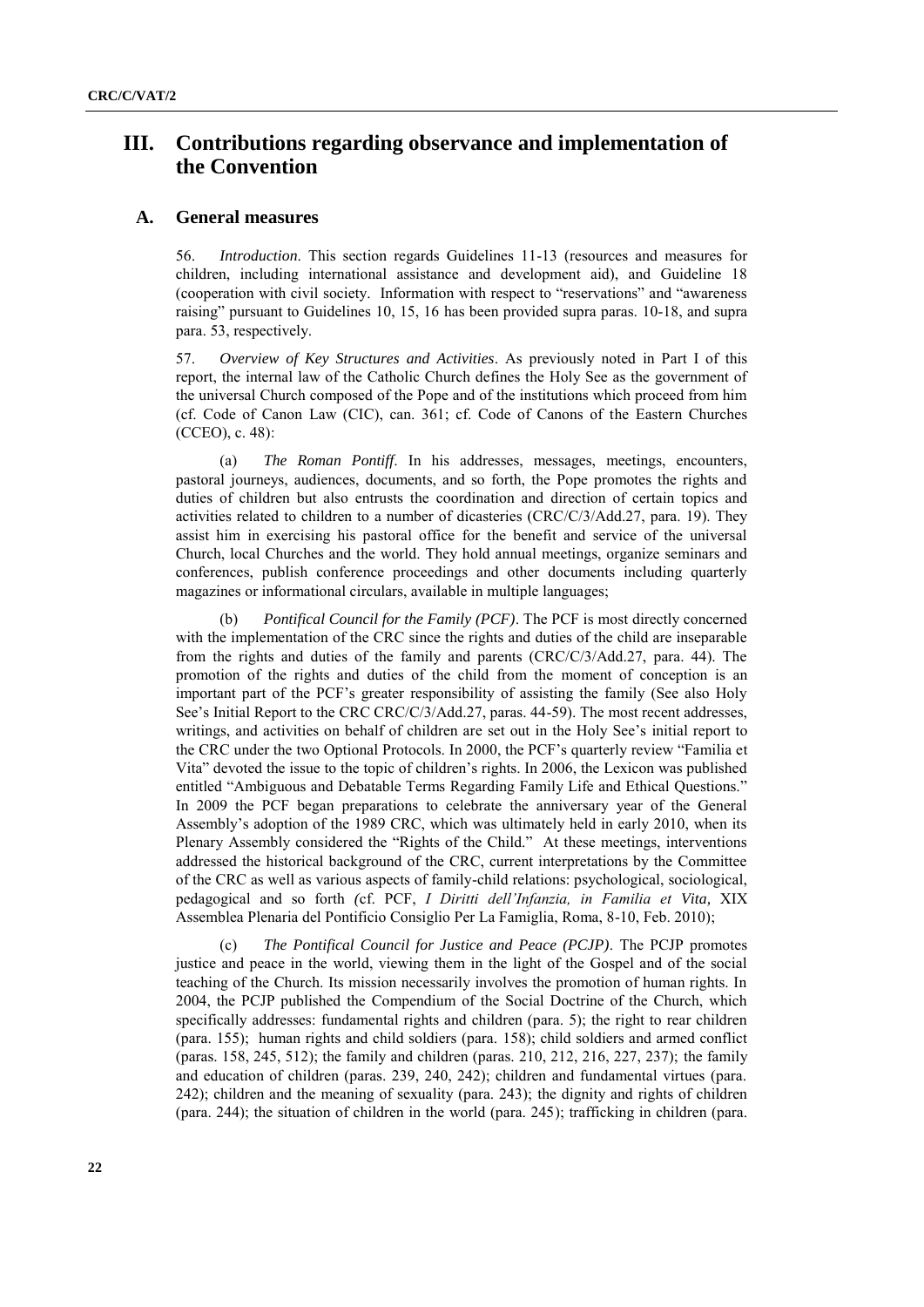245); child labor (para. 245); street children (para. 245); children and pornography (para. 245); children and exploitation (para. 245); political action and education of children (para. 253);

(d) *The Pontifical Council for the Laity (PCL)*. The PCL deals with issues concerning contributions of the lay faithful to the life and mission of the Church, whether as individuals or through the various forms of associations of the Christian faithful within the Church. The PCL is currently divided into four Sections: Associations or Movements; Youth; Church and Sport; and The Dignity and Vocation of Women. The rights and duties of children are relevant for each of these topics;

(e) *The Pontifical Council for the Pastoral Assistance to Health Care Workers (PCHCW)*. The PCHCW treats matters regarding the formation, study and action carried out by various Catholic International Organizations (C.I.O.'s) in the health care field as well as other pertinent groups and associations. Its quarterly magazine is "*Dolentium Hominum*: Church and Health in the World":

(f) *The Pontifical Council for the Pastoral Care of Migrants and Itinerant People (PCMIP)*. The PCMIP is concerned for people involved in human mobility, especially children and their families (e.g. migrants, refugees, nomads, street persons, circus workers, pilgrims, tourists etc.). It studies and reflects on the social, economic and cultural questions and problems associated with such movements, in particular family breakup and the rights and duties of children. Its magazine "People on the Move" frequently deals with issues related to children and their rights;

(g) *The Pontifical Council for Social Communications (PCSC)*. The PCSC follows questions concerning the instruments of social communication. An important part of its mission is to study the positive and negative effects of these instruments on human development and progress, and in particular, their influence on children. Much has been stated in the Holy See's initial report under the OPSC about the responsibilities of parents and children in regard to communication and access to information: *Pontifical Commission for Mass Media*, "Communio et progressio," n. 67; "Pornography and Violence in the *Communications Media: Pastoral Response*," 1989, nn. 10-18, 23; "*Ethics in Advertising*," 1997, n. 16; "Church and the Internet," 2002, n. 12. These efforts supplement the messages of the Roman Pontiff. *(*e.g. Pope John Paul II: *"Social Communications: Protecting the Child, and Promoting his Best Interests in the Family and in Society*," 1979; Pope John Paul II, "The Media and the Family: A Risk and a Richness," 2004; and Pope Benedict XVI, "Children and the Media: A Challenge for Education," 2007;

(h) *The Pontifical Council for Culture (PCC)*. Since every human person is a child of his own culture, the PCC promotes the encounter between culture and the saving message of the Gospel and works to reduce unbelief, and indifference to matters of religion. It encourages intercultural dialogue and emphasizes man's creative work as a service to truth, goodness and beauty. By underlining reciprocal respect in a context of cultural diversity, it urges a new Christian humanism marked by education and openness to other cultures in an effort to promote peace and the common good. Its quarterly review is *Cultures and Faith*;

(i) *The Congregation for Catholic Education (CCE)*. The CCE has an "Office for Catholic Schools" through which it receives information about educational systems throughout the world and maintains relations with national and international Catholic organizations on matters concerning Catholic education. From a pastoral perspective, it is concerned with a number of issues including: the teaching of sex education in Catholic schools; and the problems of Catholics related to the teaching of moral or religious matters in public schools;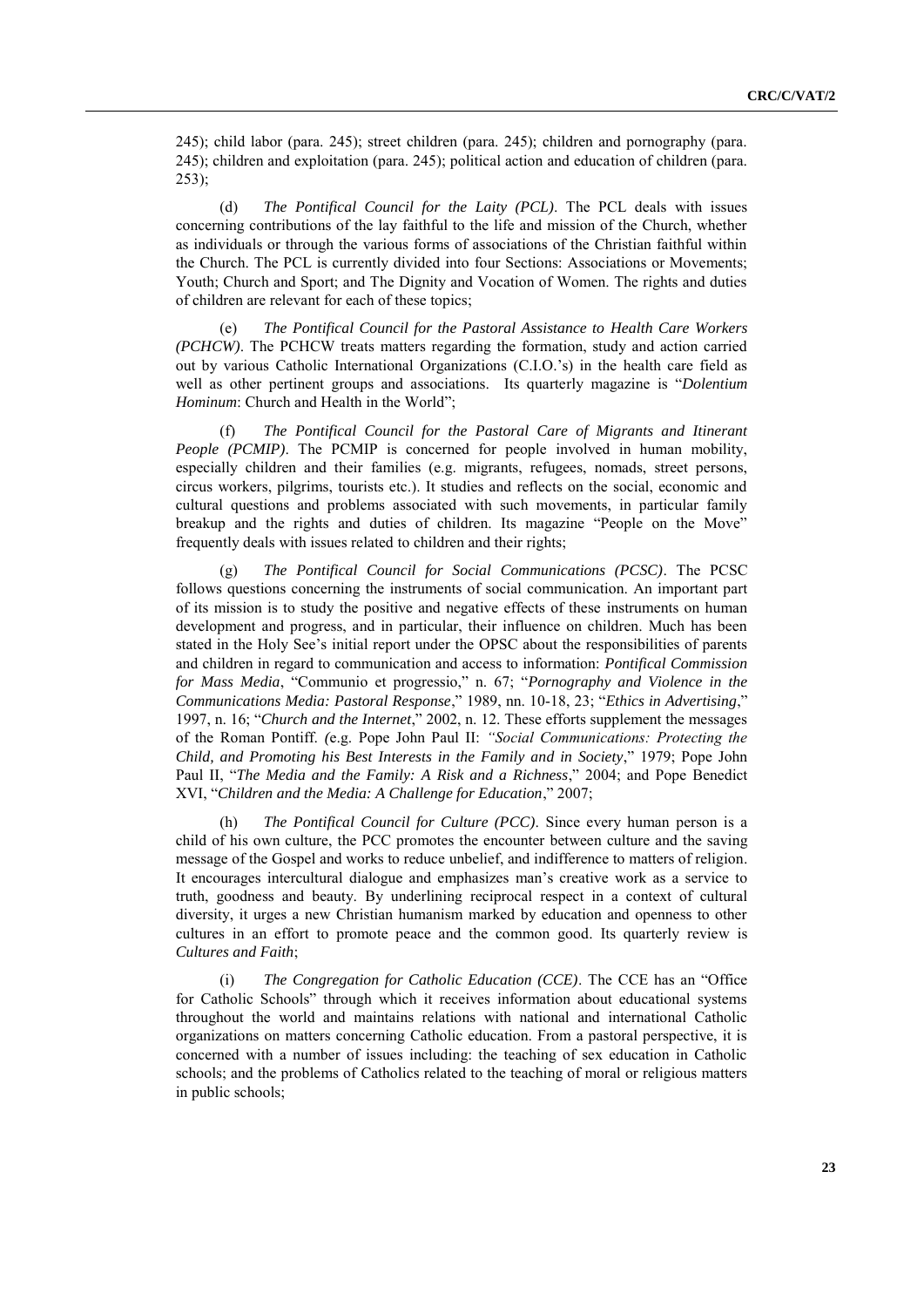(j) *Pontifical Council Cor Unum (Cor Unum).* It is the agency of the Holy See that expresses special care for the needy, thereby encouraging human fellowship and making manifest the charity of Christ. Its work assists many children and their families throughout the world. It is responsible for orienting and coordinating the organizations and charitable activities promoted by the Catholic Church;

(k) *Pontifical Missionary Society of the Holy Childhood (Holy Childhood)*. As was noted in the Holy See's initial report, Holy Childhood is a missionary service carried out through the protagonist role of the children themselves in their family, school, local and world community, and has been the Holy See's principal Society for the missionary pastoral care of children for the last 150 years. Today there are millions of children helping children throughout the world in parishes, schools, and movements. Holy Childhood gives children a missionary education and the opportunity for cooperation with the neediest children and missions in the world (e.g. sharing their faith and material needs). To this end, it provides missionary animation (e.g. prayer), missionary formation (e.g. catechesis) and facilitates communion, organization and cooperation in regard to missionary activities. It works in collaboration with national offices, organized autonomously, that make financial offerings to the Missionary Childhood Solidarity Fund, which in turn, are distributed for approved projects for children (e.g. school instruction, protection of life). It also publishes "Missionary Childhood," an information bulletin.

58. *Cooperation with Civil Society*. The Holy See promotes the work of numerous international Catholic NGOs, some of which are devoted exclusively to the service of children, and act in accordance with their own authority in canon law and the laws of the respective States (CRC/C/3/Add.27, para. 21). The Holy See also works closely with other organizations that work in related fields of action and share its aims. The following examples are noteworthy:

(a) In 2010, under the auspices of the Secretariat State a Second Forum for Catholic Inspired NGOs was held in Rome, which promotes respect for the independence and legitimate authority of the respective NGOs and that of the Church. It provides NGOs with an important opportunity for dialogue, interaction, and collaboration, with each other and with the Church. It promotes a regular exchange of information on international issues, and offers deeper reflection on the problems in light of the Magisterium. All of this is done in a spirit of communion and respect;

(b) In 2006, the PCL published "International Associations of the Faithful Directory," which sets out important information about the mission and activities of international associations, many of which focus attention on issues pertaining to the family, children and youth. Some of them have acquired non-governmental organization status within the international legal system. In regard to its Section on Woman, the PCL collaborates with associations, movements and non-governmental organizations (NGOs) and is assisted by an "ad hoc" consultative group, composed mainly of women;

(c) The PCMIP has followed the Pope's lead in inviting everyone to promote an ethic of tourism and commends the collaboration between States, tourism associations and the World Tourism Organization in producing the noteworthy "World Ethic Code for Tourism.‖ It also encourages cooperation with associations and organizations (Pope John Paul II, Message for the World Day of Tourism, 2004, para. 4; cf. PCMIP, Guidelines for the Pastoral Care of the Road, paras. 106, 139-141; PCMIP, Final Document of the First International Meeting on the Pastoral Care for the Liberation of the Women of the Street, 2005, para. 15; PCMIP, Final Document of the First Latin American Meeting for the Pastoral Care of the Road/Street, 2008, Recommendations, paras. 15, 21; PCMIP Guidelines for the Pastoral Care of Gypsies, paras. 53-54);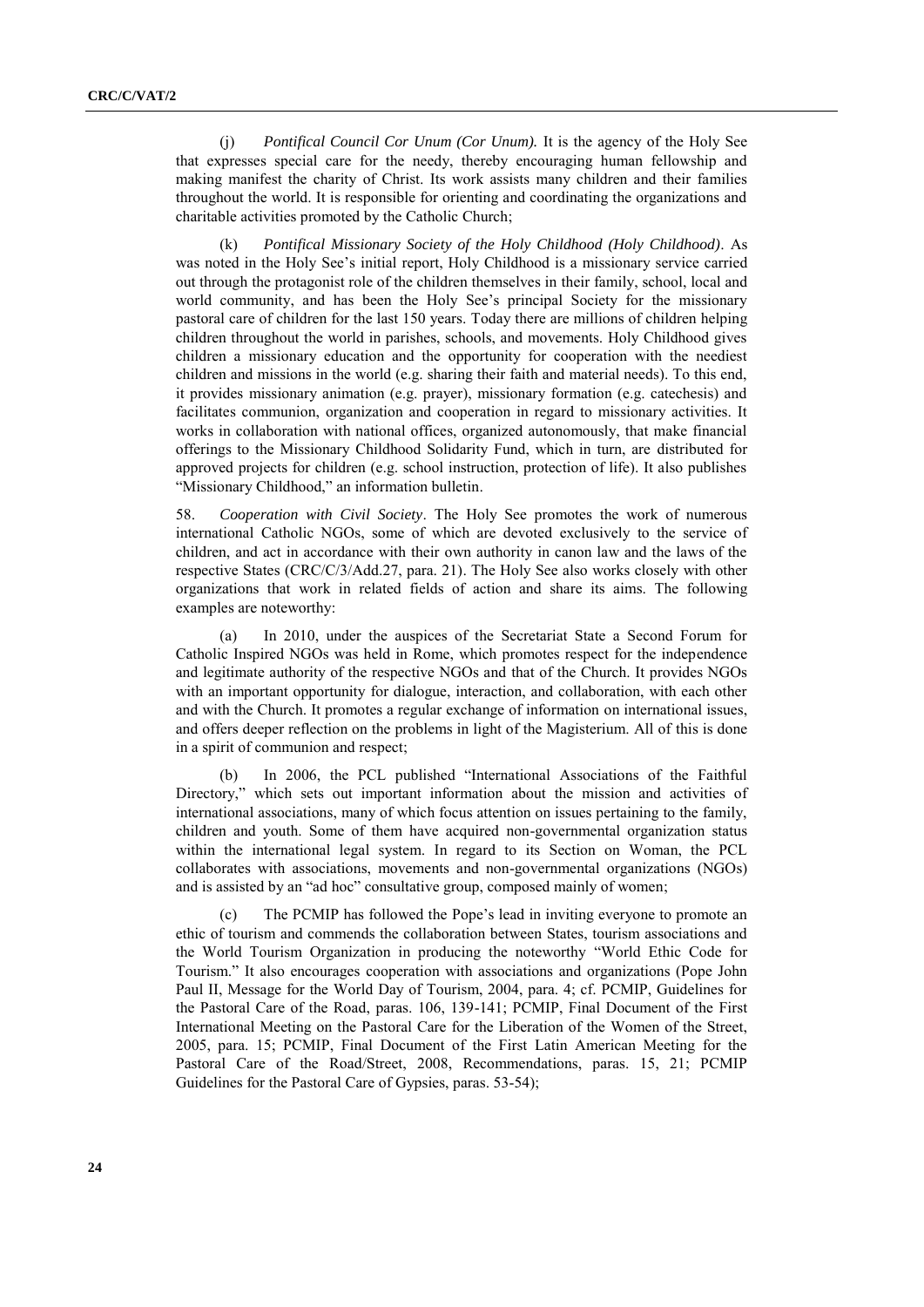(d) The PCJP explicitly welcomes exchanges with non-governmental organizations that share its aims and are working in the field of peace, justice and human rights.

59. Regional, National and Local Levels (e.g. Episcopal Conferences, Dioceses, etc.). Lastly, the Holy See supports, encourages, and assists activities, at the regional, national and local levels, carried out by the relevant Local Church authorities acting with their own authority and responsibility according to the laws of the respective State in which they operate and under canon law (CRC/C/3/Add.27, para. 22).

#### **B. The family**

60. *Introduction*. This section adds to what has already been stated about the "definition" of the child", "general principles" and "civil rights" in part II of this report. In particular, it refers to questions pertaining to Guidelines 27-28 and 31 (b) on the topic of family and alternative care and related issues such as: parental duties and rights (arts. 5, 18 (1-2)); separation from parents (art. 9, 11); family reunification (art. 10); children with disabilities (art. 23, CRC); children deprived of family environment (art. 20); and adoption (art. 21). For information on the question of abuse and neglect (art. 19), including physical and psychological recovery and social integration, see the Holy See's initial report under the OPSC, and this report, infra, "Special Measures to Protect Children."

61. *The Family*. The deep concern the Holy See has always demonstrated for the family is well known and accessible to the public through its plethora of documents and discourses (e.g. homilies, angelus, speeches, addresses). In specific regard to the PCF, it published "The Family and Human Rights"(1999), "The Family, Marriage and De Facto Unions" (2000), and "Family and Procreation" (2006). Each document, among other things, promotes the family based on marriage between one man and one woman as the most proper environment for children, and therefore entitled to special protection from society and the State (See the Holy See's initial report under the Optional Protocols for more information on the PCF).

62. *Activities for the Family from 1994 to 2009*. Following preparation of its first report to the Committee on the Rights of the Child, the Holy See celebrated the family in a comprehensive way during the United Nations International Year of the Family in 1994. Many activities and discourses were carried out in this regard. Starting in 1994, Pope John Paul II entrusted the PCF with organizing the World Conference for Families: Rome, Italy 1994; Rio de Janeiro, Brazil 1997; Rome, Italy 2000, Manila, Philippines 2003; Valencia, Spain 2006; Mexico City, Mexico 2009. The family continues to receive attention in the Pope's annual messages. For example, Pope Benedict XVI in the 2008 World Day of Peace Message focused on the interrelationship of the family, society and peace. The family also continues to be a subject of concern in important documents. For example, Pope John Paul II issued a "Letter to Families" to emphasize how the family based on marriage between one man and one woman is an expression and source of love for its members, especially children. As the vital cell of society, the family is the foundation for building a "civilization" of love" which readily welcomes all children especially the unborn, disabled, homeless, and poor (Pope John Paul II, Letter to Families, 1994). This theme brings life to preamble para. 6, CRC: "the child, for the full and harmonious development of his or her personality, should grow up in a family environment, in an atmosphere of happiness, love and understanding."

63. *The Family on the Move*. The Holy See remains concerned with the needs of the migrant, refugee and displaced family and child: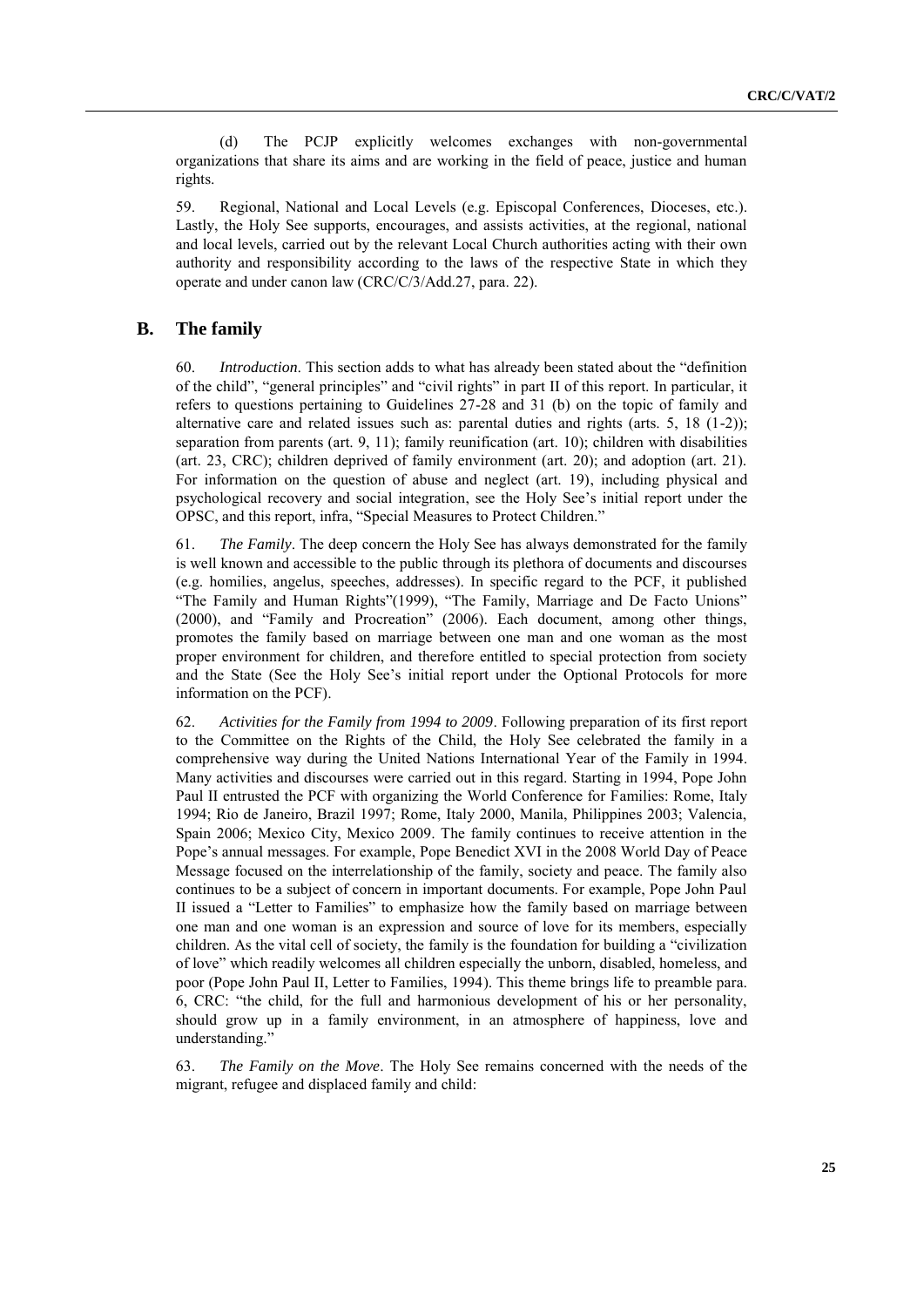(a) Pope John Paul II asked States not to forget migrant families and their particular needs; to protect them from marginalization and racism; to welcome them; and to provide social services with a view to facilitating a peaceful existence in conformity with the dignity of the human person (Pope John Paul II, Message for the World Day of Migrants and Refugees,1994, n.1);

(b) Pope Benedict XVI underlined the "commitment of the Church not only in favor of the individual migrant, but also of his family, which is a place and resource of the culture of life and a factor for the integration of values.‖ (Pope Benedict XVI, Message for the World Day of Migrants and Refugees, "Migrant Family," 2007);

(c) The PCMIP dedicated its 2004 December issue of "People on the Move" to the theme "The Family on the Move" and in its annual meetings, conferences, and publications, has studied the well-being of the family.

64. *Family Reunification*. The Holy See has dealt with the issue of family breakup and reunification, for example, in the context of the "family on the move" and "street children":

Pope Benedict XVI has highlighted the problem faced by the "migrant" family": "The distance of [family] members from one another and unsuccessful reunification often result in breaking the original ties. New relationships are formed and new affections arise. Some migrants forget the past and their duties, as they are subjected to the hard trial of distance and solitude. In family reunification, social workers, especially religious women, can render an appreciated service of mediation that merits our gratitude more and more." (Pope Benedict XVI, Message for the World Day of Migrants and Refugees, "Migrant Family," 2007);

(b) The PCMIP has also studied the issue of temporary and permanent family breakup for the "family on the move" and the need for reunification. The PCMIP argues that "the pastoral approach to families in mobility demands flexibility and attention to the family unit as a whole. Interventions on behalf of parents must always include children and vice-versa.‖ (PCMIP, *Proceedings of the XVIII Plenary Session on the theme "Migrant and Itinerant Family*,‖ 2008, Final Document, p. 68; cf. PCMIP, *Instruction Erga migrantes caritas Christi, (The Love of Christ Towards Migrants)*, 2004, nn. 30, 43, 87 and the *Juridical Pastoral Regulations*, art. 2 (1));

(c) The PCMIP assists children living on the street in many ways, and primarily by promoting their return "to a normal way of life, which entails their reunification within society, but above all within a family environment, if possible in their original families, or otherwise in community facilities, but always of a family type.‖ (*Guidelines for the Pastoral Care of the Road*, 2007, Part Three: The Pastoral Care of Street Children, n. 124; See also the Final Document of the First International Meeting for the Pastoral Care of Street Children, Rome, 2004, Conclusion, n. 8*).*

65. *Family-child relationship*. In addition to what has been previously stated in part II, the following writings, events and activities are noteworthy:

(a) *Letter to Children (1994)*. Pope John Paul II wrote a "Letter to Children," in 1994, which highlights how all children are "role models" for grown-ups, who are urged to embrace the Gospel message by becoming "simple like children full of trust, rich in goodness, and pure." The Gospel, in this Letter, is referred to as the "Gospel of Children." The purpose of the theme is to deepen one's understanding and appreciation of the inherent dignity of each child, and his or her vital role within the family and society (Pope John Paul II, Letter to Children, 1994);

(b) *Conferences and Meetings Regarding the Rights of the Child (2000, 2010)*. In 2000, the Third World Meeting of the Holy Father with Families was held in Rome and devoted to the topic "Children, Springtime of the Family and Society," which dealt with the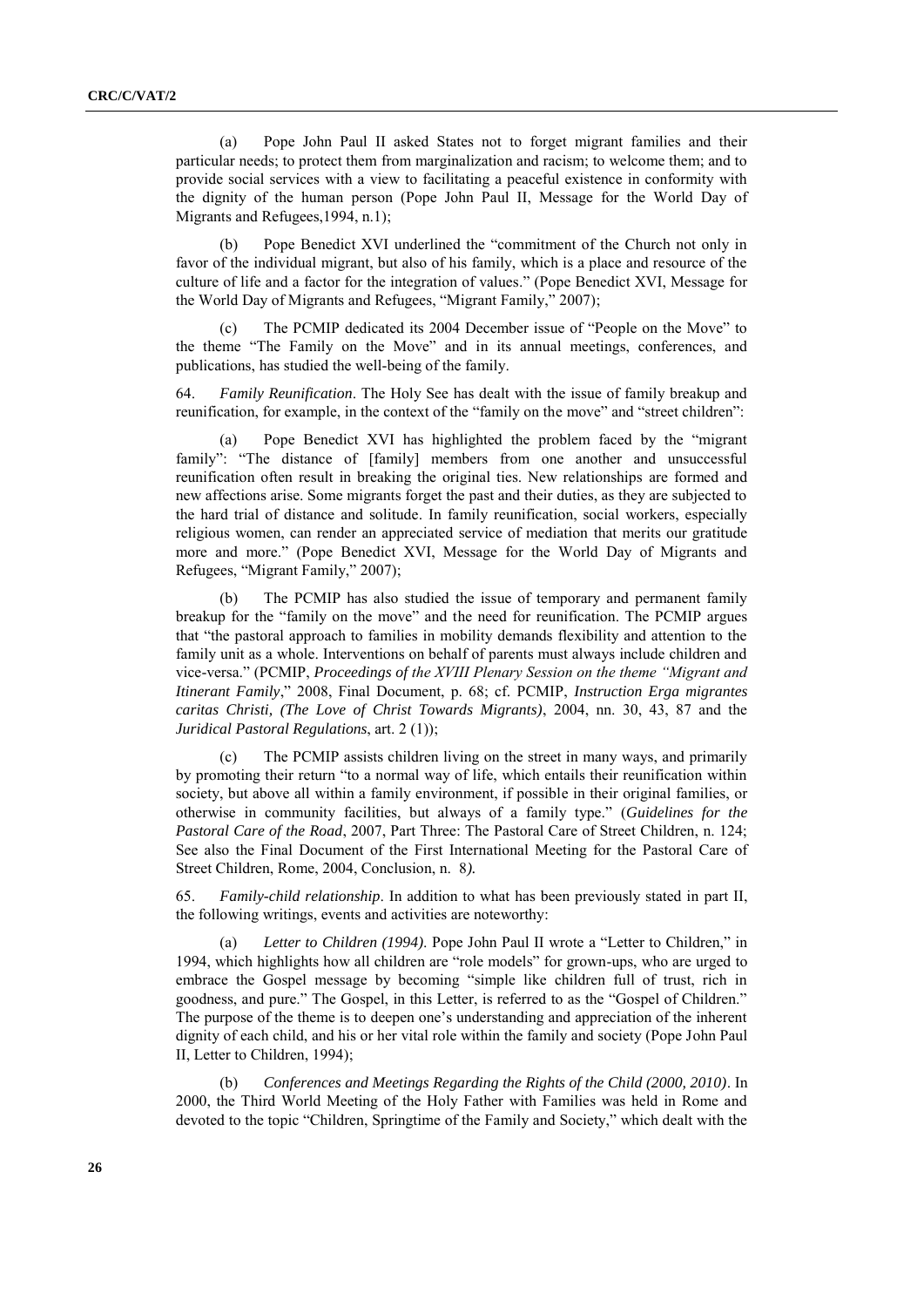rights of children. In early 2010, the PCF devoted its Plenary Assembly meeting to the "Rights of the Child" in celebration of the  $20<sup>th</sup>$  Anniversary of the Convention on the Rights of the Child. Topics for discussion included: the CRC; the role of NGOs; historicalphilosophical reflections on the rights of parents and children; and family-child relations from various perspectives (e.g. psychological, sociological, and pedagogical). (PCF, Jubilee of Families, Themes for Reflection and Dialogue in Preparation for the Third World Meeting of the Holy Father with Families, "Children, Springtime of the Family and Society," 2000; PCF, "I Diritti dell'Infanzia," (The Rights of the Childhood), in *Familia et Vita*, Anno XV – No. 2, 2010);

(c) *Children, Youth and Family Jubilees (2000)*. In 2000, the Church celebrated the "Jubilee Year," which included a "Children's Jubilee", "Youth Jubilee," and "Families Jubilee," where special activities were organized and Papal addresses were delivered to these groups;

(d) *World Youth Days (1986 to 2010)*. The Holy Father has spoken to youth in speeches, meetings, letters, messages, homilies, and audiences. The following examples are noteworthy. In 1985, Pope John Paul II stated: "All young people must feel that the Church is paying attention to them. So the whole Church, in union with the Successor of Peter, must feel more and more committed, at world level, in favour of the youth, sharing their cares and anxieties, their aspirations and hopes, in order to match their expectations by communicating the certainty that is Christ, the Truth that is Christ, the love that is Christ" (Pope John Paul II, Address to the Roman Curia, 1985). Since 1986, twenty-four World Youth Days have been held in different countries around the world. The principal objective is to "make the person of Jesus the centre of the faith and life of every young person so that he may be their constant point of reference and also the inspiration of every initiative and commitment for the education of the new generations. This is the slogan of every Youth Day, and through this decade, the Days have been like an uninterrupted and pressing call to build life and faith upon the rock, who is Christ." (Letter of Pope John Paul II on the Occasion of the Seminar on World Youth Day Organized in Czestochowa, 1996);

(e) *Meetings with Youth during Apostolic Journeys (2006-2010)*. The Roman Pontiff has organized a meeting with young people on many of his apostolic journeys (cf. Addresses of Pope Benedict XVI at: Sulmona, Italy, 2010; Grand Harbour of Valletta, Malta, 2010; Apostolic Nunciature, Lisbon, Portugal, 2010; Stadio dos Coqueiros, Luanda, 2009; São Paulo, Brazil, 2007; Kraków-Błonie, Poland, 2006);

(f) *PCL Youth Section (1986 to 2010)*. Also since 1986, the "Youth Section (Office)" in the PCL has existed to serve as a visible expression of the importance attributed to Youth of the world. It is an example of pastoral care and confidence in their regard; and a centre for information for youth and of their apostolate. It promotes various initiatives; keeps contact with international movements and associations for youth with a view to promoting cooperation between the various communities; and organizes meetings on youth ministry at international and continental levels. In 2010, the Youth Office organized its 10<sup>th</sup> International Youth Forum held in Rocca di Papa where some 300 young people gathered from various countries to reflect on the theme, "Learn to Love." They attended conferences, liturgies, cultural events, and further reflected on the topic of authentic love, which has God, himself, as its source and end.

66. *Family - Disabled Children.* The Pope has frequently addressed the many challenges faced by disabled children, youth and their families in his addresses, jubilee celebrations, conferences, and especially during the annual messages on the occasion of the World Day of the Sick. The following subsections (a) through (g) represent a summary of some key principles: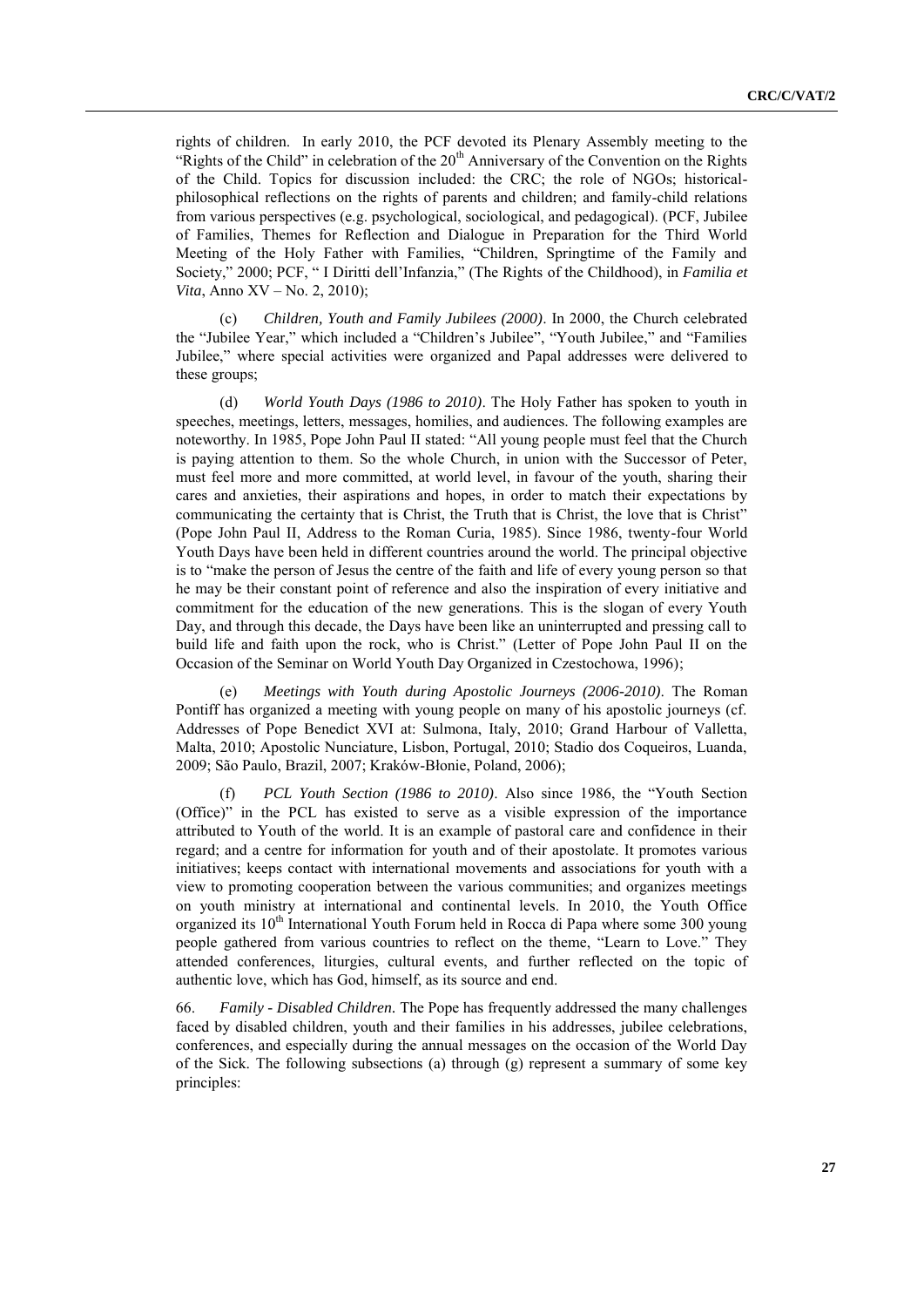(a) *Dignity and Right to Life*. A disabled person's inherent dignity, founded in his nature as a human person desired by God, begins from conception. It is not diminished by the gravity of his or her disability; it is not conditioned by his or her difficulty in communicating; it is not lost or taken away; and it is not changed over time. Any attempt to eliminate the life of the unborn or born disabled person is unacceptable;

(b) *Familial Support in Exercising Rights.* The child with disabilities should be supported in "exercising his right to live in society, to share space, work and housing with those who do not have a mental handicap." All the loving acceptance and care which the family can give to this child "must aim at facilitating his future participation in the life of society":

(c) *Child's Right to a Family and Family Care*. ―The family is the best environment for the child's personal development, especially when he is weaker, more limited in his abilities and therefore more in need of care, attention, affection and communication (not only verbal) with his immediate surroundings";

(d) *Family's Right to Special Protection from the State and Society*. The family needs the "intervention of specialized associations and other forms of extra-family help," especially upon the death of one or both parents;

(e) *Family's Duty to Educate and the Child's Right to Education*. The family is primarily responsible for the personal and moral education of their children, especially the mentally disabled child. "Affective and sexual education must begin very early in the mentally [disabled], because it comes through knowledge of his [or her] own body...[it] starts with an education in their relational life with others, with respect for other people, their intimacy and their bodies [the child] must be told of the real limits that his [or her] more or less serious handicap places on the possibility of marriage";

(f) *Family's Duty to Listen and the Child's Freedom of Expression.* "It is also important for parents to listen to their disabled child, in order to give him [or her] an opportunity to express himself";

(g) *Family's Duty to Protect and the Child's Right to Protection*. ―To subject such persons – who are often unable to give truly informed consent – to contraception, sterilization or, worse, abortion as a matter of official policy is a practice that is not only unethical, but can also jeopardize their psychological development." (PCF, Conclusions of the Conference on the Family and Integration of the Disabled, 1999; See also: Holy See's Document for the International Year of Disabled Persons, 1981; Pope John Paul II, Discourse to the Participants of the VII International Conference of the PCHCW on "Disabled Persons in Society", 21 November 1992; Pope John Paul II, Homily, Jubilee of the Disabled, 2000; See also Pope John Paul II, Address to the Jubilee of the Disabled, 2000; Jubilee Preparatory Committee, Preparation for Day devoted to Persons of Disabilities, Parts I to V, 2000; Intervention of the Holy See at the 76th Plenary Meeting of the UN General Assembly on Human Rights and Fundamental Freedoms, New York, 2006; Pope Benedict XVI, Discourse to the Participants of the XXIIII International Conference of PCHCW on "The Pastoral Care in the Treatment of Sick Children," 15 November 2008; Pope Benedict XVI, World Day of the Sick, 11 Feb. 2008; Intervention by the Representative of the Holy See at the  $63<sup>rd</sup>$  Session of the UN General Assembly within the Third Committee For the Promotion and Protection of Human Rights, 2008; PCHCW, Congress on the Pastoral Care of the Deaf "Ephphata! The Deaf Person, Herald and Witness of the Proclamation of the Gospel," Executive Conclusions, 2010).

67. *Parental Rights and Duties*. The Holy See's concern for the rights and duties of parents has heightened in the face of disturbing trends, especially those that treat the child as an object or thing rather than a human person and a subject of rights and duties: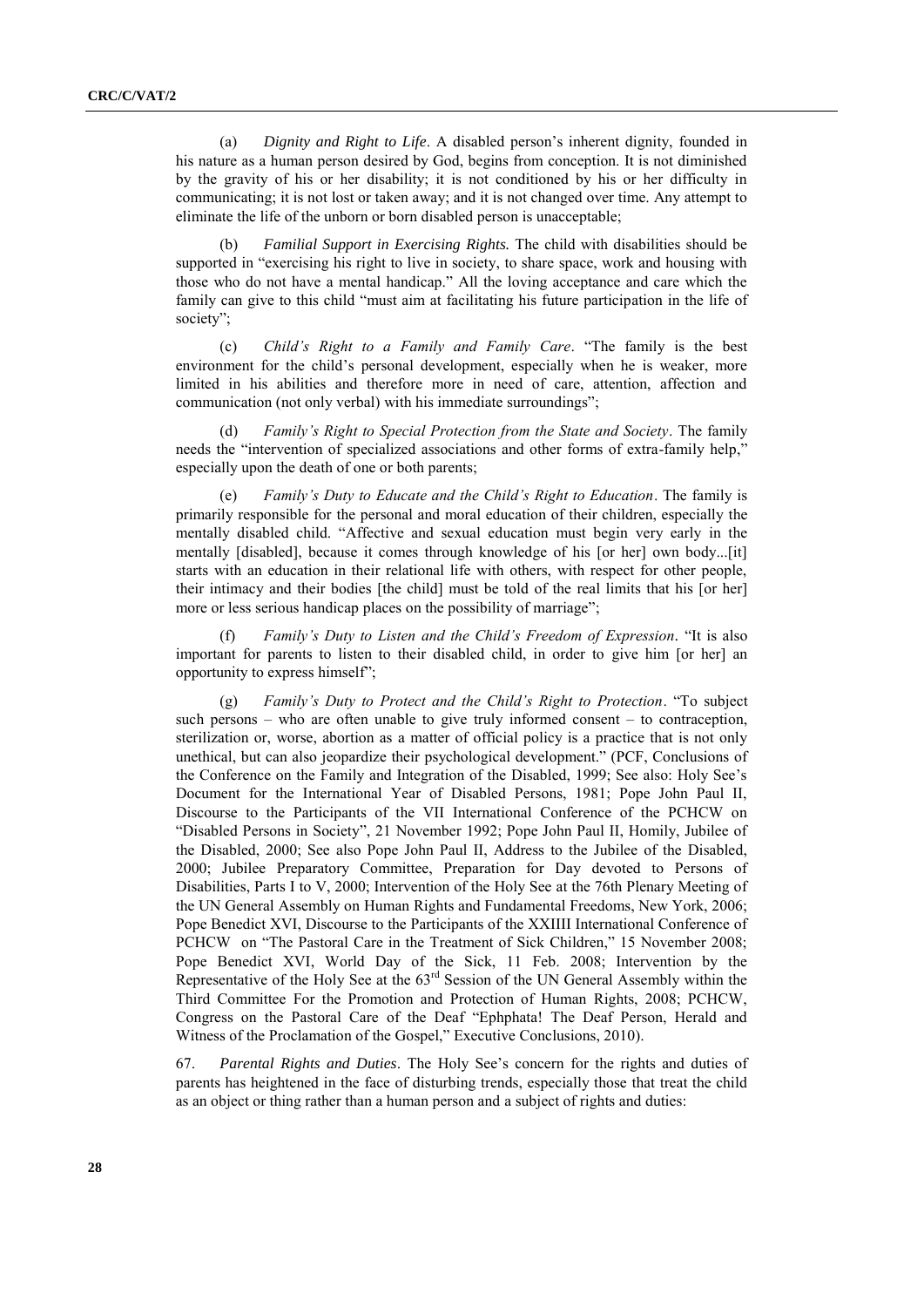(a) *Notion of Parenthood*. Parenthood is the event whereby "the family, already constituted by the conjugal covenant of marriage, is brought about 'in the full and specific sense" (Pope John Paul II, Letter to Families, 1994, n. 7);

(b) *Rights of the Child*. In order to preserve the rights of the child, for example, the right to life, the right to know and be cared for by parents and the right to preserve one's identity and family relations (arts. 6, 7, 8, CRC), no one can have an alleged right to motherhood or fatherhood at any cost or through any technical means (Pope John Paul II, Address to the Pontifical Council for the Family, "The Paternity of God and Paternity in the Family," 1999);

(c) *Well-Being of Children*. Given that the child "should grow up in a family environment," as acknowledged in preamble 6, CRC, the Holy See has consistently maintained that "it is important for children to be born and raised in a home where parents, [one man and one woman] are united in a faithful covenant." (Pope John Paul II, Address to the Pontifical Council for the Family, "The Paternity of God and Paternity in the Family," 1999);

(d) *Responsible Parenthood*. The Pope continues to promote "responsible" fatherhood and motherhood," that is, respect for the unitive and procreative dimensions of the conjugal union, which not only safeguards the dignity of the spouses but by necessary implication facilitates the rights of the child (e.g. to grow up in a family, to know his or her parents, to preserve his or her identity including nationality, name and family relations: arts.7, 8 CRC). (Pope John Paul II, Letter to Families, 1994, n. 12; cf. Pope John Paul II, Evangelium Vitae, 1995, n. 97; cf. CRC, arts. 7, 8).

68. *Mother-Child Relationship*. The Holy See promotes respect for the special relationship between mother and child, born and unborn, as acknowledged in international law where both mother and child are singled out for "special care and assistance" (art. 25 (2) UDHR; art. 10 ICESCR; art. 12(a) ICESCR); for protection before as well as after birth (preamble 9, CRC), for access to pre-natal and post-natal care (art. 24 (2) (d), CRC), and for special protection from the death penalty, which is prohibited in cases involving pregnant women (art. 6 (5) ICCPR). In addition to what has already been stated about women, supra, the following two points are noteworthy:

(a) Mothers have been commended for sheltering human beings within themselves, especially in difficult and even traumatic circumstances, and for guiding the child's first steps, for helping the child grow and for being the anchor as the child makes his or her way in life (cf. Pope John Paul II, "Letter to Women," 1994, n. 2);

Mothers who have endured an abortion, often made in cases involving "a painful and even shattering decision," have been encouraged to seek healing (e.g. spiritual, psychological, etc. ) and to accept the birth of other children in the future (Pope John Paul II, *Evangelium Vitae*, 1995, n. 100).

69. *Father-Child Relationship*. The Holy See emphasizes the indispensable role of fathers for the growth and development of the child, and has continually emphasized the negative effects when dads are absent from families:

(a) Fatherhood necessarily implies motherhood, and motherhood necessarily implies fatherhood, since the task of educating the child flows from the transmission of life, which is shared by both parents, father and mother (Pope John Paul II, Address to the Pontifical Council for the Family, "The Paternity of God and Paternity in the Family," 1999);

(b) The father's role in education can be aided by educational structures but never adequately replaced; it is central to family life. "To belittle the father's specific task is to destroy the children's identity as future spouses and parents" (PCF, Conclusions of the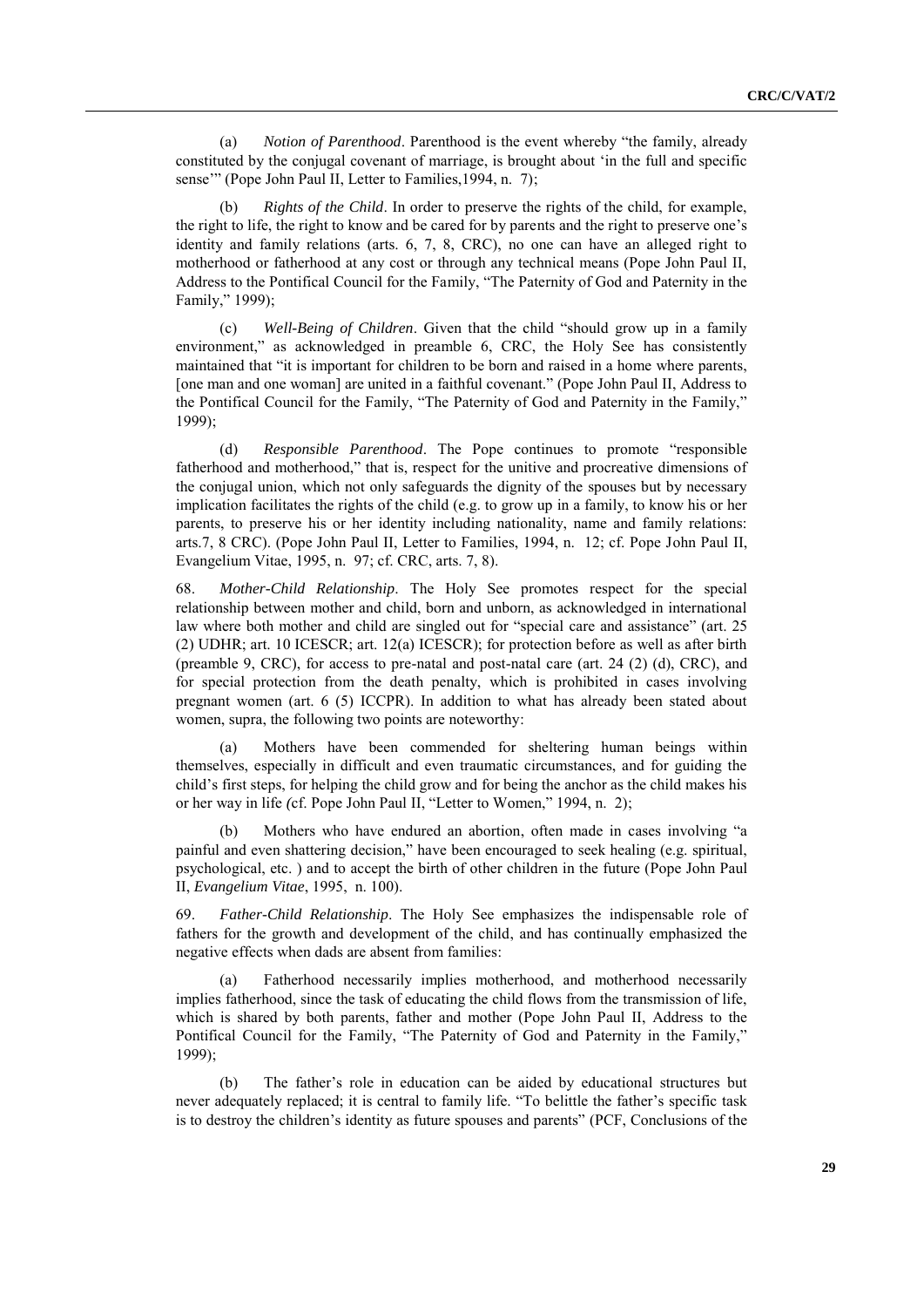Theological-Pastoral Congress Third World Meeting of the Holy Father with Families, Jubilee of Families, 2000).

70. *Children Deprived of a Family Environment: Separation and Divorce*. Information pertaining to child refugees, migrants as well as abandoned, orphaned, and abused children is set out in the Holy See's initial report to the Committee under OPSC. Further information is provided about sexual abuse of children under "Special Measures to Protect Children," *infra*, which also includes information about street children. In regard to children suffering the effects of separation and divorce, the following is noteworthy:

At the PCF's 1997 conference on the "Pastoral Care of the Divorced and Remarried," Pope John Paul II not only promoted pastoral care of divorced and remarried parents but also the children of their previous marriage, who he argued had been "deprived of their birthright to the presence of both parents" and were "the first victims of these painful events" (Pope John Paul II, Address to the Pontifical Council for the Family, "Pastoral Care of the Divorced and Remarried," 1997):

(b) In 2002, the PCF studied the effect of divorce on children and concluded: children are the "first victims of their parents' decisions [they suffer ] manifold, profound and permanent" consequences. Recommendations included pastoral initiatives for the education of the young on the nature and meaning of authentic human love and marriage as well as promotion of marriage preparation in the family through the witness and word of parents, and in the parish, through various courses and activities (Conclusions of the  $15<sup>th</sup>$ Plenary Assembly of the PCF, 2002).

71. *Adoption*. The Holy See promotes the adoption of abandoned children and ―adoption–at-a-distance:‖ assistance given to extremely poor parents for the raising of their children *(Evangelium Vitae*, 1995, n. 93). It also encourages married couples who are unable to have children to consider adoption. During the International Year of the Family, the PCF studied the question of adoption in an international symposium and promoted the child's right to a family. The Final Declaration of the International Symposium on Adoption, Seville, Spain, 1994 concluded the following:

"Every child has the right to be conceived within a family through an authentically human act, to be born and grow within that stable and responsible community of life and love"  $(n, 3)$ ;

(b) "The family is the natural and fundamental element of society;" it is based on marriage between a man and a woman (n. 13, cf. UDHR, art. 16);

"Only when children are lacking the security, and guarantee of their own families, or when in their own country it is not possible to find families who can welcome them, should recourse then be made, under the proper conditions, to either national or international adoption"  $(n. 3)$ ;

(d) ―The foundations of foster care and adoption into a family for the good of the child" should be in accordance with the criteria adopted in international law that recognize the child's need for a "permanent family" and a "suitable family" $(n. 12)$ ;

"In coherence with the dignity and the 'higher' and primary interest of children, adoption can never be an instrument for other purposes such as commerce, exploitation or manipulation" (n. 10). "Clandestine and private adoptions which are full of risks and illegal must be avoided" (n. 16);

(f) ―Impeding [children] from being part of a family – in the proper and original sense – involves serious, negative and even irreparable consequences for the normal development of their personalities" (n. 14).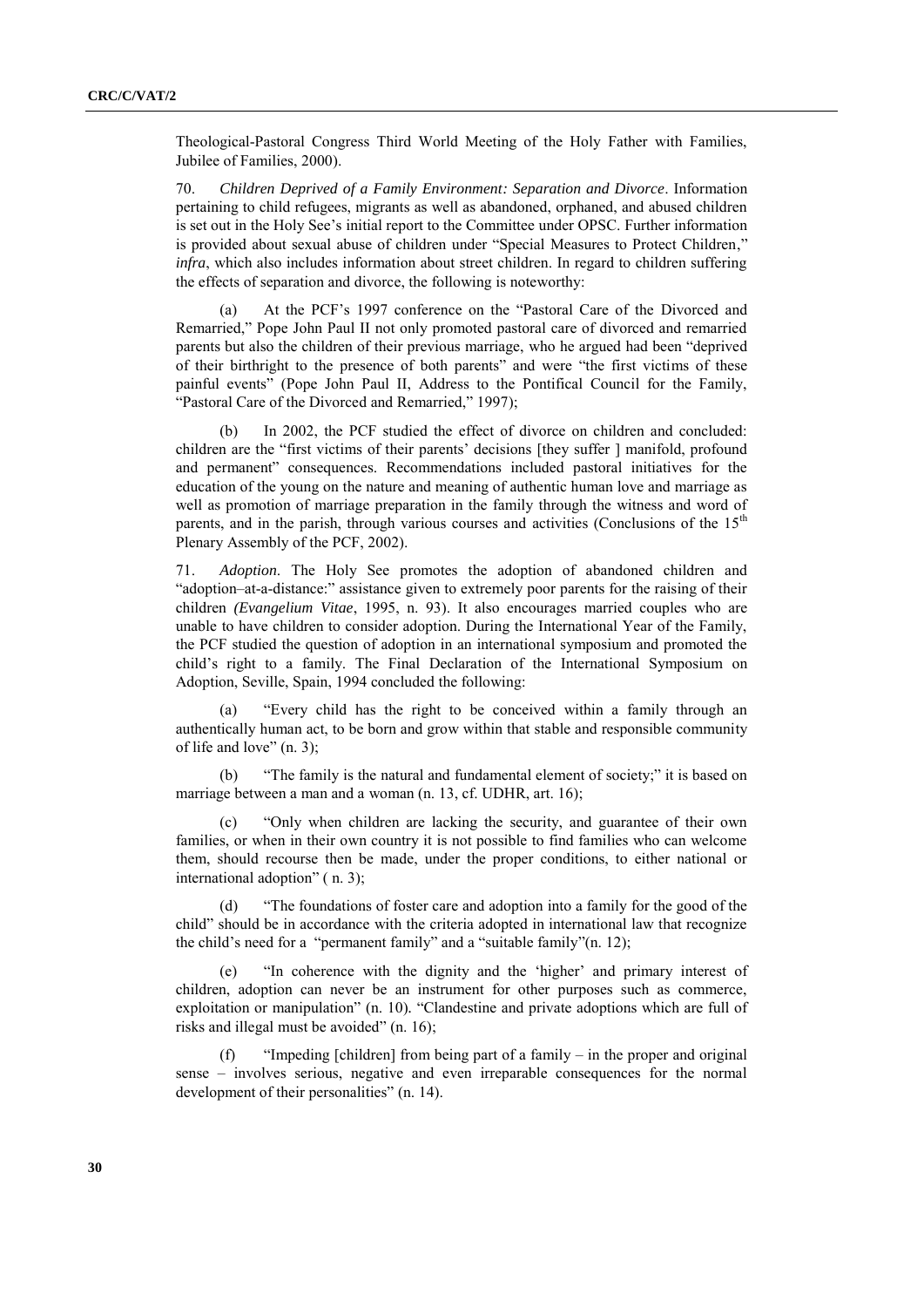## **C. Health and welfare**

72. *Introduction*. In addition to what has already been mentioned in paras. 49-51, supra, on "Education and Health," and paras. 60-71 supra, on "The Family," this section responds to questions pertaining to Guidelines 30-32 on the topic of basic health care and welfare per basic health and health services (art. 24, CRC), social security, childcare services and facilities (arts. 26, 18 (3), CRC).

73. *Child Care, Standard of Living, Social Security*. States are urged to develop a family policy that is "the basis and driving force of all social policies;" one that would "rethink labor, urban, residential and social services policies so as to harmonize working schedules with time available for the family, so that it becomes effectively possible to take care of children and the elderly" (Pope John Paul II, *Evangelium Vitae*, 1995, n. 90).

74. *Basic Health Care and Health Care Services*. The Pope promotes the basic health and welfare of children in his annual message on the occasion of the World Day of the Sick. The 2009 address was specifically devoted to sick children and their families. He urged everyone, especially Christians, to stand united and offer practical support for children and their caregivers. This message was given during the 140 year anniversary of an institution connected with the Holy See - the "Bambino Gesù" Children's Hospital. Pope Benedict XVI, in his 2009 Message, describes them as "little human beings who carry in their bodies the consequences of illnesses." He empathizes with other children who carry wounds from: conflict and wars, the hatred of senseless adults, the deprivation of a family and homeland and the violation of their innocence. He regrets that many more die of thirst, hunger and lack of basic health care. He poignantly concludes: "From all these children arises a silent cry of pain that calls on our conscience as men and believers.‖ (Pope Benedict XVI, Message on the World Day of the Sick, 2009). The Pope has visited and addressed children at many hospitals to offer his love, support and prayers (cf. Message of John Paul II, To the Children of Cardinal Glennon Children's Hospital, St. Louis, 1999; Address of Pope Benedict XVI to Staff and Parents at 'Bambino Gesù Children's Hospital, Rome, 2005; Address of Pope Benedict XVI to the 'Giannina Gaslini' Paediatric Hospital, Genoa, 2008; Address of Pope Benedict XVI to the Caritas Baby Hospital, Bethlehem, 2009).

75. Statistics as regards the Local Church. The Holy See encourages the local activities of Catholic health care institutions, (CHCI) which operate in accordance with their own authority and responsibilities under canon law and in accordance with the laws of the respective States. As of December 31, 2008, there are 120,826 Catholic Institutions for Assistance and Charitable Purposes (cf. *Annuarium Statisticum Ecclesia*e, 2008, pp. 356- 366)*.*

76. Distribution per type of institution:

- (a)  $5,428$  hospitals;
- (b) 18,025 dispensaries;
- (c) 529 leprosaria;
- (d) 15,985 homes for the elderly, the chronically ill, invalids and the disabled;
- (e) 9,962 orphanages;
- (f) 11,902 nurseries;
- (g) 13,250 centres for matrimonial advice;
- (h) 34,250 special centres for social education or rehabilitation;
- (i) 10,800 other institutions.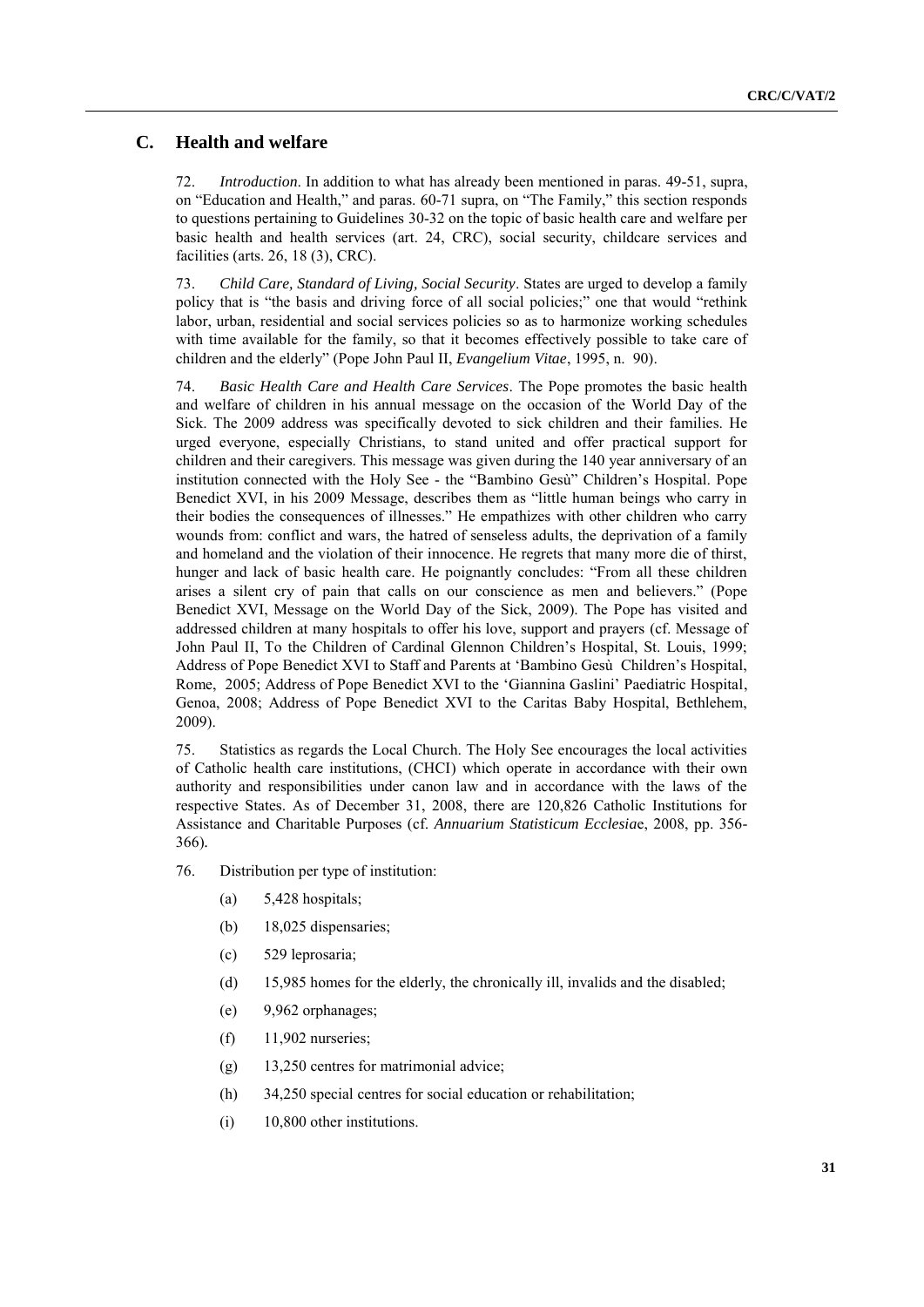- 77. Distribution per continent:
	- (a) 16,772 in Africa;
	- (b) 41,670 in America;
	- (c) 22,369 in Asia;
	- (d) 37,431 in Europe;
	- (e) 2,584 in Oceania.

78. *Programmes for Children and Adolescents*. Specific programmes for the health of children and adolescents are offered in 54 % of the CHCI. Such programmes include: promotion of the health of the baby through primary, secondary and tertiary prevention; reduction of morbidity and mortality rates of children and young people; education about authentic human love; reduction in rates of infant malnutrition; improvement of cures and accessibility to specific health services; prevention of teen pregnancy based on respect for the values of modesty, chastity and abstinence; education in good personal hygiene and a healthy diet; care of those suffering with mental health problems (psychotic behaviors, depression, and suicidal tendencies); prevention and treatment for alcohol and drug abuse.

79. Vaccination programmes are available in 45.8 % of the CHCI. In this regard, efforts are made: to eliminate, eradicate and control immune-preventable diseases with a view to reducing mortality and morbidity rates; to improve comprehensive immunization by guaranteeing access to vaccination for all and by informational campaigns at the national level; to ensure better distribution of vaccinations among the maternal and infant population with a view to eliminating polio, measles, maternal and neo-natal tetanus; and to prevent and control epidemics such as meningitis. It is noteworthy that Pope Benedict XVI purchased the first international bond for immunization in 2006. To date, the International Financing Facility for Immunization (IFF), also known as "bonds of the Pope," has collected more than \$1.6 million and has saved more than one million lives, mostly children, in developing countries.

80. Access to essential medicines and drugs is possible in 45.8 % of the CHCI. The objectives of this initiative include: ensuring everyone access to essential pharmaceuticals including the poor; guaranteeing the supply of pharmaceuticals to health centres; offering essential medicines at economically sustainable prices.

81. Nutrition programmes are offered in 37.5 % of the CHCI. The initiatives include: evaluating, in a timely and efficient manner, the nutritional situation of children, first of all, and then focusing on groups who are at major nutritional risk; following the nutritional needs and general health of children and pregnant women; reducing the rates of malnourished children by ensuring nutrition and pediatric attention for undernourished children; educating children and adolescents to eat properly and preventing the development of eating disorders with the assistance of social and psychological services. (cf. Pontifical Council for the Pastoral Care of Health Workers, Investigation of specific programmes related to the health of children and adolescents in Catholic Health Institutions, 2006, unpublished text).

82. HIV/AIDS, Malaria and Tuberculosis. CHCI carry out initiatives that concentrate on: prevention; formation of health care workers; education of peer groups; information dissemination; sensitization; elimination of the stigma associated with HIV/AIDS; formation in values; formation in authentic human love; voluntary counseling and testing; preventing transmission from mother to child, through moral means; creating support groups; providing economic support to the person and/or his family; offering services for orphans and women; educating orphans; providing nutrition; timely prevention and cure of infections; home care; hospital care; alternative medicine, as additional care, for example,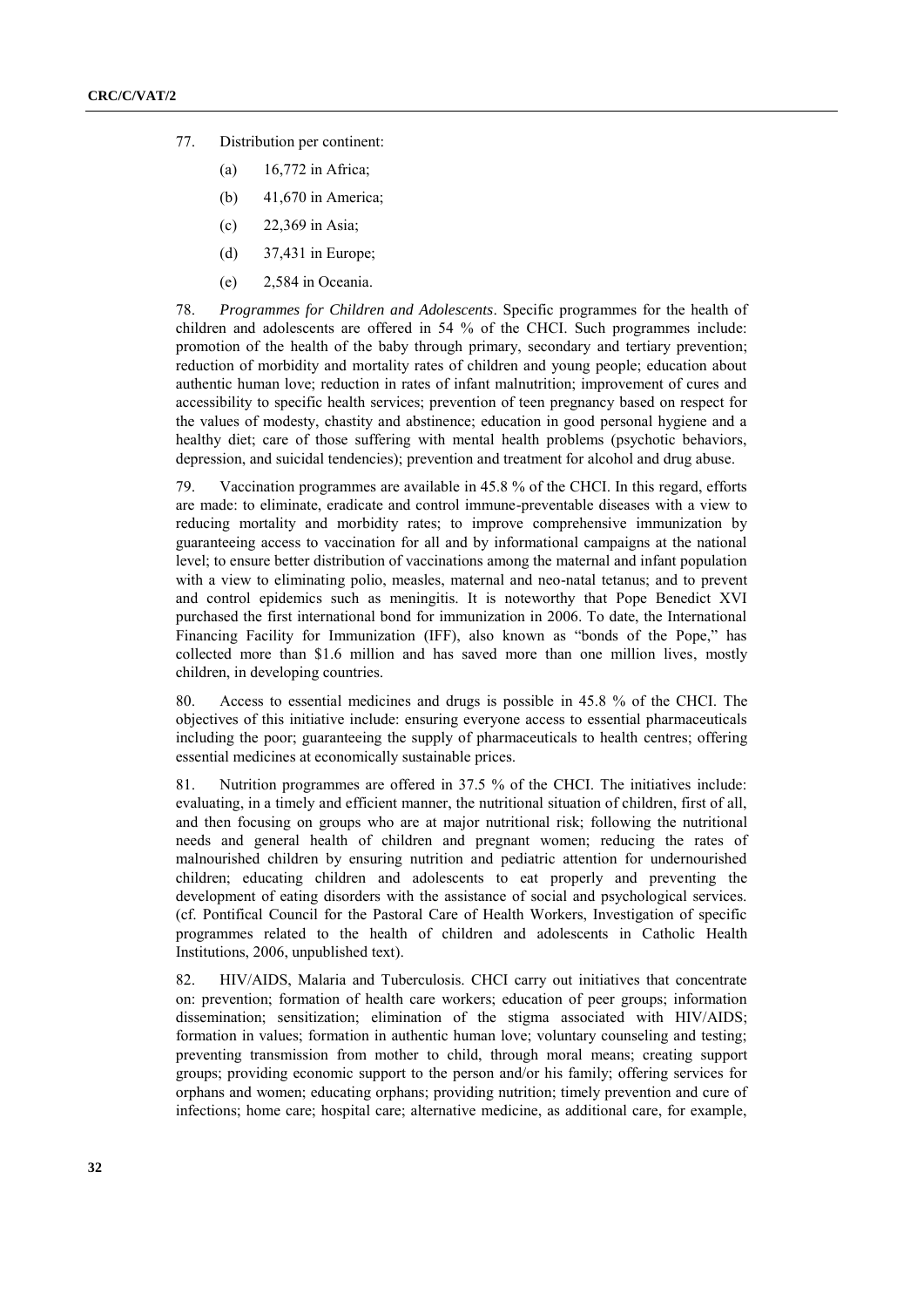physiotherapy; antiretroviral care (cf. PCHCW, Proceedings from the Conference on "The Church and the Challenges of HIV/AIDS," in *Dolentium Hominum*, 2000, n. 44; International Meeting of General Superiors, "A Service of Love: A Global Analysis of the Work of Religious Institutes Against HIV/AIDS," Bologna, 2008; PCHCW, "The Catholic Church and AIDS," 2008).

83. HIV/AIDS programmes are offered at 45.5 % of the CHCI. Some key objectives include: organizing awareness and informational seminars, courses and campaigns; carrying out primary prevention activities; analyzing individual cases to resolve ethical questions, especially in relation to informed consent and clinical experimentation projects; supplying care and home visits for those suffering from HIV/AIDS; guaranteeing economic and moral support; providing spiritual and pastoral support; opposing unjust discrimination against those suffering from HIV/AIDS. The Society of Saint Vincent de Paul has various support programmes for people suffering with HIV/AIDS and for the families of those who have died from HIV/AIDS which include: home assistance; organization of seminars and Work Days devoted to youth awareness campaigns against alcoholism, drugs, prostitution, and abortion; and activities that oppose unjust discrimination and stigmatization of person diagnosed as HIV positive or sick with AIDS.

84. HIV-AIDS and Catholic Organizations. The Community of Sant'Egidio has various projects for the prevention, diagnosis as well as antiretroviral treatment of infection by HIV. In addition, they provide home care, accompany the sick to their hospital visits, extend familial support, and manage numerous lodgings. The "International Federation of Catholic Pharmacists" promotes meetings on the prevention of HIV/AIDS; develops programmes against the spread of the HIV virus as well as educational initiatives on sexual responsibility; and opposes unjust discrimination. (cf. PCCHW, "The Catholic Presence in Care, Assistance and Support of Persons with HIV/AIDS in the World," 2003, unpublished).

85. Malaria programmes exist at 40.9 % of the CHCI. Activities to contain and avoid malaria include primary prevention; awareness campaigns; informational seminars; screening; and promoting usage of mosquito nets.

86. Tuberculosis programmes are available at 59.1 % of the CHCI. Attention is given to: prevention through screening and awareness campaigns; the organization of various prevention and treatment projects; guaranteeing home care of the sick in an effort to avoid complications caused by their movement and travel; and education about personal and environmental hygiene.

### **D. Leisure and culture**

87. *Introduction*. This section gives information regarding Guidelines 33-34 on rest, leisure, recreation, cultural and artistic activities (art. 31, CRC). The topic of education (arts. 28, 29, CRC ) has been addressed *supra* in part II of this report.

88. *Leisure and Children*. The Roman Pontiff personally promotes wholesome leisure activities for children in his annual Message for the World Day of Tourism. The following comments are especially noteworthy as regards tourism and sport:

(a) Both sport and tourism are "two living forces for mutual understanding, culture and the development of societies". They foster both physical and spiritual development of families, young people and children, and they may be specifically interrelated, for example, "when sport actually becomes the main reason for travel at home or abroad" (Pope John Paul II, Message for the World Day of Tourism, 2004, n. 2);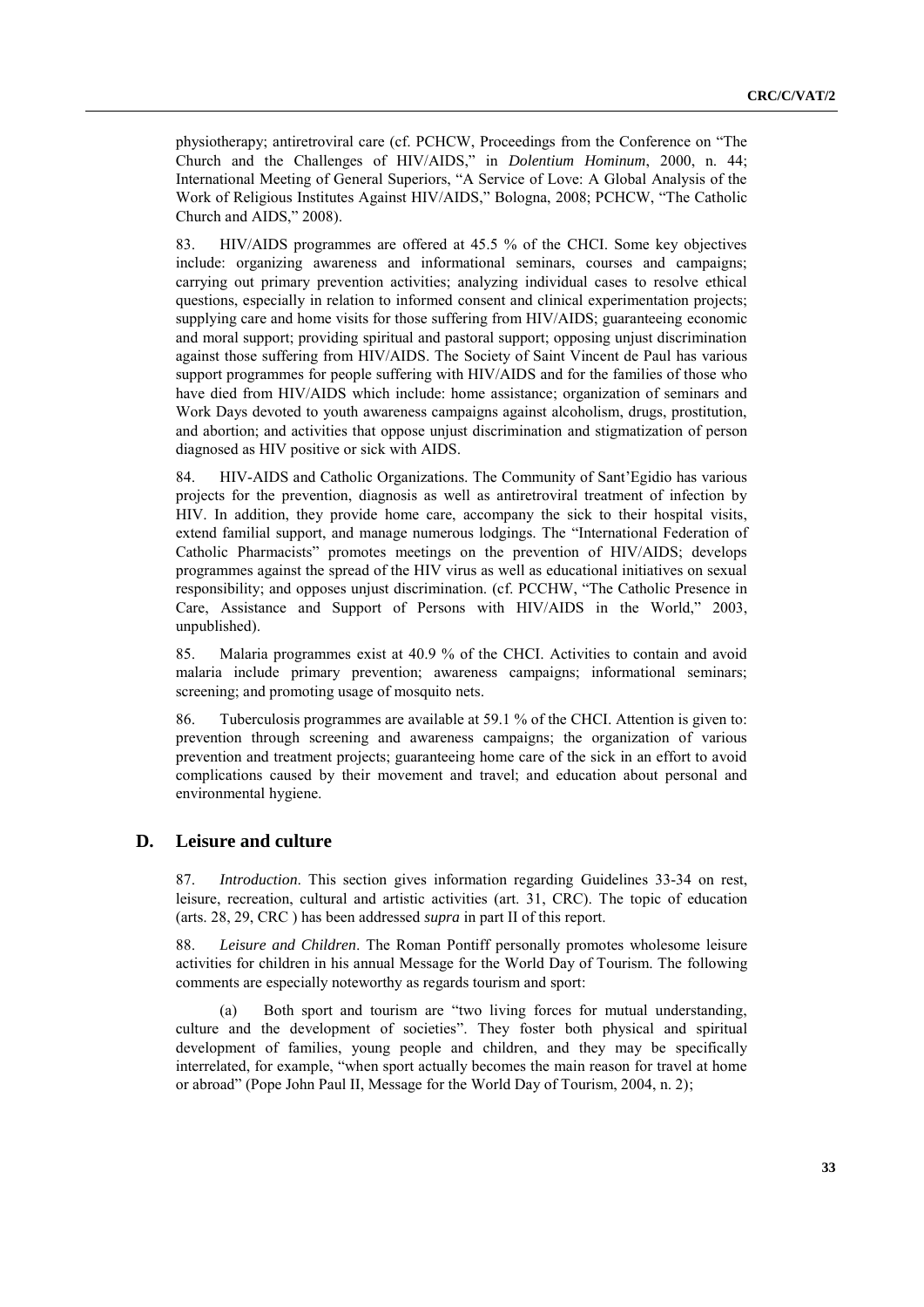(b) The Pope promotes sport that "protects the weak and excludes no one, that frees young people from the snares of apathy and indifference and arouses a healthy sense of competition in them [that] helps to eradicate intolerance and build a more fraternal and united world; [that]contributes to the love of life, teaches sacrifice, respect and responsibility, leading to the full development of every human person" (Pope John Paul II, Message for the World Day of Tourism, 2004, n. 4; cf. Homily at the Mass for the Jubilee, World Day of Sport, 2000, n. 3);

(c) He deplores, however, abuse and corruption, exaggerated commercialism, aggressive rivalry, violence to individuals, degradation of the environment or offenses against the cultural identity of the host country (Pope John Paul II, Message for the World Day of Tourism, 2004, nn. 1-2)*.*

89. The following writings and activities of the dicasteries are also noteworthy:

(a) Since 2004, the PCL's "Church and Sport" Section has been devoted to the following aims: (i) to be a point of reference in the Church for national and international sports organisations; (ii) to sensitise the local churches to the importance of the pastoral ministry of sports environments, while encouraging cooperation between Catholic sports associations; (iii) to foster a sports culture, as a means of bringing about the holistic growth of the person at the service of peace and brotherhood between peoples; (iv) to promote the study of specific issues relating to sport, particularly from the ethical point of view; (v) to organise and support initiatives that encourage Christian witness by sportsmen and sportswomen. In addition, the PCL has published: *The World of Sport Today: a field of Christian Mission*, 2005 and *Sport: An Educational and Pastoral Challenge*, 2008;

(b) The PCMIP has pastoral care of tourism which takes on many forms: travel preparations; hospitality for tourists in the communities of the countries visited; attention to professionals and workers in tourism; accompanying those who visit the Church's cultural heritage; and putting tourism into an ethical framework that respects fundamental human values and promotes greater solidarity (cf. PCMIP, Guidelines for the Pastoral Care of Tourism, 2001)*.* In specific regard to children and young people, the PCMIP has noted the rising importance of "family tourism" and the capacity for tourism per se to foster healthy family life when planned and executed carefully. As part of its pastoral care of tourism, shrines and pilgrimages, the PCMIP assists in facilitating rightly guided and directed tours, especially for the family (cf. PCMIP, *Family on the Move, in People on the Move,*  December 1994, pp. 65-75)*.*

90. *Cultural Activities and Initiatives for Children and Young People*. The Holy See views all culture as "an effort to ponder the mystery of the world and in particular of the human person: it is a way of giving expression to the transcendent dimension of human life." (PCC, *Towards a Pastoral Approach to Culture*, 1999, introduction).

91. In addition to the family, it is noteworthy that dioceses, parishes, Catholic schools and universities as well as many Church movements are at the forefront in promoting numerous cultural activities. They work in accordance with their own authority and responsibility under canon law and the laws of the respective States. "Young people are the future of the Church and of the world. Pastoral commitment on their behalf, both in universities and in the workplace, is a sign of hope on the eve of the third millennium"  $(Id,$ n. 38).

92. Initiatives for young people, among other things, promote: places where young people can meet and form good quality social relationships and find a supportive environment for the faith; talks and reflection groups; cultural associations or social clubs that offer, for example, music, theatre, cine-clubs; cultural collections, such as, books or videotapes, for Christian cultural information and formation; good role-models for forming ―young adults who can live their faith in their own milieu, whether they are students,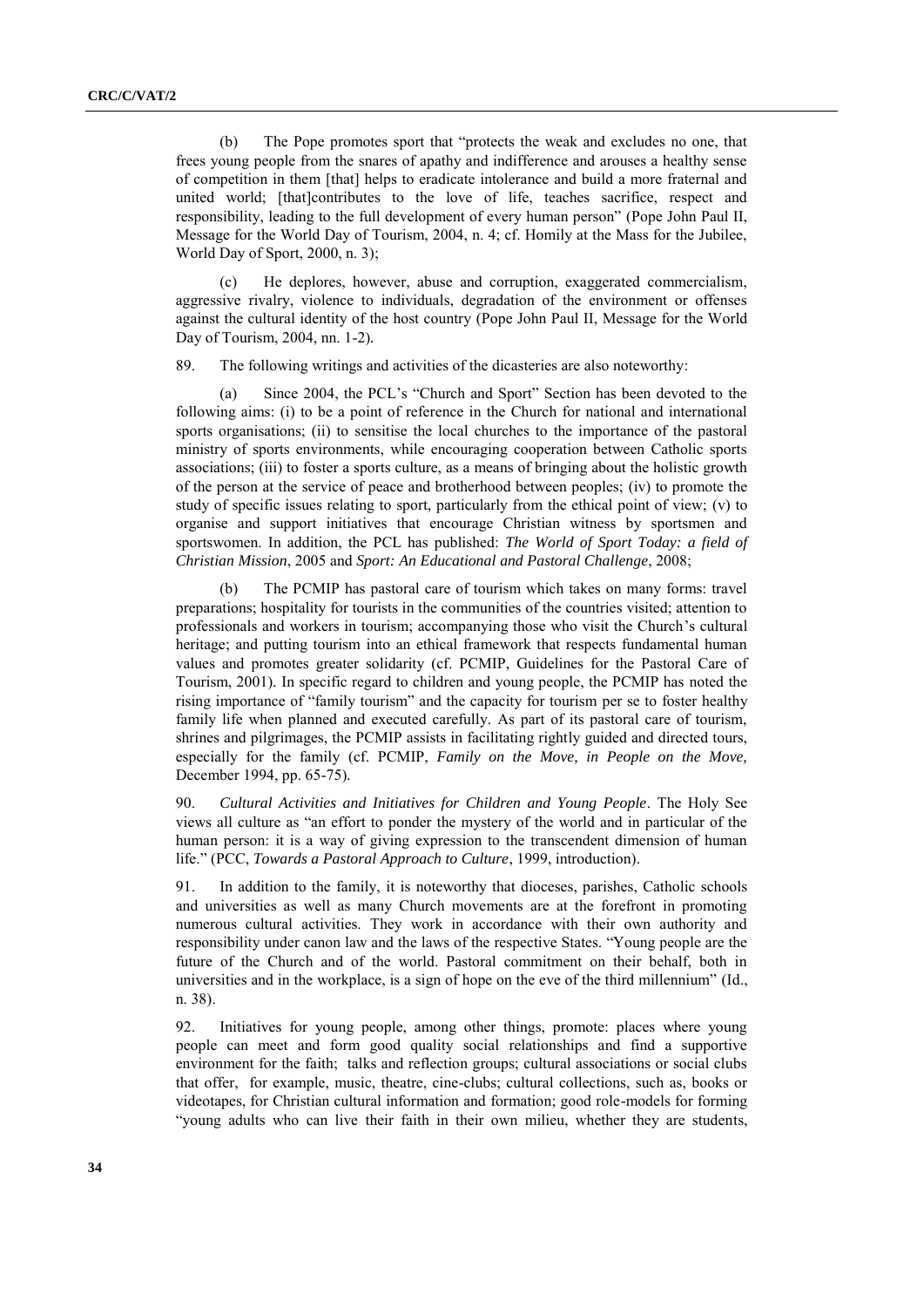researchers, workers or artists"; pilgrimage itineraries that allow "for small meditative groups as well as large festive gatherings to quench their thirst for culture" through cultivation of a spiritual life (Id., n. 38)*.*

93. Children and young people also benefit from programmes of study that facilitate cultural and religious dialogue as well as cultural diversity. Cultural Diversity is a "defining" characteristic of humanity," and "an essential requirement of sustainable development for the benefit of present and future generations" (UNESCO Convention on the Protection and Promotion of Diversity of Cultural Expressions, preamble, para. 1 and I.2.6)*.*

94. All human persons, including children, are "part of a culture, depend upon it and shape it." In a certain sense, all human beings are both "child and parent of the culture in which they are immersed." (Pope John Paul II, *Fides et ratio*, n. 71). It follows that children and young people must study the importance of protecting and promoting cultural patrimony, itself important for transmitting cultural values and forming personal as well as communal identity.

95. The child should have the opportunity to grow up in his or her own culture, which must be truly cultural, that is, an authentic means by which the community grows spiritually and becomes more human. The child should also have the opportunity to move out of a culture or engage in missionary activity in another culture (cf. Gaudium et Spes, n. 63).

### **E. Special measures to protect children**

96. *Introduction*. The Holy See's initial reports under the OPAC and OPSC have already provided information concerning Guideline 38 on refugees (art. 22), children in armed conflict (arts. 38-39), economic and sexual exploitation of children, abduction, sale and human trafficking (arts. 19, 32, 34, 35, 36), as well as abuse and neglect. This section adds further information on sexual abuse and also discusses: Guideline 38 with respect to drug abuse (art. 33), children belonging to a minority or an indigenous group (art. 30), children living and working on the streets, includes issues pertaining to children in conflict with the law (arts. 37, 40).

97. *Sexual abuse of children*. In its initial report on OPSC, the Holy See has provided extensive information on its worldwide efforts to combat sexual abuse, and sexual exploitation of children, in specific regard to the issues of prevention, protection, prohibition, rescue, rehabilitation, and reintegration. It has also given specific information as regards the witness, words and deeds of the Roman Pontiff as regards the sexual abuse of children by Catholic clergy and religious. It is worth repeating what was stated in the Holy See's initial report under the OPSC in regard to the universal Church: with its moral, spiritual, and religious mission, it is constituted as a society founded on the communion of faith, sacraments, and discipline. The Church has the inherent right, acquired at the time of its foundation by Jesus Christ and independent of any civil authority, to urge and persuade delinquent faithful to lead authentic Christian lives by ceasing their misbehavior. Such means, for example, include the pastoral path (e.g. exhortation, preaching, good example, correction), the sacramental path (e.g. sacrament of penance and reconciliation, which includes confession), the disciplinary path (e.g. norms as regards the sacraments, suitability of ministers, correct exercise of office), and the penal path (e.g. penal sanctions, penal remedies, and penances).

98. *Sexual Abuse and Penal Canon Law*. Given the confusion regarding the nature and scope of penal canon law, which differs greatly from State criminal laws, and is not intended to usurp or otherwise interfere with them or with State civil actions, the following points are noteworthy: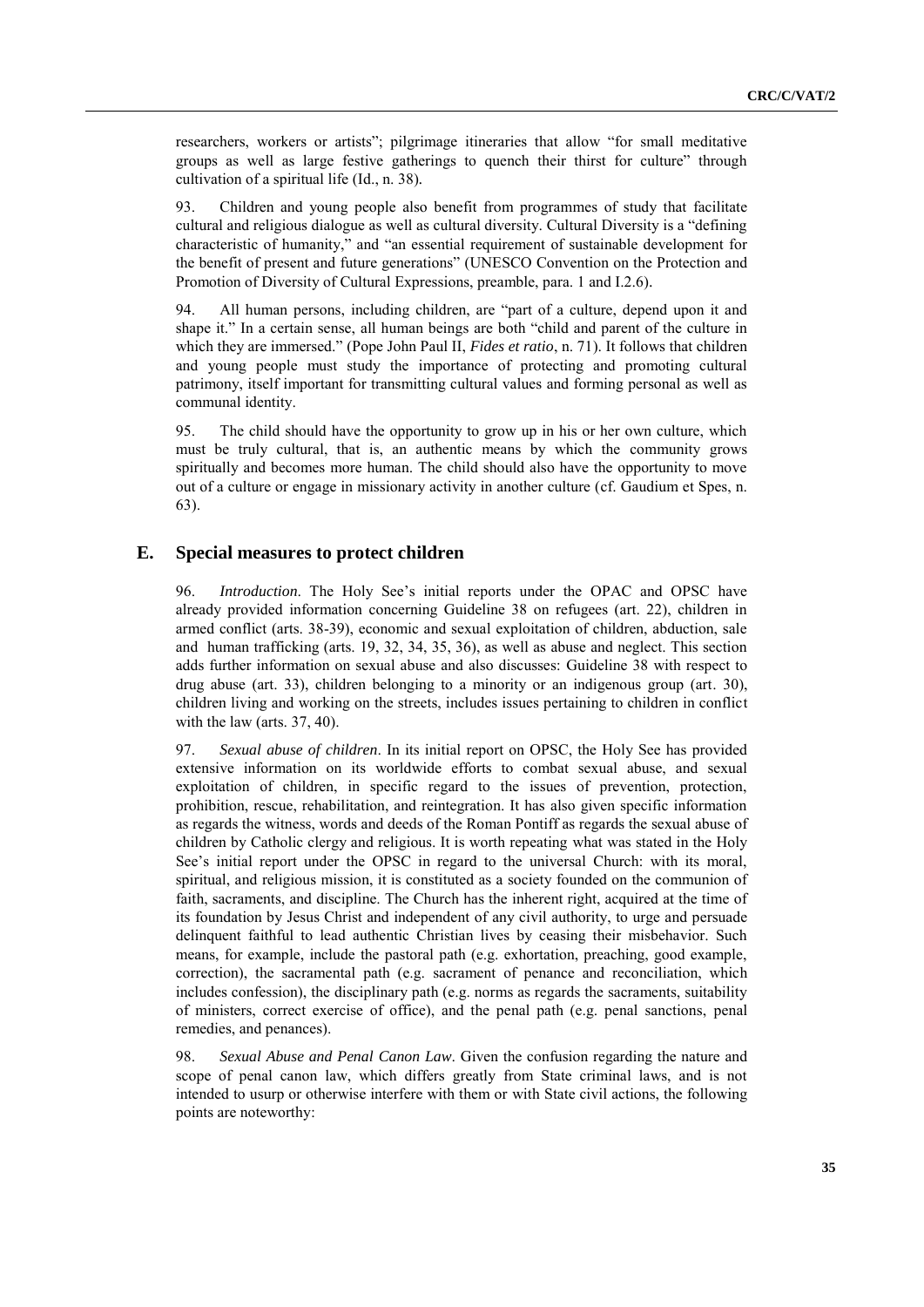(a) Since canon law is an original or non derived law that regards only the baptized faithful and those belonging to the Catholic Church, only these people are bound by penal canon law. Penal canon law addresses disturbances to the public order of the Church, it therefore, briefly treats the subject matter of delicts (e.g. homicide, theft, aggression, and sexual abuse);

(b) These particular offenses also trigger sanctions by the State since the public order of civil society has also been disturbed. Penal canon law specifically acknowledges the State's concurrent legislative jurisdiction, for example, a judge who is determining the appropriate sanction within the canonical order, may take into consideration whether "the offender has been or foreseeably will be sufficiently punished by the civil authority" (c. 1344 (2), CIC);

(c) Penal canon law contains norms for ecclesiastical delicts, which are definite, externally unjust actions, imputable to the author, that disturb the social order of the Church. Such delicts predominantly concern the unity and functioning of the Church and the administration of sacraments;

The Church does not address in a detailed or exhaustive manner the few ecclesiastical delicts mentioned in canon law, nor does it legislate as regards many more crimes which are generally sanctioned by the State. The reasons for this are stated in the aforementioned paragraphs;

(e) The juridical system of the Church does not use physical force for exercising coercive punishment, neither through the use of prisons nor other such places. The penal sanctions in the Church are: medicinal penalties or censures (excommunication, interdict, suspension); and expiatory penalties (e.g. loss of the clerical state, loss of office, order to reside);

(f) The universal law of the Church has always viewed sexual abuse of a minor by a cleric/religious as one of the most serious offenses that sacred ministers can commit. Accordingly, canon law has provided the most severe penalties, not excluding dismissal from the clerical state. The offense relates to the obligations founded in divine law regarding human sexuality as revealed in the sixth commandment of the Decalogue (cf. c. 1395 (2), CIC; c. 1453 (1) CCEO);

(g) In order to ensure that offenders are appropriately punished, in the year 2001, the Roman Pontiff, who "gives judgment either personally, or through the ordinary tribunals of the Apostolic See, or through judges whom he delegates" (c. 1442 CIC; cf. 1059 (1), CCEO) placed this offense under the special competence reserved to the CDF. These offenses are referred to as "grave delicts against morals," and are now treated according to the substantive procedural norms applicable for the whole Church, to be considered together with the 1983 Code of Canon Law. (cf. Apostolic Letter *motu proprio, Sacramentorum sanctitatis tutela*, 30 April 2001);

(h) Pope Benedict XVI approved and promulgated a revised set of substantive and procedural norms in 2010. A brief description of the changes and amendments of the normative text is available in an explanatory letter of the CDF, which can be found on the Holy See's website along with other materials under the topic: "Abuse of Minors. The Church's Response" http://www.vatican.va (last accessed 12 Jan. 2011);

(i) The Church conducts the aforementioned penal canon law proceedings in confidence in order to protect the witnesses, the accused and the integrity of the Church process. Although, the general public is not admitted to these proceedings, this fact does not forbid or even discourage anyone from reporting the underlying allegations to civil authorities. The Church has constantly taught the moral obligation to obey just civil laws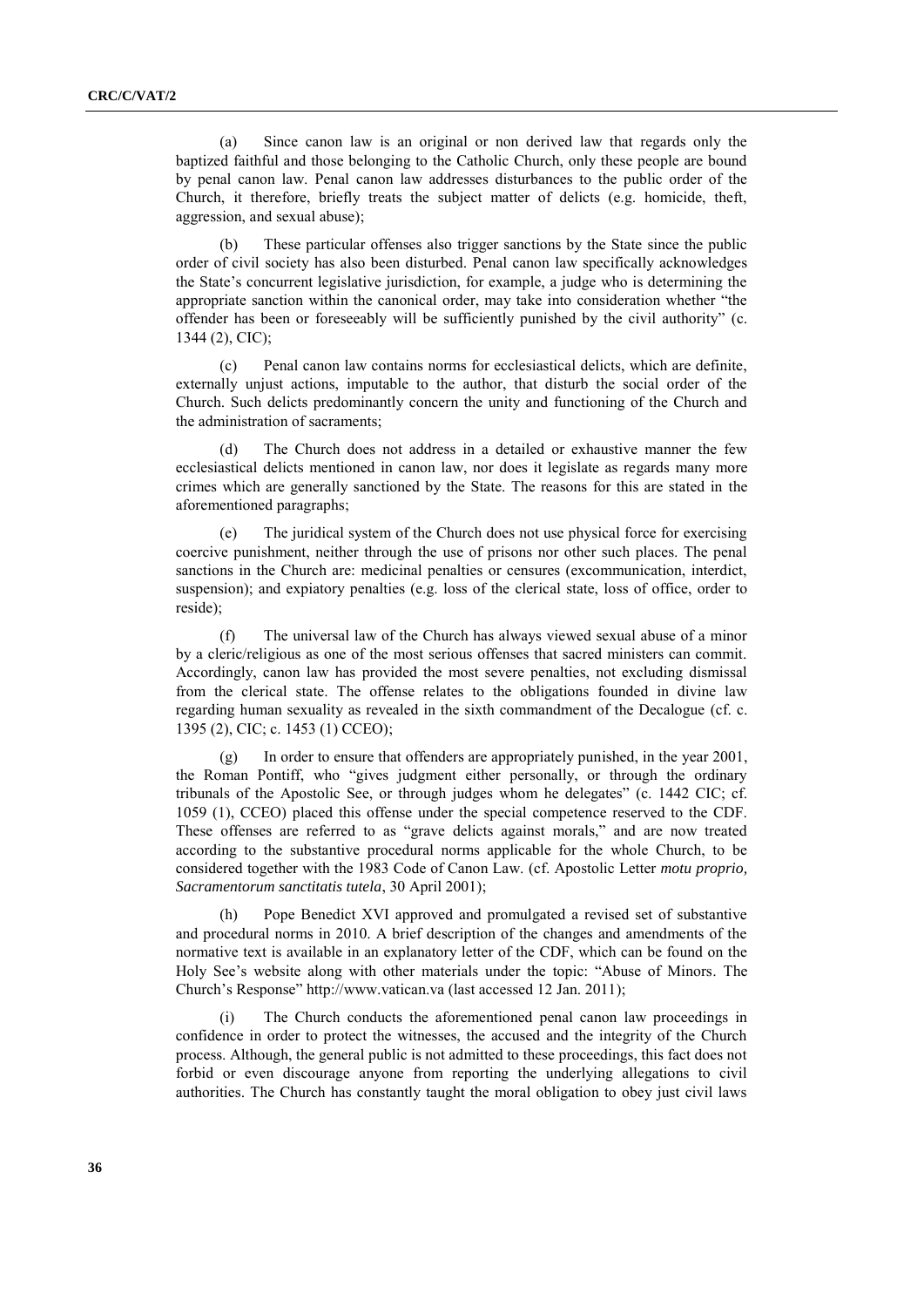(cf. Matt. 22: 21; Rom. 13:1; Catechism of the Council of Trent, 1566; Second Vatican Council, Gaudium et spes, 1965; Catechism of the Catholic Church, 1987)*.*

99. *Activities combating sexual abuse at the local level*. Since the Holy See's initial report under the OPSC, describing its efforts to encourage and support bishops in addressing this serious problem, Pope Benedict XVI has addressed the topic also in Malta, Portugal, the United Kingdom and has met with more victims. These recent statements and meetings are available on the Holy See's website under the topic "Abuse of Minors. The Church's Response" at www.vatican.va. Moreover, the local Church, in addition to the norms of universal canon penal law, has been creating and/or revising guidelines under its own authority in canon law, and in accordance with the laws of the respective State in which it operates. The following represent just a few examples, taking into consideration that this report is including information from 1994 to early 2011:

(a) United States Conference of Catholic Bishops (USCCB): 2005 Essential Norms For Diocese/Eparchial Policies Dealing with Allegations of Sexual Abuse of Minors by Priests or Deacons" (hereinafter "Essential Norms"), which updated 2002 Essential Norms, approved by the Holy See for the Bishops of the United States to promulgate according to their authority under canon law; See also 2002 Charter for the Protection of Children and Young People;

(b) Canadian Conference of Catholic Bishops (CCCB). 2007 Orientations for Diocesan Sexual Abuse Protocols, which updated 2002 From Pain To Hope;

German Catholic Bishops' Conference (GCBC). 2010 Guidelines for Dealing with Sexual Abuse of Minors by Clergy, Religious and Other Staff within the Competence of the German Bishop's Conference, which replace the 2002 Guidelines;

South African Catholic Conference of Bishops (SACCB). 2007 Interim Edition Protocol For Dealing with Complaints Of Sexual Abuse of Minors by Church Personnel, which revised 2004, and in turn, 1999 Protocols;

Irish Catholic Bishops' Conference (ICBC). 2008 Safeguarding and Guidance Document for the Catholic Church in Ireland, reiterates and further develops the core principles set out in the 2005 Our Children, Our Church: Child Protection Policies and Procedures for the Catholic Church in Ireland*.*

100. *Drugs, drug addiction and substance abuse*. The Holy See's concern for young persons in specific regard to these issues is well known:

(a) In discourses too numerous to cite herein, different aspects of drug addiction and substance abuse have been addressed, for example, drug production, trafficking, consumption, treatment and root causes of addiction and substance abuse. "Drug addiction and alcoholism are against life. One cannot speak of the 'freedom to use drugs' nor the ‗right to use drugs,' since the human being does not have the right to damage himself and can never abdicate his personal dignity which comes from God," and certainly a person does not have the right to make others pay for his or her choice. Obviously these problems are more disturbing when one considers young persons, especially children who are forced to sell and consume drugs. One cannot successfully combat this tragic phenomenon without returning to the human values of love and life which are uniquely capable of giving a significance to a person's existence, especially when illuminated by religious faith. (Pope John Paul II Address to Participants of the VI International Congress Organized by the PCHCW, "Drug Addiction and Alcoholism, Frustrating the Person in his or her Capacity for Communion and Gift,"  $1991$ , nn.3, 4);

(b) In approaching the phenomenon of drugs and drug addiction, the PCHCW concentrates on three different areas: "prevention, suppression, rehabilitation;" prevention combined with an appropriate education is the most important since it "proposes a true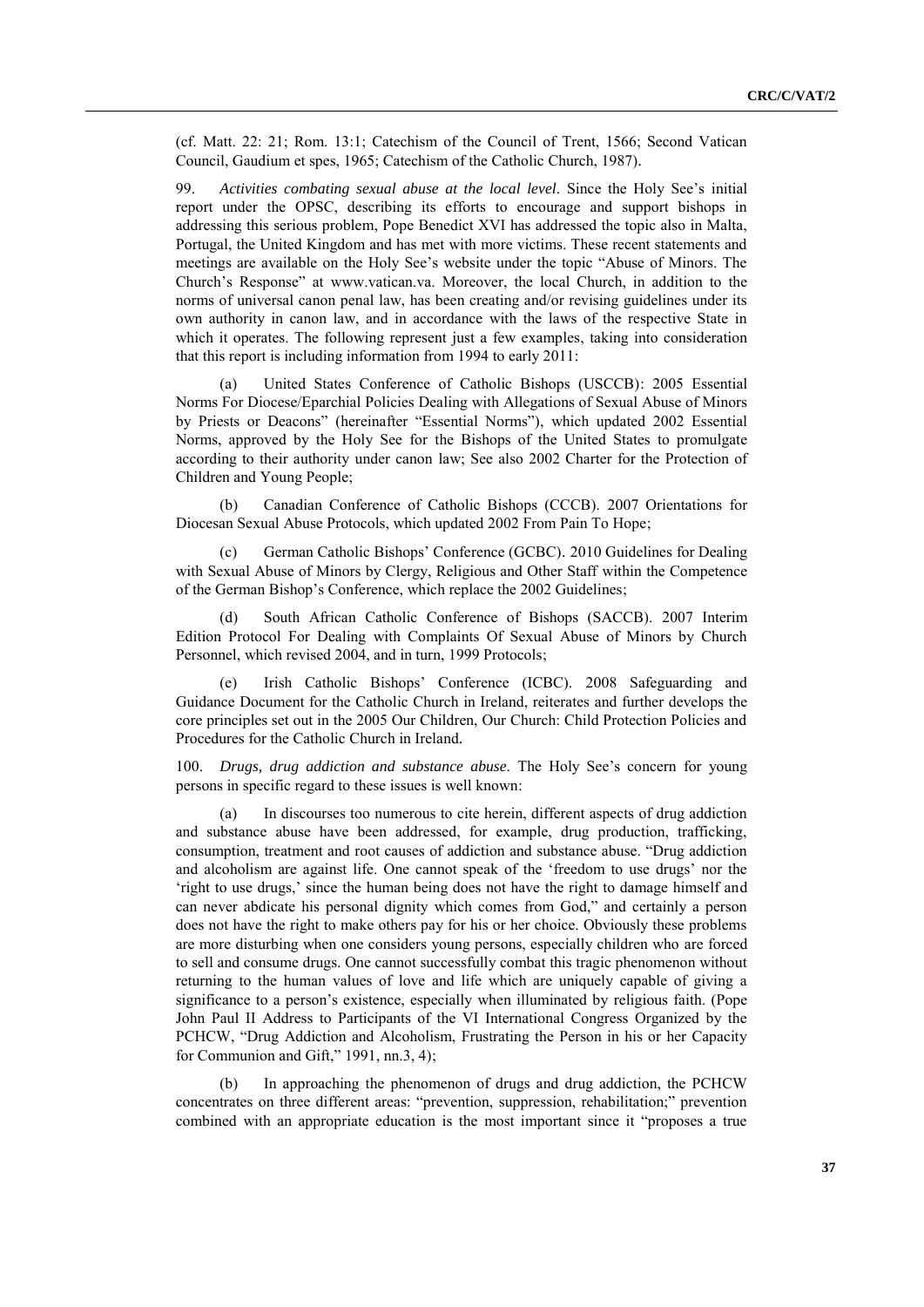sense of life and gives priority to values." (PCHCW, "Church, Drugs and Drug Addiction: Pastoral Handbook," 2002, n. 54) "During the drug addict's recovery phase, efforts must be made to know the individual and to understand his interior world; to bring him to discover or to rediscover his own human dignity, to help him revive and grow as an active subject with personal resources, which drugs have buried, through a trusting reactivation of the will oriented to secure and noble ideals." (PCHCW, "The Charter of HealthCare Workers,"1995, n. 95);

(c) The PCF has studied the question whether soft drugs should be legalized. To this query, it responded in the negative reaffirming the basic proposition that "Drug abuse" cannot be conquered with drugs." It has also noted that drug dependence of the young together with legalization of drugs risks "destroying the young person" and in turn, the family (PCF Document "Should 'Soft' Drugs be Legalized?," 1997; See also PCF Document "From Despair to Hope: The Family and Drug Addiction," 1991).

101. *Children belonging to a minority or an indigenous group*. The Pope has said much on this theme, and his discourses are too numerous to cite herein. Of particular note are the activities of the PCMIP for the pastoral care of gypsies, in particular the young. For example, the 2005 Guidelines for the Pastoral Care of Gypsies is the fruit of many international meetings and discussions, which have included various pastoral agents including representatives from different Gypsy populations, encompassing various ethnic groups. The nomad culture of the Gypsies presents many challenges for young gypsies (e.g. education, etc.). The Guidelines identify a set of goals to be achieved, difficulties to be overcome, and resources to be obtained (Guidelines for the Pastoral Care of Gypsies, 2005; See also, for example, VI World Congress for the Pastoral Care of Gypsies, Freising, Germany, 2008, on "Young Gypsies in the Church and Society," (forthcoming publication); Final Document of the V World Congress for the Pastoral Care of Gypsies, Budapest, Hungary, 2003)*.*

102. *Children living or working on the street and their physical and psychological recovery and social reintegration*. Much has been said on this topic, and a good summary of some basic principles is provided in Attachment 8 (See also the Holy See's initial report under OPSC).

103. The PCMIP has devoted much attention to the pastoral care of "street children;" those who have no ties to their families and have made the street their place of abode. These children, often known to the police, have frequently spent time in prison and/or endured the effects of family breakdown, extreme poverty, civil unrest, sexual exploitation, violence, or drug and alcohol addiction. The PCMIP is also concerned for "children in the street" who are not deprived of a family or home but choose to live with little or no sense of responsibility regarding their education or future. (See PCMIP, The Final Document of the First Latin American Meeting for the Pastoral Care of those Living on the Road/Street, Bogotà, 2008; PCMIP, Guidelines for the Pastoral Care of the Road, 2007; Proceedings of the First International Meeting on the Pastoral Care for the Liberation of the Women of the Street, Rome, 2005; PCMIP, The Final Document of the First International Meeting for the Pastoral Care of Street Children, Rome, 2004)*.*

104. A pastoral plan for the care of "street children" and "children in the street" is set out in part three of the 2007 Guidelines for the Pastoral Care of the Road*.* It urges associations in the Church to take into account prevention, rehabilitation and reintegration, and offers concrete proposals for action as inspired by the Gospel (Guidelines for the Pastoral Care of the Road, 2007, paras. 116-144). In addition, part two of the same Guidelines gives attention to the pastoral ministry for the liberation of street women, including girls, from sexual exploitation, prostitution and trafficking. Emphasis is on the prevention, liberation, rehabilitation and reintegration in specific regard to prostitution. A number of services may be provided in this regard, including: housing, medical and legal assistance, vocational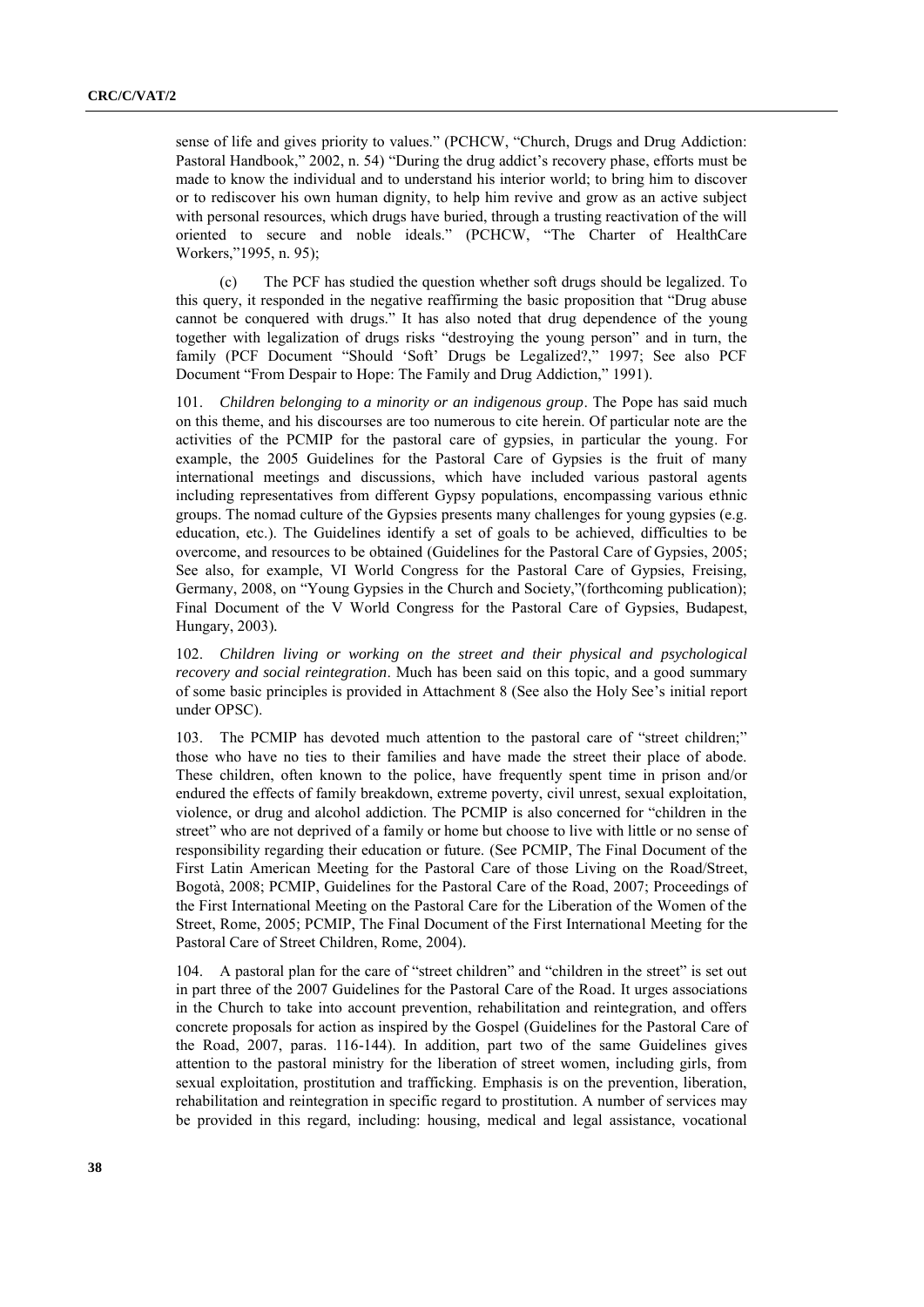training, education, awareness campaigns, protection from threats, facilitating links with families, visa assistance and so forth. (PCMIP, Guidelines for the Pastoral Care of the Road, 2007, paras. 85-115).

105. The 2007 Guidelines endorse and build upon prior international meetings organized by PCMIP. In 2004, for example, representatives and experts from various associations, bishops' conferences and congregations within the Church, observed that, in the majority of cases, activities assisting "street children" were well planned and executed by strongly motivated and professionally prepared people. They agreed on the objectives of rehabilitation, reintegration and prevention and noted the various initiatives in place for street children. Such programmes included: direct contact with children on the street; day centres; basic support initiatives (e.g. food, clothing, shelter, education, psycho-social); welcome residences; spiritual support and accompaniment programmes; awareness raising campaigns; family reincorporation strategies; training and refresher courses for workers and volunteers. As to methodology, among other things, they promoted support for parents who are available for collaboration as well as opportunities for children who desire to engage in recreational activities, sports and anything else that stimulates creativity and responsibility. This latter point is important in light of *supra* paras. 90–95, 96 (PCMIP, Final Document of the First International Meeting for the Pastoral Care of Street Children, Rome, 2004, Conclusions, paras. 7-10; The aforementioned is substantially repeated in the PCMIP, Guidelines for the Pastoral Care of the Road, 2007, paras. 124-128)*.*

# **IV. Vatican City State**

106. *Introduction*. The Holy See reaffirms what was previously stated in its initial report under the Optional Protocols. Some of the information given in these reports is worth repeating here.

107. *Reservation*. Any analysis of the law of Vatican City State (VCS) must always be seen in light of its proper nature as acknowledged in the following reservation to the CRC. ―That the application of the Convention be compatible in practice with the particular nature of the Vatican City State and of the sources of its objective law (art.1, Law of 7 June 1929, N. II [cf. Law of 1 October 2008, n. LXXI, art. 1, on the sources of law, in force as of 1 January 2009, replaced the law of 7 June 1929, N. II as regards the sources of law ]) and in consideration of its limited extent, with its legislation in matters of citizenship, access and residence."

108. *The primary source of law*. Canon law is the primary source of the law of VCS and the primary criterion for interpretation (cf. Law of 1 October 2008, N. LXXI, art. 1 (1)):

(a) Although an intimate organic relationship of VCS with the Catholic Church exists, not every aspect of canon law is applicable in the temporal governance of VCS. The fact that a given act may also be treated as a religious offense under penal canon law does not preclude prosecution according to the criminal law and procedures of any State. The same is true of VCS (cf. Law of 7 June 1929, N. II, art. 22);

The law of VCS is in conformity with general norms of international law and norms deriving from treaties and other agreements to which the Holy See is a party, it being understood that canon law remains the primary source of the law of VCS and the primary criterion for interpretation (cf. Law of 1 October 2008, N. LXXI, art. 1 (4)).

109. *The principal sources of law*. The fundamental law and the laws for VCS, enacted or issued by the Supreme Pontiff, the Pontifical Commission or other authority to whom he has conferred legislative power, are the principal sources of law (cf. Law of 1 October 2008, N. LXXI, art. 1 (2)).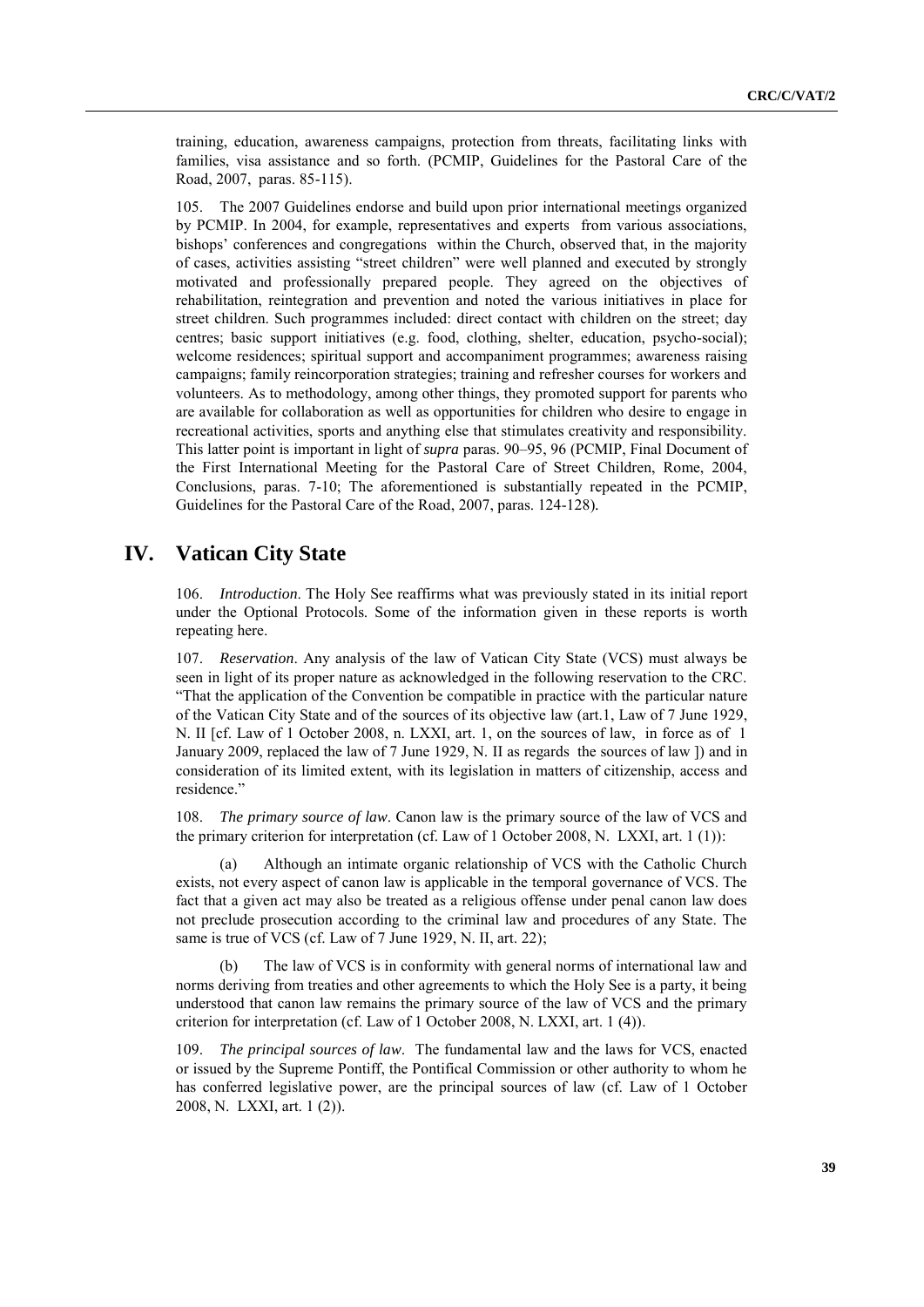110. *Supplementary law*. Another source of law is the supplementary law of Italy which has been received into law by the competent Vatican authority (cf. Law of 1 October 2008, N. LXXI, art. 3 (1))*.* However, there are limitations to the applicability of supplementary law. It must not be contrary to precepts of divine law, nor to general principles of canon law nor to the norms of the Lateran Pact and subsequent agreements and they always must be applicable to the existing state of facts in VCS (cf. Law of 1 October 2008, N. LXXI, art. 3  $(2)$ :

(a) For example, the 1889 Italian Code of Penal Law (ICP) and the 1913 Italian Code of Penal Procedure (ICPP), which were in force at the time of the Lateran Pact of 1929, were received, modified and integrated into the legal system by the laws of VCS (cf. Law of 1 October 2008, N. LXXI, arts. 7, 8);

(b) For example, the 1942 Italian Civil Code is supplementary law as amended prior to 1 January 2009, with the exception of the "bis" or "ter" additions (Id., art. 4). As supplementary law, the 1942 Italian Civil Code cannot be contrary to precepts of divine law, nor to general principles of canon law nor to the norms of the Lateran Pact and subsequent agreements and they always must be applicable to the existing state of facts in VCS (cf. Id., art. 4 referencing art. 3)*.* The 1946 VCS Civil Code of Procedure as amended provides the norms for civil procedures (cf. Id., art. 5) and when a legal disagreement arises on a civil matter, where there is a lacuna in law, the civil judge may decide the case taking into account the precepts of divine positive law and divine natural law, as well as general principles of law in the juridical system of VCS (cf. Id., art. 6).

111. *Access, citizenship and residence*. Access to VCS and the activities carried out therein are severely restricted (cf. Law of 7 June 1929, N. III, arts. 12-32). VCS has a small population made up of citizens (who may or may not be inhabiting VCS) and residents (inhabiting non-citizens). Citizenship in VCS is primarily based on one's function, and in certain circumstances, a child may obtain citizenship due to his or her relationship with one who has citizenship (cf. Law of 7 June 1929, N. III, art. 1, 3-5; cf. Law of 1 October 2008, N. LXXI, art. 4(a): citizenship is regulated by the laws of VCS)*.* Citizens are generally comprised of Cardinals, diplomatic personnel, other ecclesiastics and religious, the Pontifical Swiss Guards, lay men and lay women. Residents are generally comprised of ecclesiastics (non-Cardinals), religious and lay people. As of 1 April 2009, there were 567 citizens of VCS. The inhabitants of VCS totaled 461 of whom 241 were citizens and 220 were non-citizens. In regard to children, 24 of them were citizens under 14 years of age and 25 of them were between ages 14 and 18; in terms of residents, six of the children were under 14 years of age and 13 of them between 14 and 18 years of age.

112. *The Family*. All that which has been stated about the dignity of the child, his or her rights and duties within the family are equally applicable here. Marriage is regulated exclusively by canon law and adoption is authorized by the Pope, whose authorization had never been requested prior to preparing this report (cf. Law of 1 October 2008, N. LXXI, art. 4 (c), (d))*.* Marriage, birth and death certificates as well as registration for citizenship are managed according to the law of VCS (cf. Id., art. 4 (g), (h))*.*

113. *Health and Welfare*. The "*Fondo di Assistenza Sanitaria*" (FAS) provides the system of benefits for employees, and their families, including minors under the age of 18, of organizations and entities directly managed by the Apostolic See (Secretary of State, Rescript, Promulgating the Statute of FAS, 7 November 1994, AAS 87 (1995) 95-102, art.1; FAS Regulation of 18 October 1995, art. 7)*.* The benefits include access to health workers, health care, emergency services, and pharmaceutical products in VCS as well as outside VCS. An allowance is also available for the employees and their nuclear family; it includes a baby bonus, maternity benefits, assistance for the disabled person, and educational scholarships (cf. Secretary of State, Rescript, Promulgating the Norms for the Concession of an Allowance for the Nuclear Family, 26 May 1992, art. 5 and as